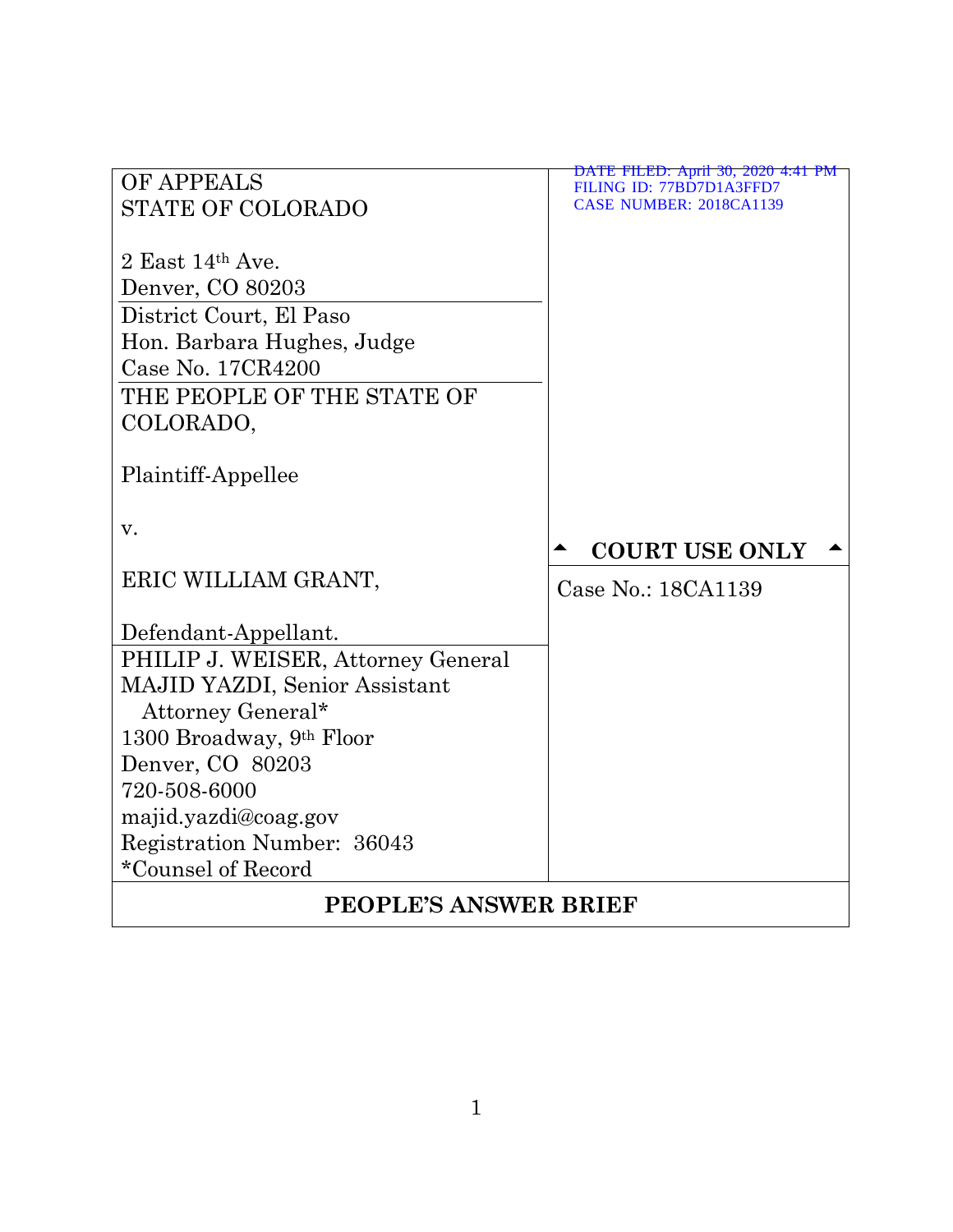# **CERTIFICATE OF COMPLIANCE**

I hereby certify that this brief complies with all requirements of C.A.R. 28 or C.A.R. 28.1, and C.A.R. 32, including all formatting requirements set forth in these rules. Specifically, the undersigned certifies that:

## **The brief complies with the applicable word limits set forth in C.A.R. 28(g) or C.A.R. 28.1(g).**

It contains 7,770 words (principal brief does not exceed 9,500 words; reply brief does not exceed 5,700 words).

## **The brief complies with the standard of review requirements set forth in C.A.R. 28(a)(7)(A) and/or C.A.R. 28(b).**

**For each issue raised by the appellant**, the brief contains under a separate heading before the discussion of the issue, a concise statement: (1) of the applicable standard of appellate review with citation to authority; and (2) whether the issue was preserved, and, if preserved, the precise location in the record where the issue was raised and where the court ruled, not to an entire document.

**In response to each issue raised, the appellee** must provide under a separate heading before the discussion of the issue, a statement indicating whether appellee agrees with appellant's statements concerning the standard of review and preservation for appeal and, if not, why not.

## **I acknowledge that my brief may be stricken if it fails to comply with any of the requirements of C.A.R. 28 or 28.1, and C.A.R. 32.**

/s/ Majid Yazdi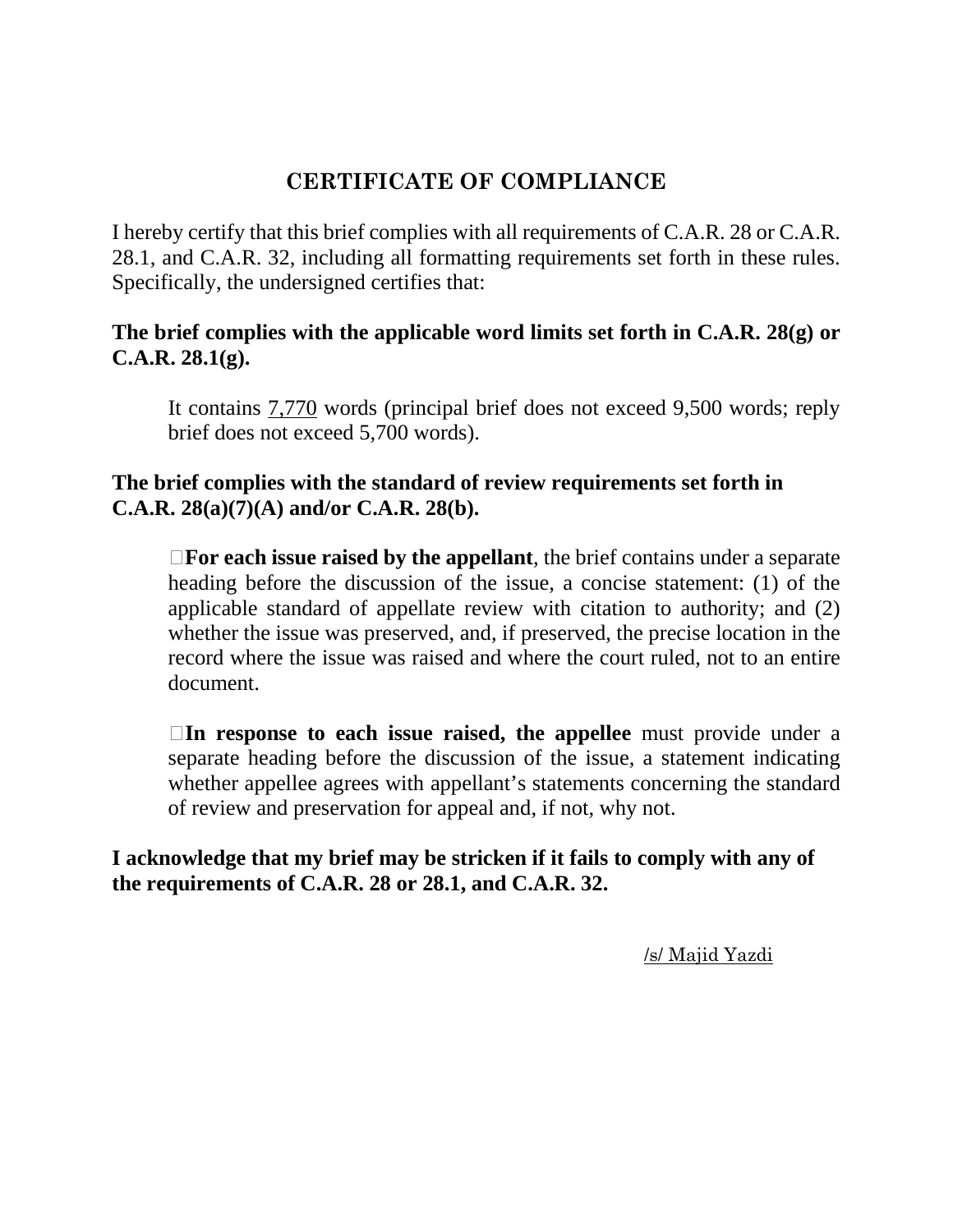# **TABLE OF CONTENTS**

|                                                                                                                                                                                                                           | <b>PAGE</b> |
|---------------------------------------------------------------------------------------------------------------------------------------------------------------------------------------------------------------------------|-------------|
|                                                                                                                                                                                                                           |             |
|                                                                                                                                                                                                                           |             |
|                                                                                                                                                                                                                           |             |
|                                                                                                                                                                                                                           |             |
| I. The trial court did not err by refusing to exclude, as a sanction for alleged<br>discovery violation, Defendant's statement made during his arrest and<br>processing by Philadelphia police, which became known to the |             |
|                                                                                                                                                                                                                           |             |
|                                                                                                                                                                                                                           |             |
|                                                                                                                                                                                                                           |             |
| II. The trial court did not err in admitting testimony by a detective that                                                                                                                                                |             |
|                                                                                                                                                                                                                           |             |
|                                                                                                                                                                                                                           |             |
|                                                                                                                                                                                                                           | 26          |
| III. The trial court did not err in admitting under CRE 404(b) evidence of a                                                                                                                                              |             |
|                                                                                                                                                                                                                           |             |
|                                                                                                                                                                                                                           |             |
|                                                                                                                                                                                                                           |             |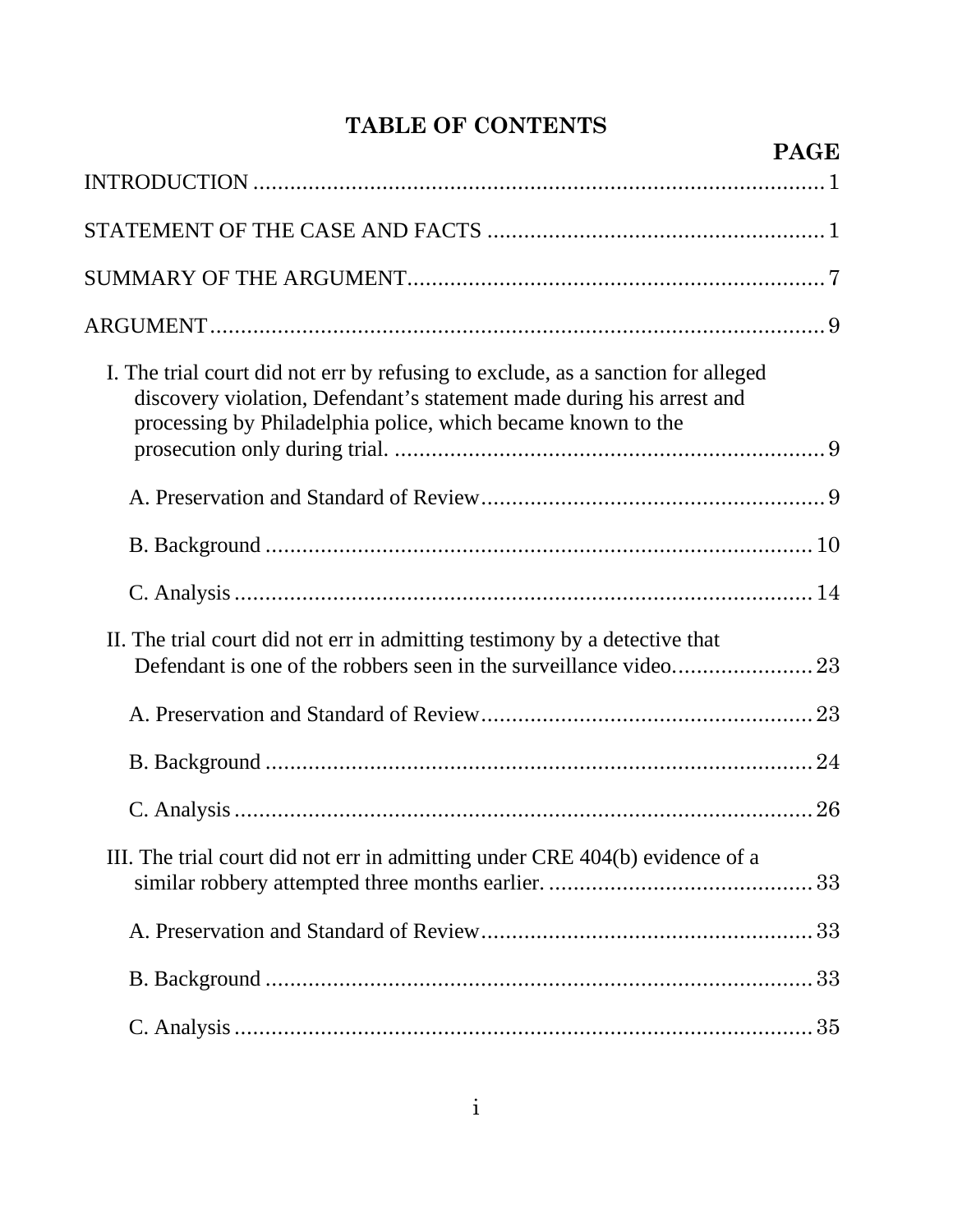# **TABLE OF CONTENTS**

|                                                                              | <b>PAGE</b> |
|------------------------------------------------------------------------------|-------------|
| IV. Defendant is not entitled to relief under the cumulative error doctrine, |             |
|                                                                              |             |
|                                                                              |             |
|                                                                              |             |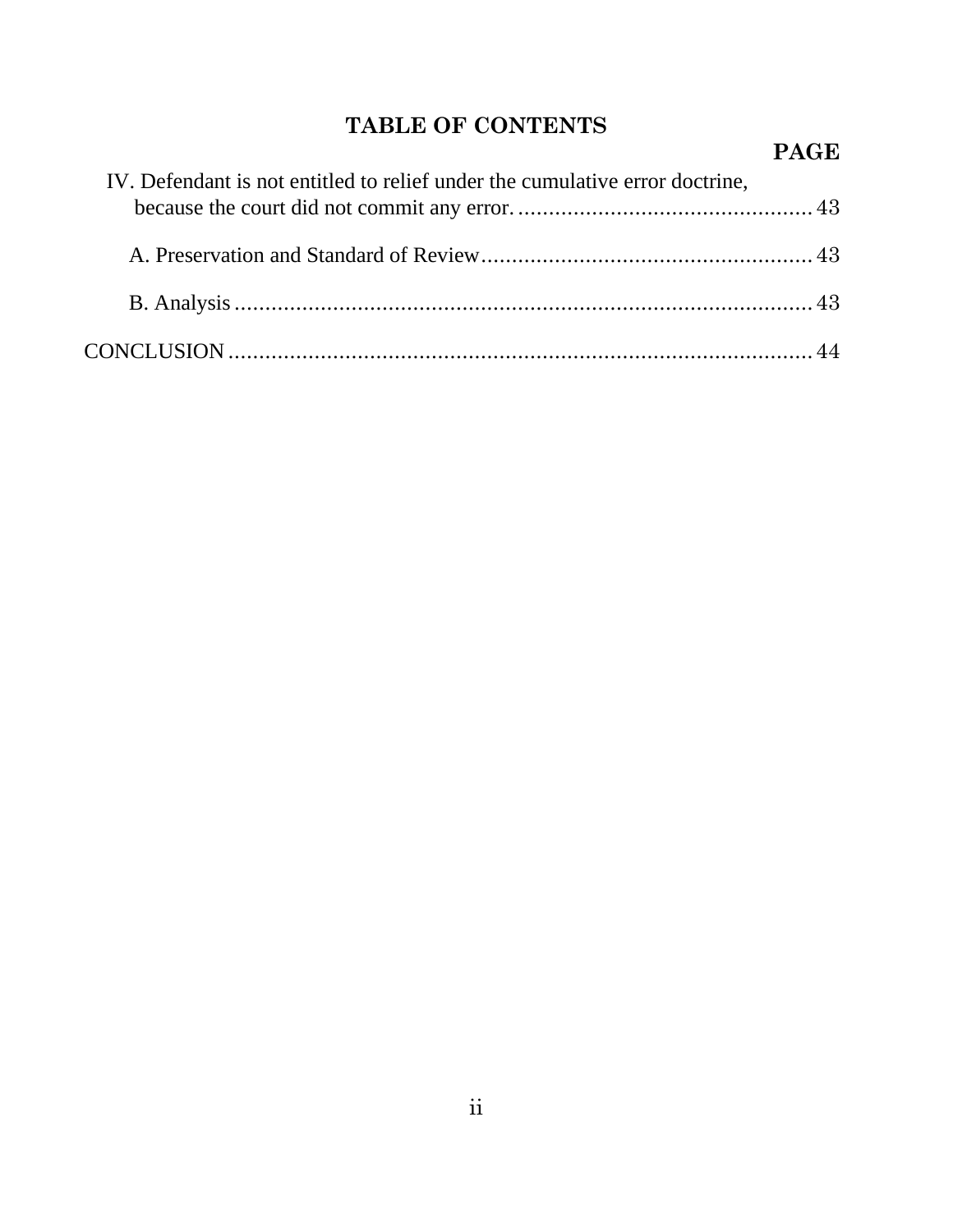# **TABLE OF AUTHORITIES**

# **CASES**

| Frederick v. State, 37 P.3d 908 (Okla. Crim. App. 2001)  30 |
|-------------------------------------------------------------|
|                                                             |
|                                                             |
|                                                             |
|                                                             |
|                                                             |
|                                                             |
|                                                             |
| People v. Blackwell, 251 P.3d 468 (Colo. App. 2010)  44     |
|                                                             |
|                                                             |
|                                                             |
|                                                             |
| People v. Garcia, 690 P.2d 869 (Colo. App. 1984)  16, 17    |
|                                                             |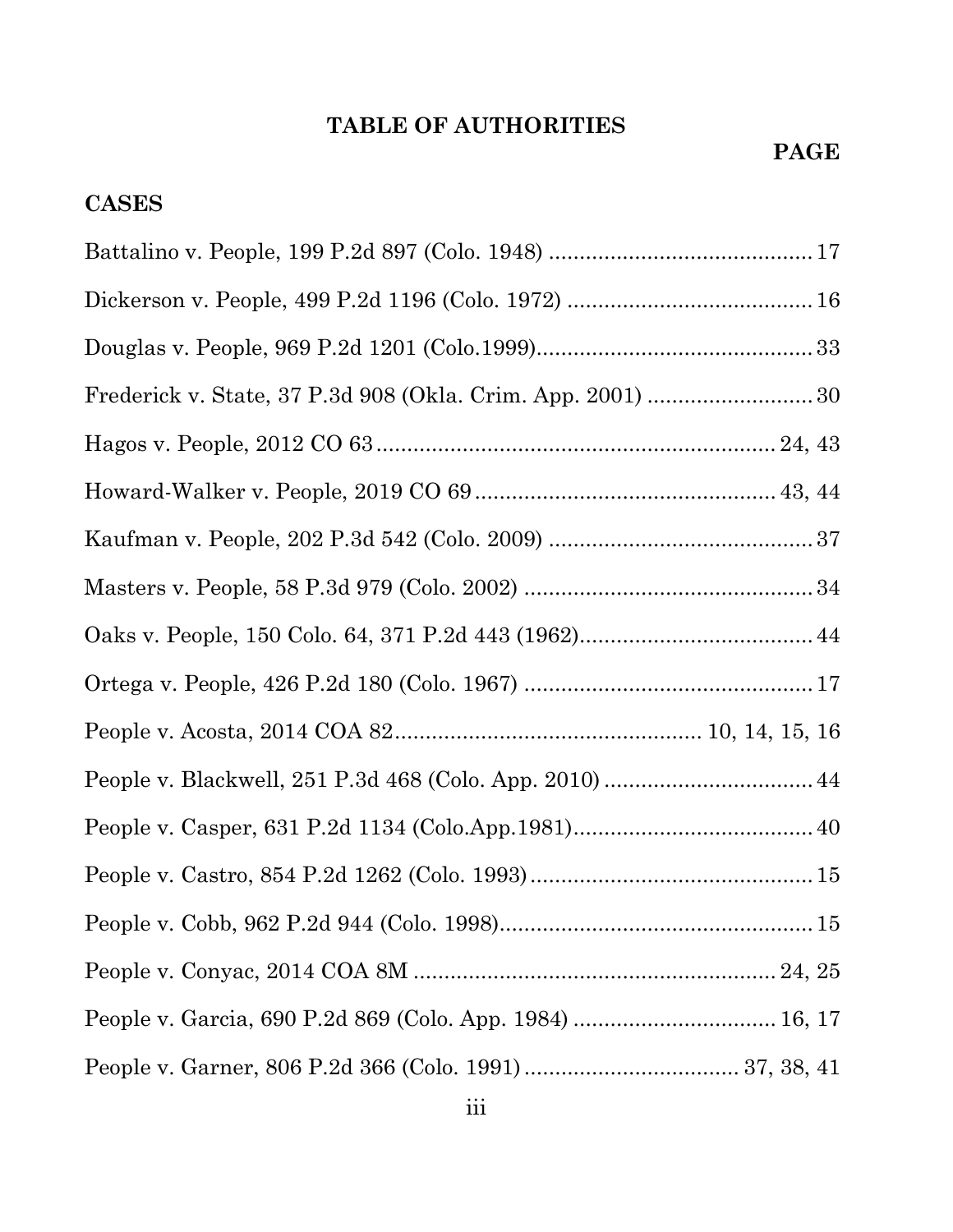# **TABLE OF AUTHORITIES**

| <b>PAGE</b> |
|-------------|
|             |
|             |
|             |
|             |
|             |
|             |
|             |
|             |
|             |
|             |
|             |
|             |
|             |
|             |
|             |
|             |
|             |
|             |
|             |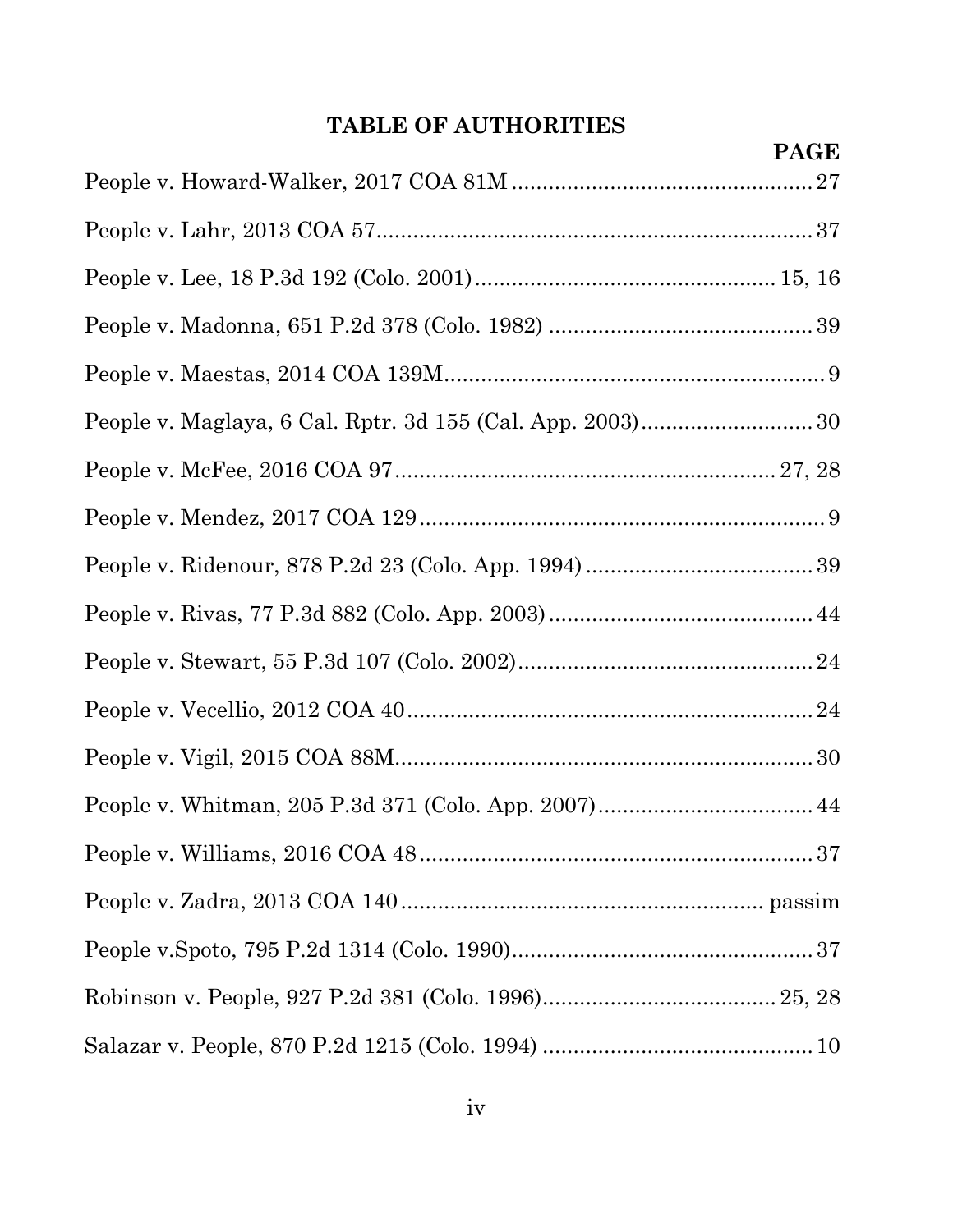# TABLE OF AUTHORITIES

| <b>PAGE</b> |
|-------------|
|             |
|             |
|             |
|             |
|             |

# **RULES**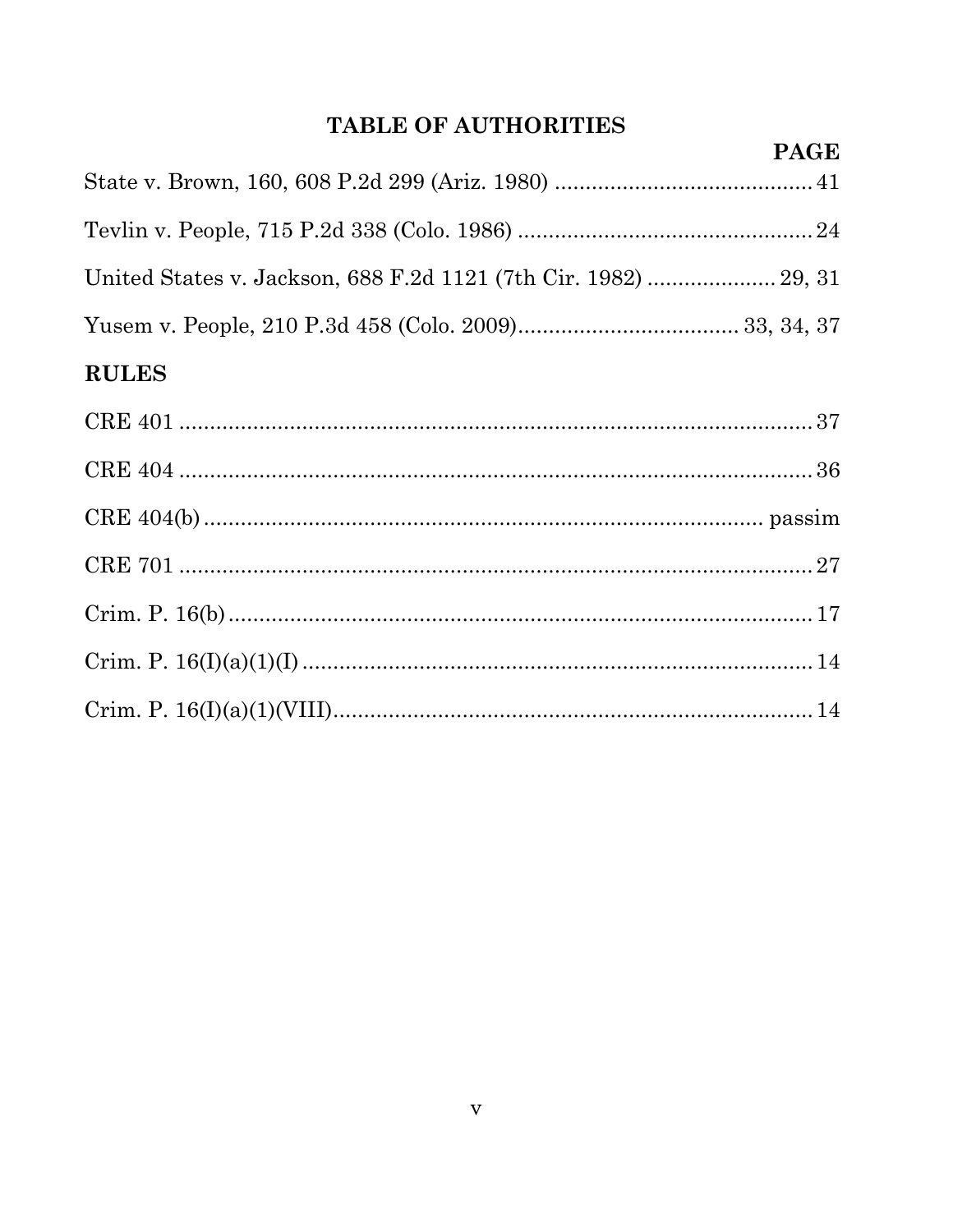### **INTRODUCTION**

Defendant, Eric William Grant, appeals his convictions for first degree murder, first degree assault, and aggravated robbery, claiming the trial court erred in (1) failing to exclude, as a sanction for discovery violation, his inculpatory statement, (2) admitting opinion testimony by a detective identifying him in the surveillance video, and (3) admitting evidence of a similar robbery under CRE 404(b) without finding that the prosecution had proven by a preponderance of the evidence that he had committed it. Defendant also claims he is entitled to a new trial under the cumulative error doctrine.

#### **STATEMENT OF THE CASE AND FACTS**

On July 13, 2017, around 7:40 a.m., two men disguised as utility workers entered Full Throttle Auto Service in Colorado Springs through its back door, announcing: "Springs Utilities." TR 5/31/18, pp 152-53. They encountered George Maldonado, the owner, and Spencer Massey, a friend and customer, in the back of the store. The man wearing a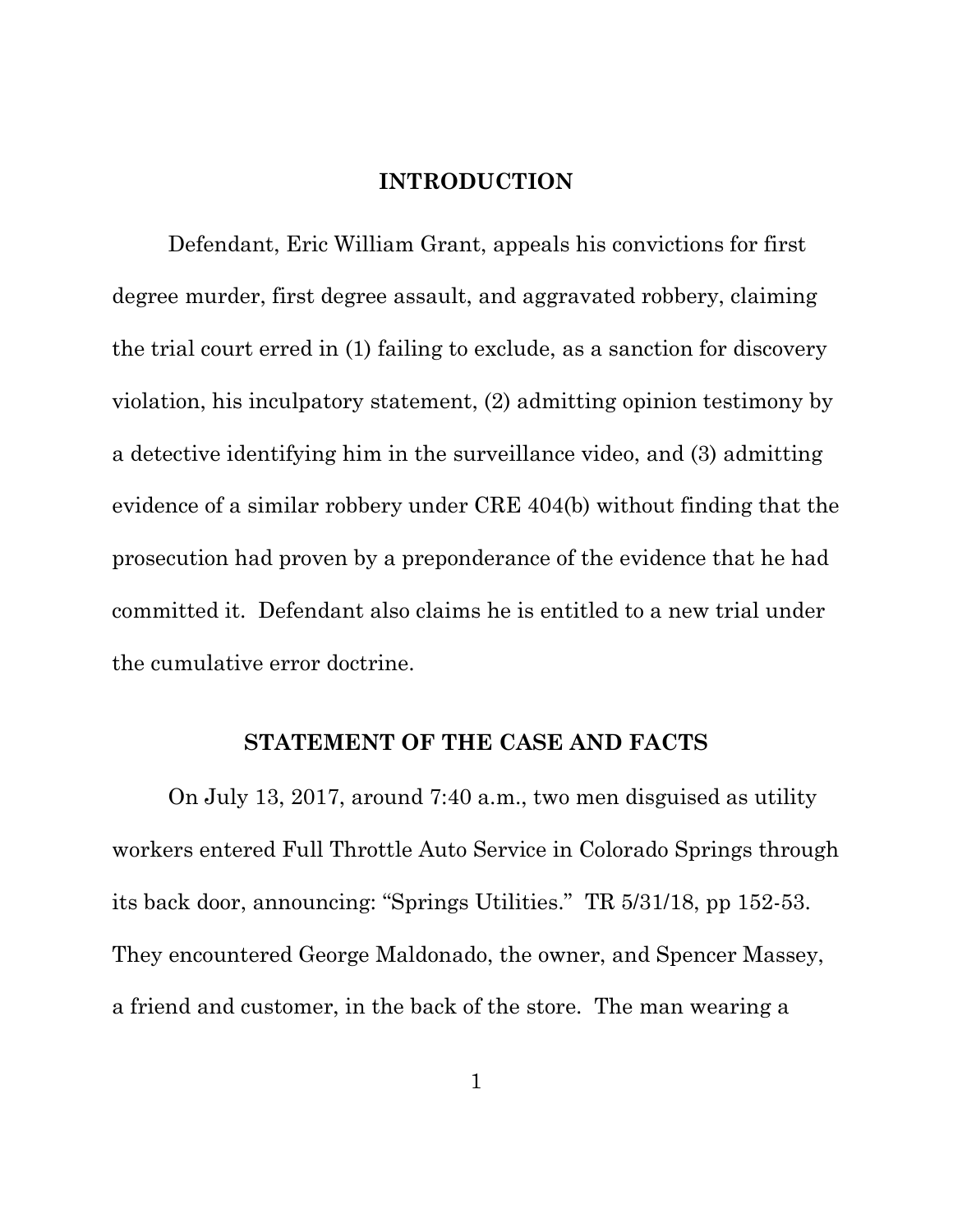yellow-green vest and hard hat told Maldonado to open up the safe and struck him with his gun when Maldonado asked what they wanted, causing him to fall down to the ground, and kicked him. *Id*. at 156-57. The same man also struck Massey, who had been forced to lie down on the ground, with a gun. *Id*. at 159:6-15. He also took Massey's wallet and watch and kicked him "pretty hard." *Id*. at 159-60, 176-77. The two men went to the front of the store and took money from the cash register and left the shop after tying the victims' hands behind their back. *Id*. at 160-62. After the robbers left, Massey managed to free his hands and call 911. *Id*. at 172:11-14; People's Exh. 124. Maldonado died from "blunt force head trauma" shortly after the arrival of paramedics, while Massey suffered serious injuries to his face due to being pistol whipped. TR 5/31/18, pp 84:4-14, 90:2-5; 6/5/18, pp 106-07.

After footage from the surveillance video was released, People's Exhs. 362, 370, numerous people identified Derrick Davis ("Chili" or "Chili Dog") and Defendant ("E") as the robbers. Davis was identified by Cleave Watson, a family friend, TR 6/1/18, pp 207-08, Thomas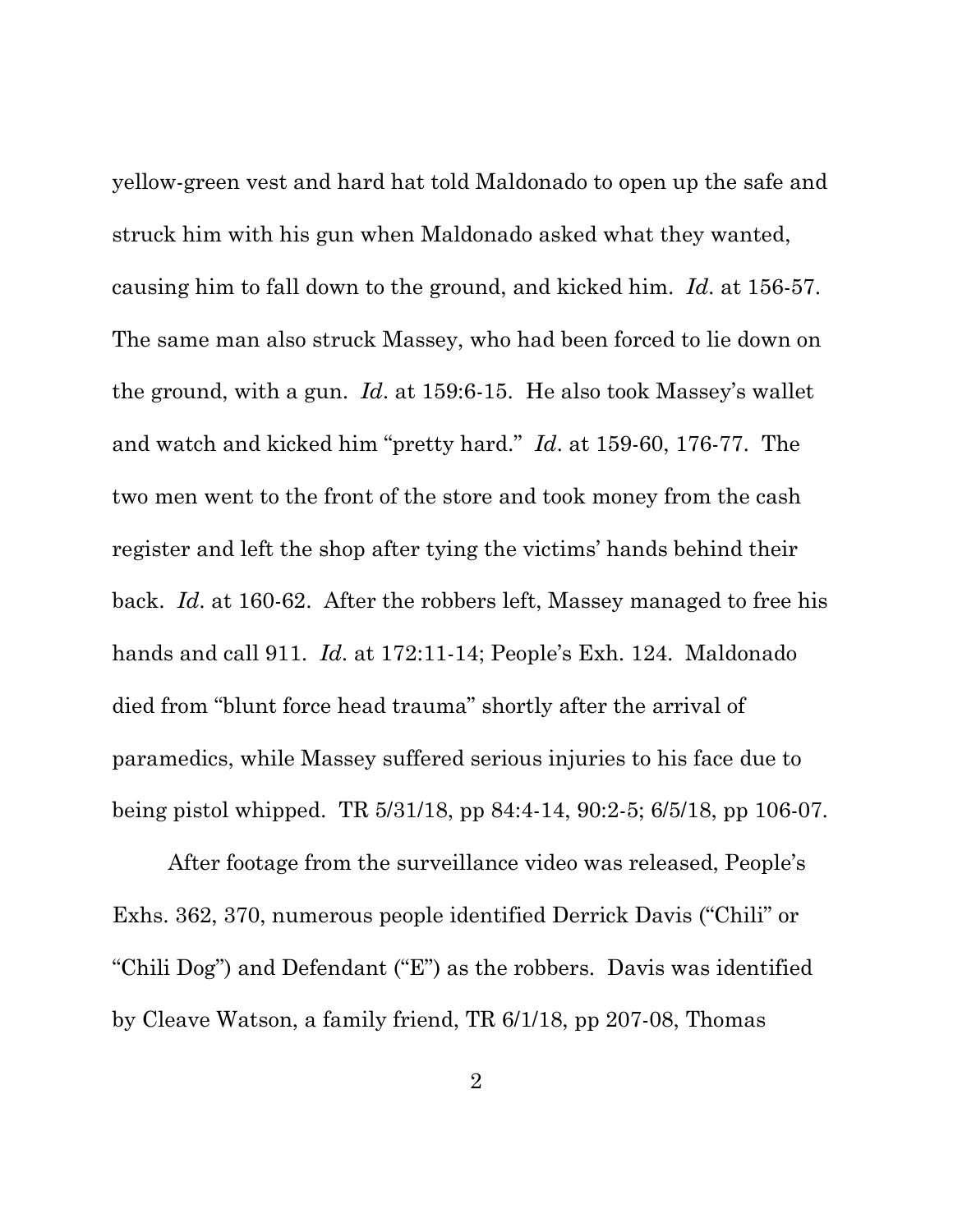Hearn, a friend who worked with Davis on vehicles, *id*. at 239-42, Carmelia Davis, Derrick Davis's sister, 6/4/18, pp 10-12,1 and Raymond Rogan, Sr., *id*. at 37-38. Surveillance videos from some neighboring businesses showed Davis's truck, which had distinctive custom rims and body damage with oxidation on its hood and roof, driving by several times, with the last time, which occurred after the robbery, at a higher rate of speed.<sup>2</sup> TR 6/1/18, pp 100-101, 138:9-24, 147-48, 197-98; People's Exhs. 249-51, 360-61, 370-74.

Davis was apprehended in Minnesota a few days after the robbery. TR 6/5/18, pp 25-29. His girlfriend, Adrienne Berkness, who was with him at the time of his arrest, told a Minnesota detective that Davis had gotten into some trouble, it was his idea to go to Minnesota,

<sup>1</sup> Carmelia Davis learned of the robbery and murder from a childhood friend who called her and said: "It looks like your brother and somebody else on T.V. for murder." TR 6/4/18, p 10:14-16.

<sup>2</sup> The video footage showed the truck slowing down at a point that provided a clear view of the alleyway leading to Full Throttle's back door. TR 6/1/18, pp 142-43.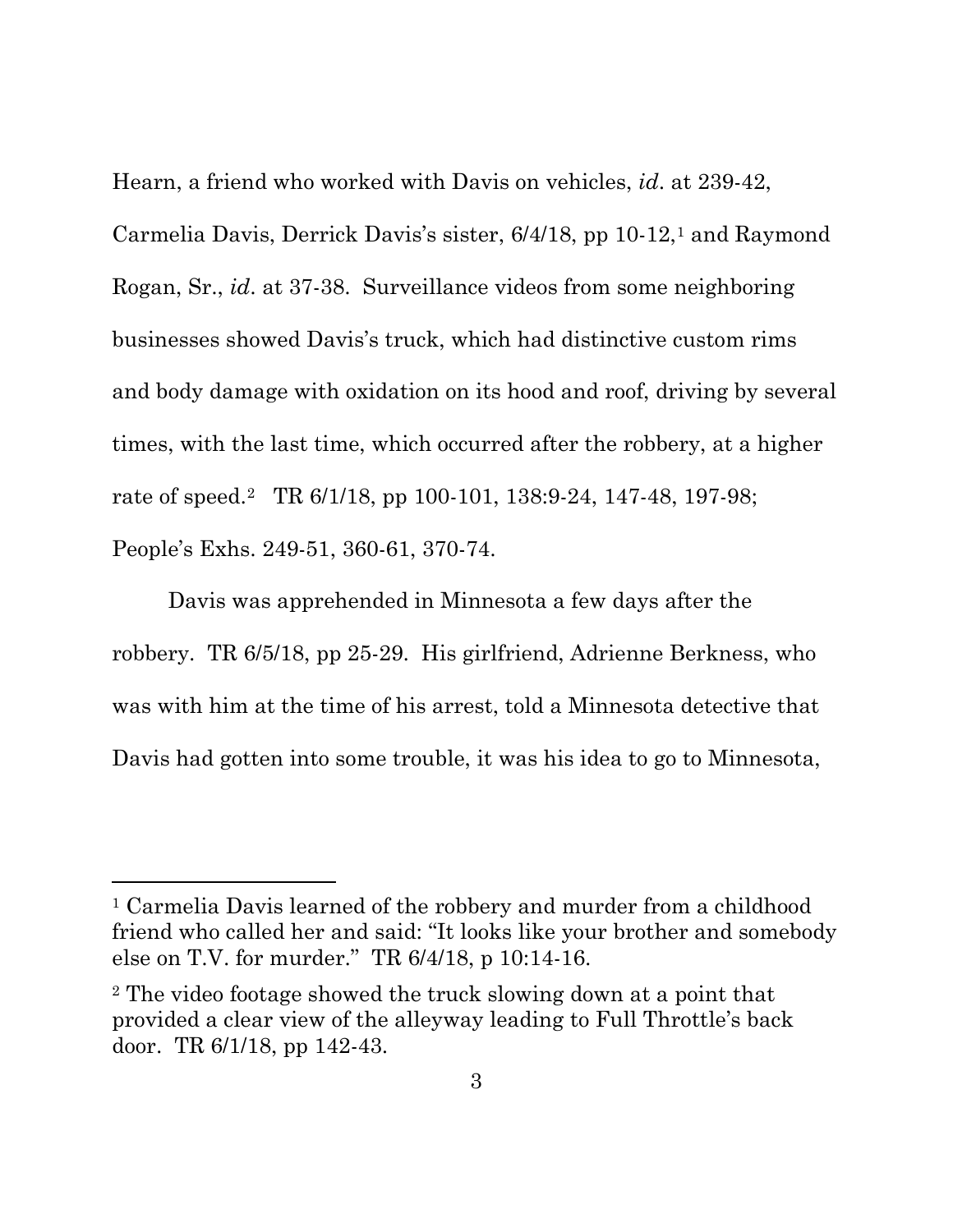and the man with a yellow shirt in the surveillance video "appeared" to be Davis. *Id*. at 75-76.

About four hours after the robbery, Defendant left a phone message for his parole officer (Mike Bohlen) that he was going to Pennsylvania to take care of some estate issues related to his mother, who had passed away a month earlier.<sup>3</sup> TR 6/5/18, pp 117-18. On July 16, he left a voice mail for Bohlen, stating that he was extending his stay by one day, and on July 19 he sent a text, informing him that he had a new phone number. Bohlen never heard back from Defendant. *Id*. at 121-22. Bohlen identified Defendant as the person with the green shirt in the video surveillance. *Id*. at 123-24.

Nicole Mayfield, an admissions representative at Intellitec College, who had worked with Defendant "quite a while to get him into school," believed the man in the surveillance video wearing a yellow

<sup>3</sup> Defendant had gone to Pennsylvania on June 17 for his mother's funeral. TR 6/5/18, pp 119-20.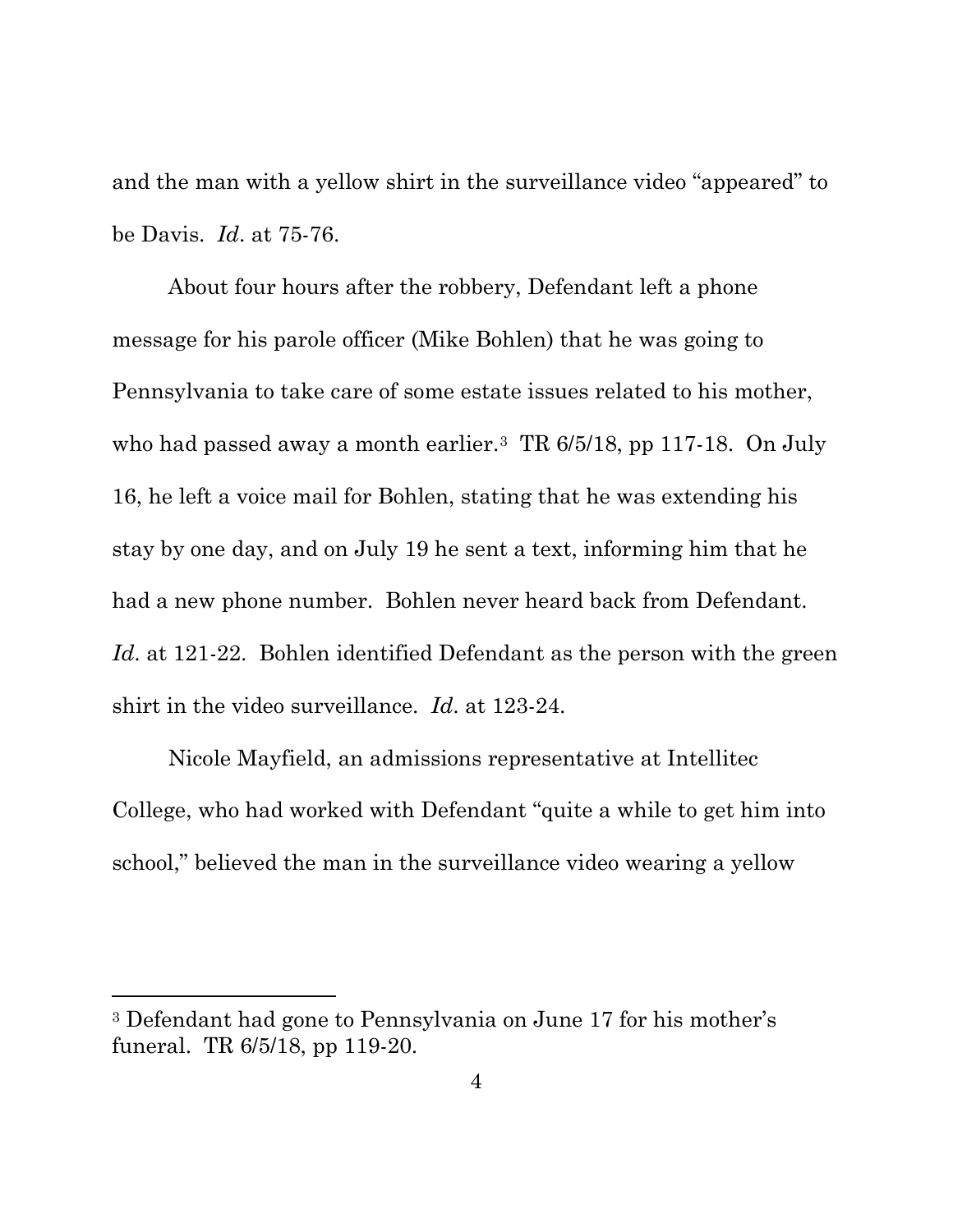vest "could be" Defendant, which gave her "chills."4 TR 6/6/18, pp 6-7, 8:8-9, 18-19.

Kerry Julien, who was on parole at the time of the robbery, identified both Davis and Defendant in the surveillance video a few days after the robbery. TR 6/6/18, pp 158-59. He knew Davis from childhood and was friends with him, and had met Defendant, whom he knew as "E," through the brother of Defendant's girlfriend shortly before the robbery. *Id*. at pp 146-49, 153-54, 227-28. Julien also testified that when he met Defendant, Defendant had told him that "being able to get in and out of places was easy because he would use his vest, his hard hat," and "implied that he would use his weapon and maybe hit 'em in the head or something like that." *Id*. at pp 157:4-23, 158-59, 162-63, 228:2-9. Later, when Julien and Defendant were housed in the same jail, Defendant told him that "the only thing that he

<sup>4</sup> Mayfield had told Detective Bichel that Defendant was "definitely" on the video and that she was "100 percent sure . . . based on his lips, his beard, his arms, the back of his head, everything," but at trial testified that she did not recall having made those statements and that Bichel was mistaken. TR 6/6/18, p 19:3-19, 21:7-10.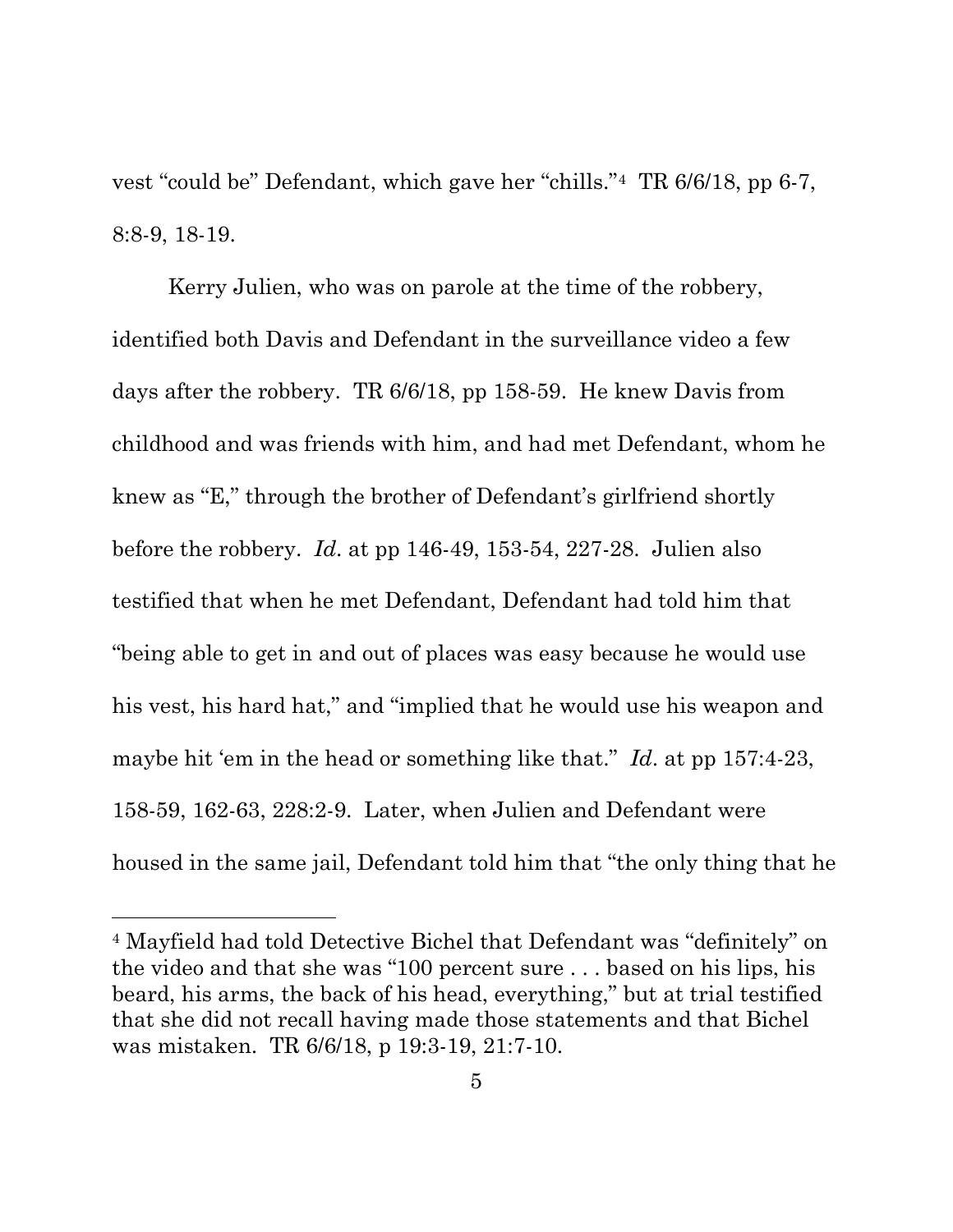was really concerned about was whether or not Chili was gonna not say anything and whether or not, um, fingerprints could be found off of somethin' that was dropped," which he explained was "a clip."5 *Id*. at 176-77. Defendant also sent a message to Davis through Julien, stating: "I don't know you." *Id*. at 179:4-13.

Quincy Harding, who had seen Defendant in early June at Planet Fitness, testified that Defendant was "[d]efinitely the same person" seen in the video surveillance. TR 6/11/18, pp 46-50.

Phone records and cell tower information showed that at 7:43 a.m. on July 13—i.e., during the course of the robbery—a call was made from Defendant's phone to Davis' phone in the vicinity of Full Throttle. TR 6/8/18, pp 230-31.

Defendant was charged with first degree murder (after deliberation), felony first degree murder, aggravated assault, robbery, and conspiracy to commit first degree murder and aggravated robbery.

<sup>5</sup> Full Throttle employees found the gun magazine under a ladder near the back door and notified the police on September 27, 2017. TR 6/1/18, pp 149-50; People's Exhs. 75, 329-33.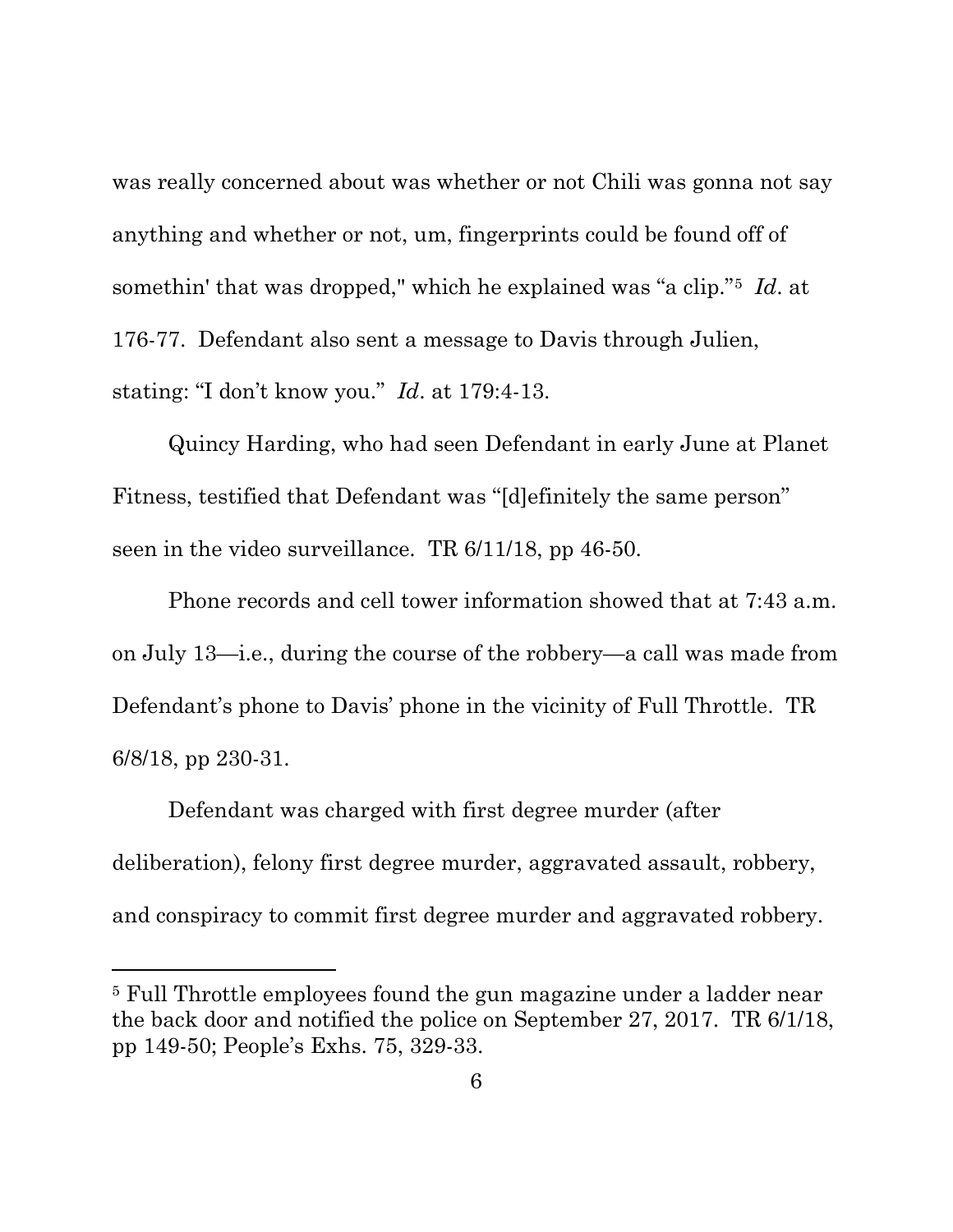CF, pp 3-5. His theory of defense was misidentification, primarily based on the argument that a tattoo on his left arm is not visible in the surveillance video. TR 5/31/18, pp. 23-25; 6/11/18, pp. 203:16-25, 209- 10. The jury acquitted Defendant of conspiracy to commit first degree murder, but found him guilty on the remaining counts. TR 6/12/18, pp 2-3. The court imposed a life sentence without the possibility of parole. TR 6/14/18, p 9:6-14.

#### **SUMMARY OF THE ARGUMENT**

The prosecution's disclosure during trial of Defendant's statement to Philadelphia police during his arrest and processing did not constitute a discovery violation, as the statement was not within the possession or control of the prosecution. Nor did the trial court abuse its discretion in refusing to exclude the statement as a sanction for a discovery violation, given its finding of the absence of any bad faith and its curing of any prejudice by allowing Defendant to move for the suppression of the statement. Moreover, the admission of the statement, even if error, was harmless, as the statement did not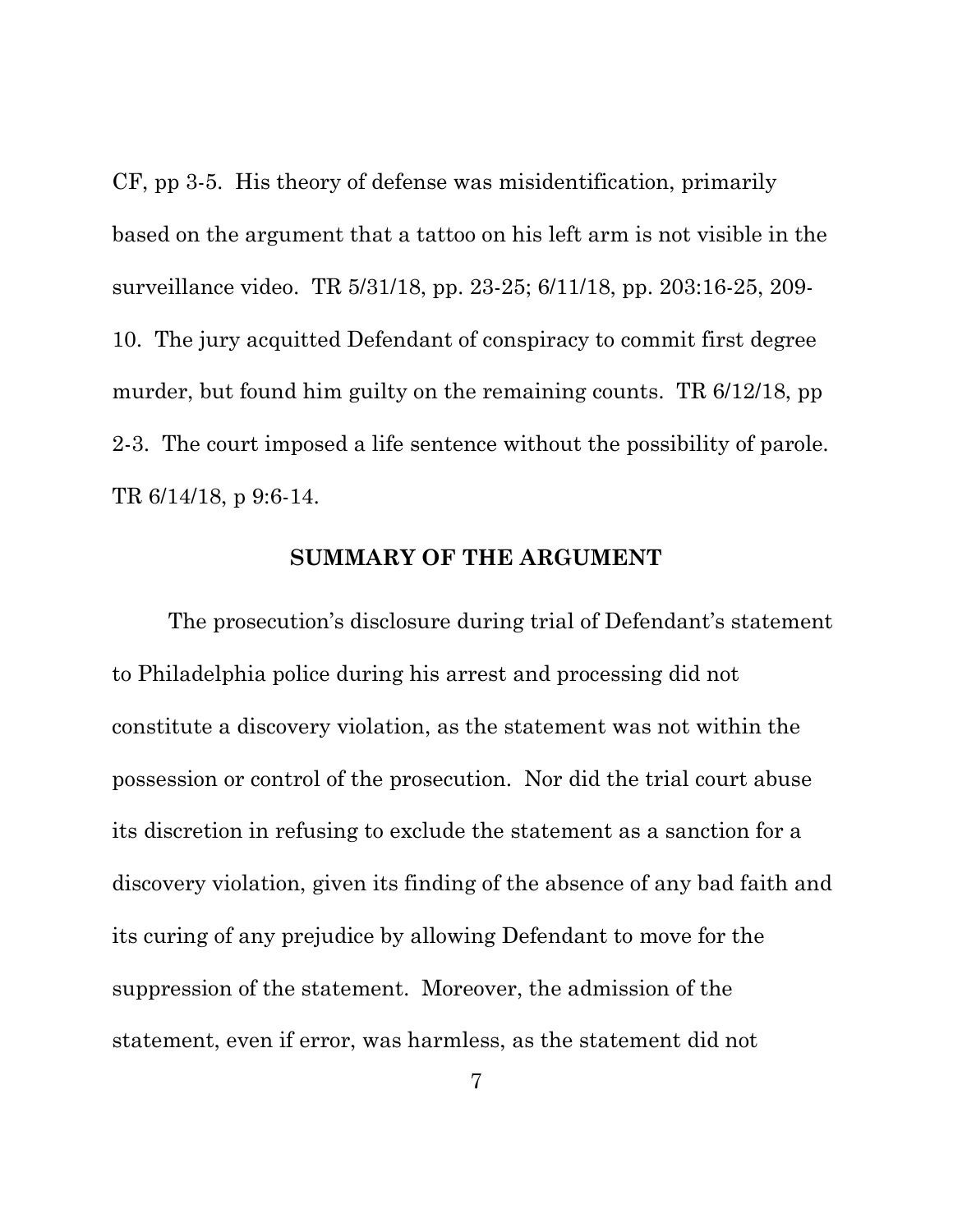amount to an admission of guilt and the evidence of Defendant's guilt at trial was overwhelming.

The court did not abuse its discretion by admitting testimony by the leading detective that one of the two men shown in the surveillance video of the robbery is Defendant. Contrary to Defendant's assertion, the detective's testimony was relevant and helpful to the jury and did not amount to expert testimony. Additionally, the admission of this evidence, even if error, was harmless, as numerous other witnesses identified Defendant in the video surveillance and the evidence of his guilt was overwhelming.

The court did not abuse its discretion by admitting evidence of a similar robbery under CRE 404(b). Contrary to Defendant's assertion, the prosecution proved and the court found, by a preponderance of the total evidence presented, that the two robberies were committed by the same person, and that Defendant was the perpetrator in both cases.

Defendant is not entitled to relief under the cumulative error doctrine, as the court did not commit the alleged errors.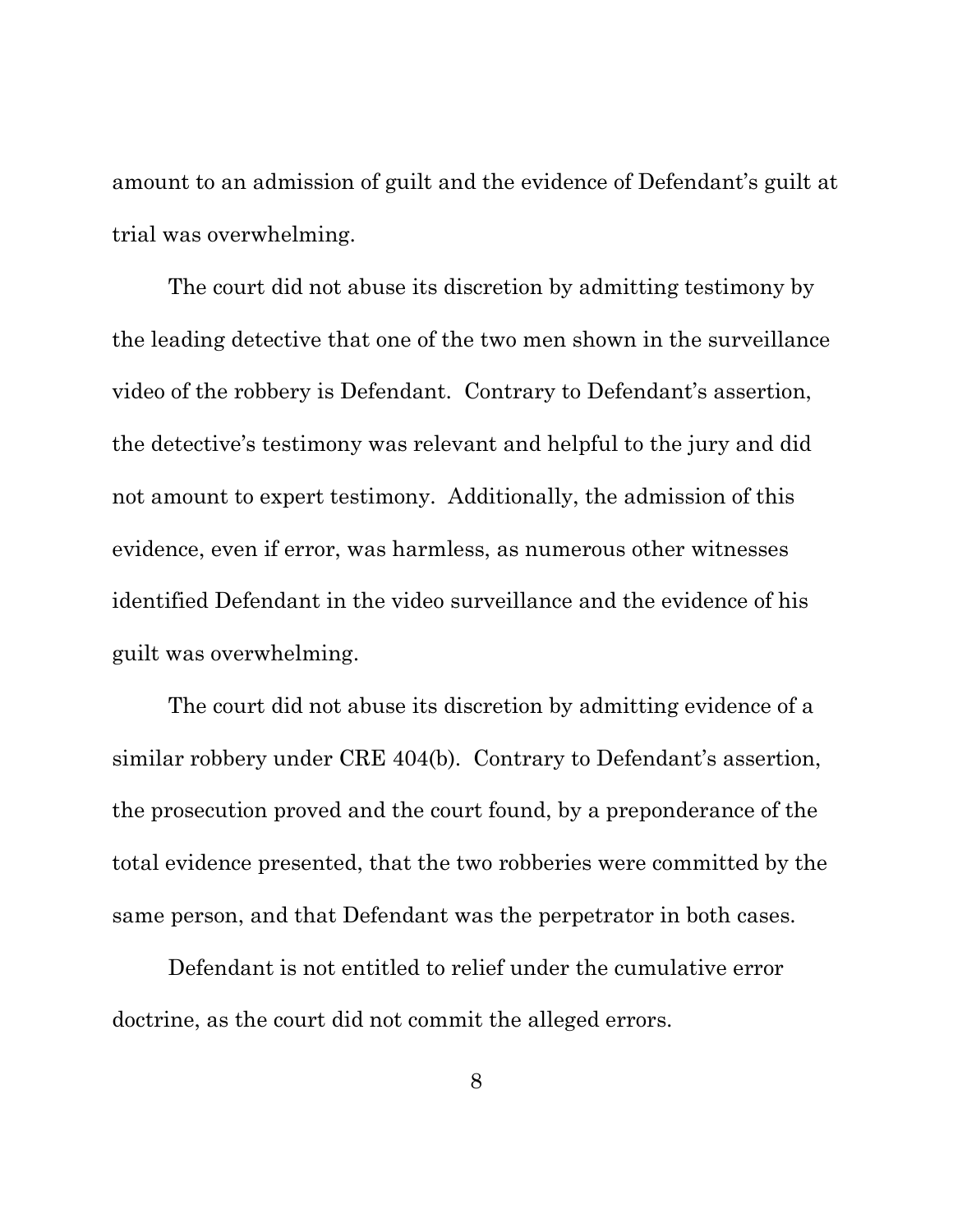#### **ARGUMENT**

**I. The trial court did not err by refusing to exclude, as a sanction for alleged discovery violation, Defendant's statement made during his arrest and processing by Philadelphia police, which became known to the prosecution only during trial.**

### **A. Preservation and Standard of Review**

The People agree that the issue is preserved, and the standard of review is abuse of discretion. Op. Br., pp 8-9; TR 6/7/18, pp 127-29; 6/8/18, pp 4-9.

Appellate courts "review both a district court's resolution of discovery issues and its decision to impose sanctions for discovery violations for an abuse of discretion." *People v. Mendez*, 2017 COA 129, ¶ 32. A court abuses its discretion when its ruling is manifestly arbitrary, unreasonable, or unfair, or based on a misapplication or misunderstanding of the law. *People v. Maestas*, 2014 COA 139M, ¶ 11.

"Absent a showing of prejudice resulting from the discovery violation, there is no reversible error." *People v. Acosta*, 2014 COA 82, ¶ 16 (citing *People v. Zadra*, 2013 COA 140, ¶ 20); *see also Salazar v.*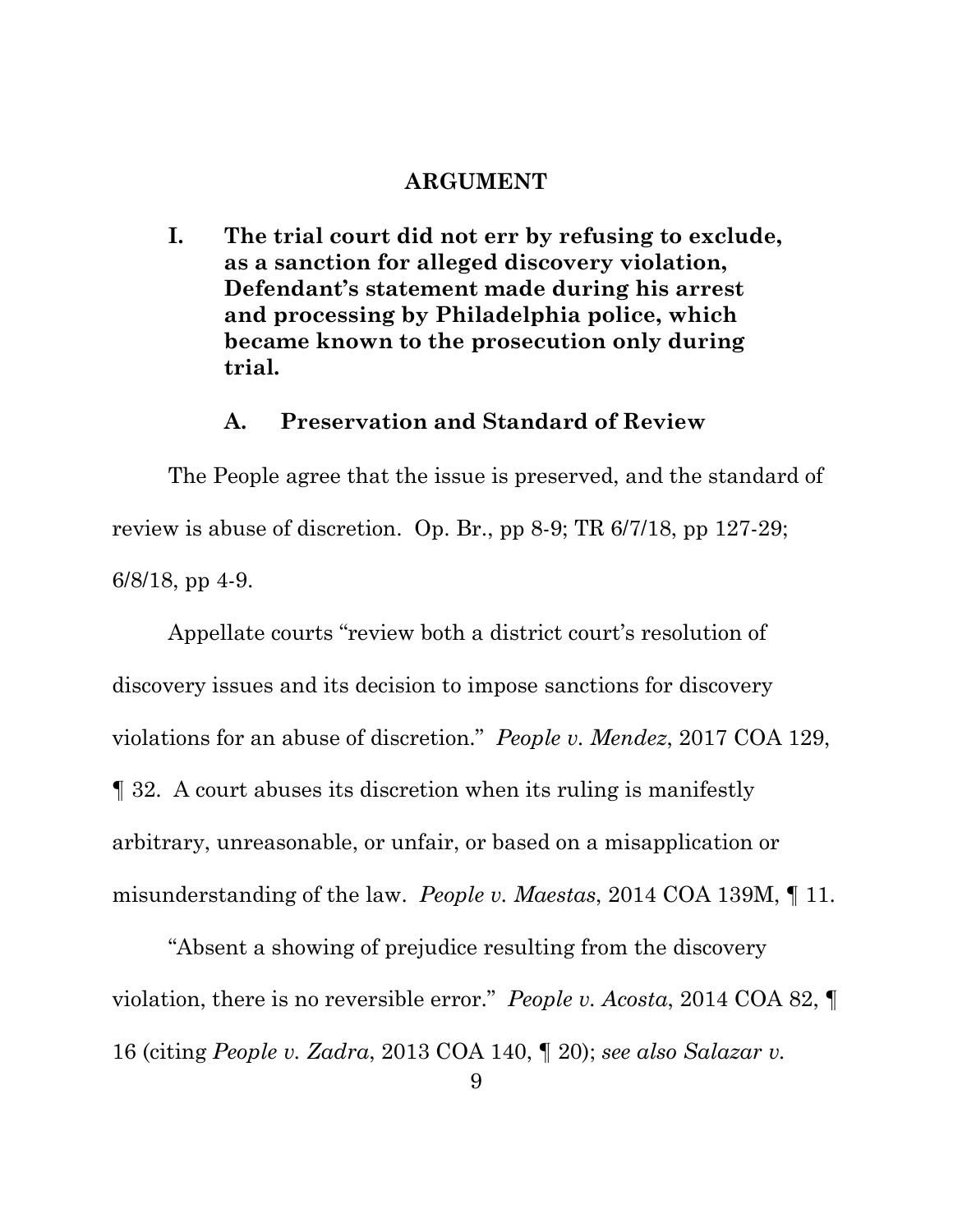*People*, 870 P.2d 1215, 1220 (Colo. 1994)) ("Failure to comply with discovery rules is not reversible error absent a demonstration of prejudice to the defendant.").

### **B. Background**

Defendant was apprehended in Philadelphia on October 9, 2017. TR 6/7/18, p 139:20-25. At the police station, Detective Timothy Bass interviewed Defendant for the sole purpose of filling out, as part of the arrest paper work, a Biographical Information Report (229 Form). *Id*. at 146-47; Defendant's Exh. K. The "Activity Sheet" associated with Defendant's arrest, contained the following note: "\*During the completion of the 75-229, Eric Grant was asked if he had identification. Grant's reply was; 'I'm on the run from Colorado and you think I'm going to have identification?, I want as little contact with you guys as possible and I definitely don't want you to know who I am[.]' " TR 6/7/18, pp 149:15-23, 155-56; Defendant's Exh. L.

Another Philadelphia police officer, Detective George Pirrone, was responsible for providing the relevant arresting information to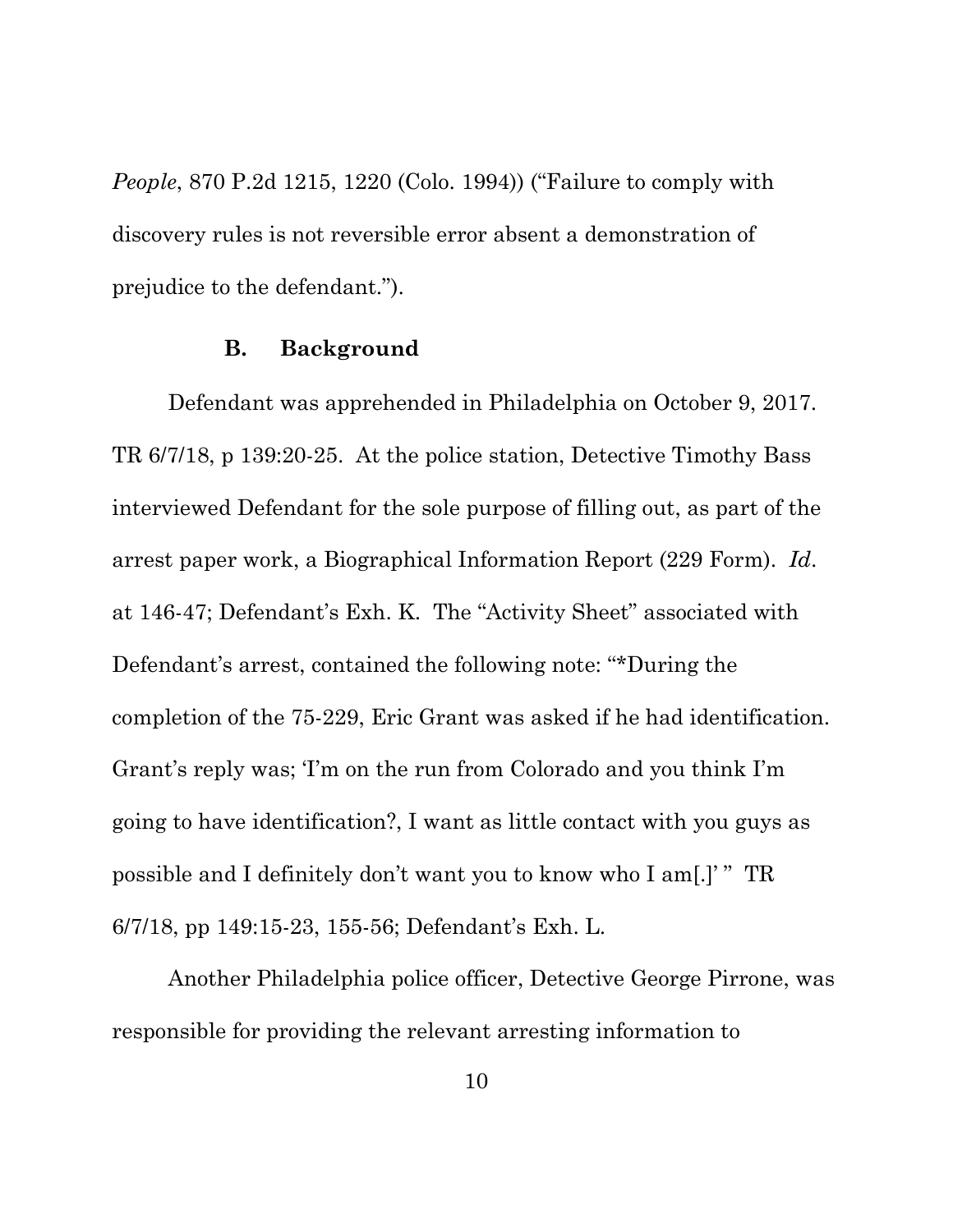Detective Steve Aulino of the Colorado Springs Police Department, who was in charge of collecting information from the Philadelphia Police Department. TR 6/7/18, pp 114-15, 118-19, 123.

Although Detective Pirrone believed he must have included Form 229 as part of the documents sent to the Colorado Springs Police Department, neither Detective Aulino nor the prosecution had seen it until the morning of the seventh day of trial when they talked to Pirrone, who was testifying on that day. *Id*. at 121-22, 123-24. Upon learning of the existence of this document, Detective Aulino went through all the Philadelphia reports that he had received but did not find it. *Id*. at 125-26. Aulino also testified that, although he had several conversations with Philadelphia detectives after Defendant's arrest, they never mentioned that he had made a statement. *Id*. at 126:5-11.

Defense counsel acknowledged that the existence of the biographical report containing Defendant's statement "was as news to [the prosecution] as it was to [the defense,]" that no "malfeasance,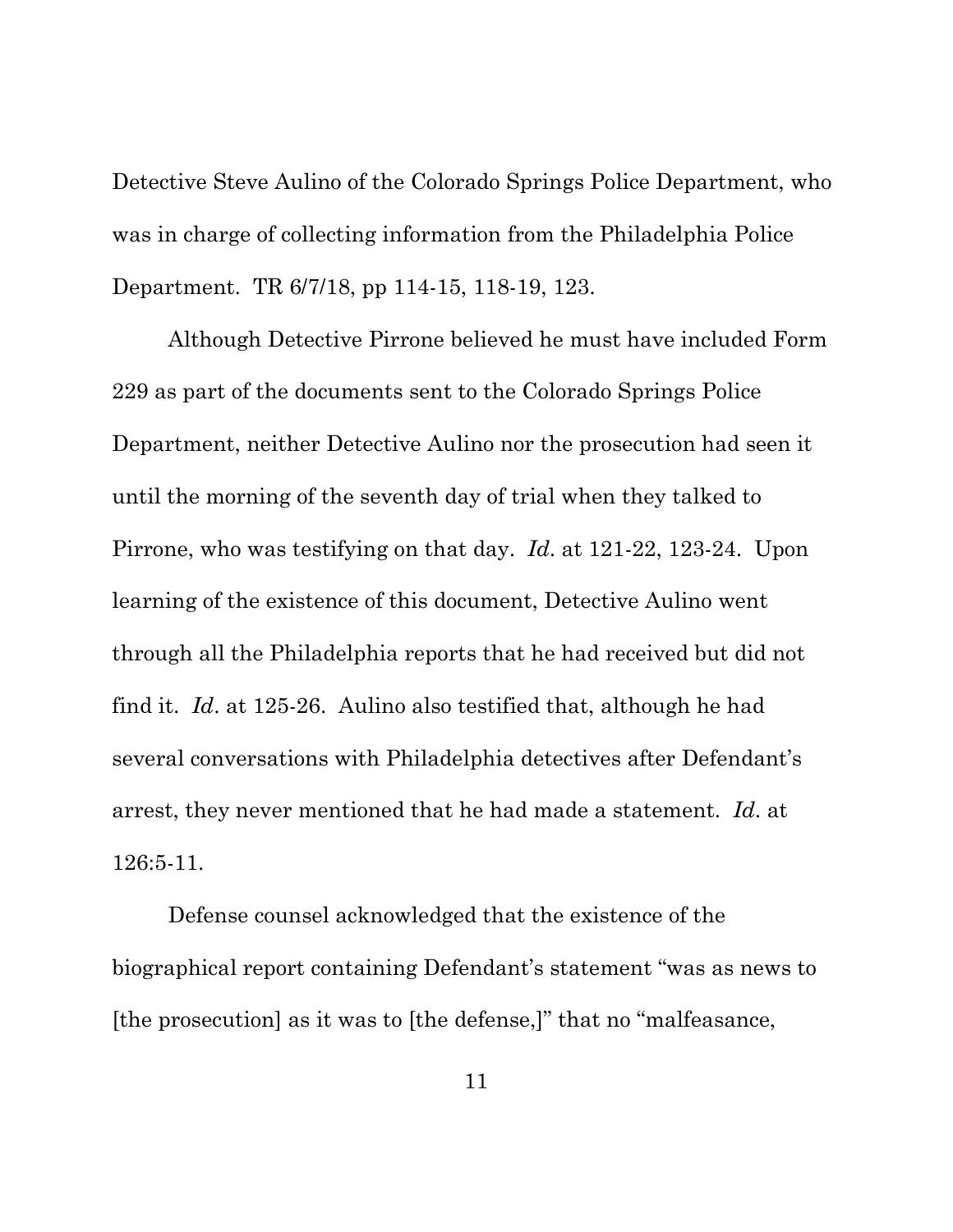secreting, [or] bad faith" existed, and that "it probably wasn't sent" to Detective Aulino. *Id*. at 128-29. She argued, however, that a discovery violation had nevertheless occurred, and the only remedy was the exclusion of the statement. *Id*. at 128-29. Regarding prejudice, defense counsel argued that the defense strategy, as stated in the opening statement, was based on the absence of any inculpatory statement, except for Defendant's alleged statement to Julien, and that if the defense had known about the statement, it would have moved for its suppression. *Id*. at 127:3-15. Defense counsel also argued that a mistrial would not remedy the situation, as it would put the defense "in a weaker position for a second trial because now all of the witnesses had] been exposed to [its] cross-examination and [would] be better prepared to handle [defense counsel] in the future at a second trial." *Id*. at 128:2-12.

The court concluded that the exclusion of the statement was not warranted, given the absence of malfeasance or bad faith, and that granting Defendant a suppression hearing would remedy the problem.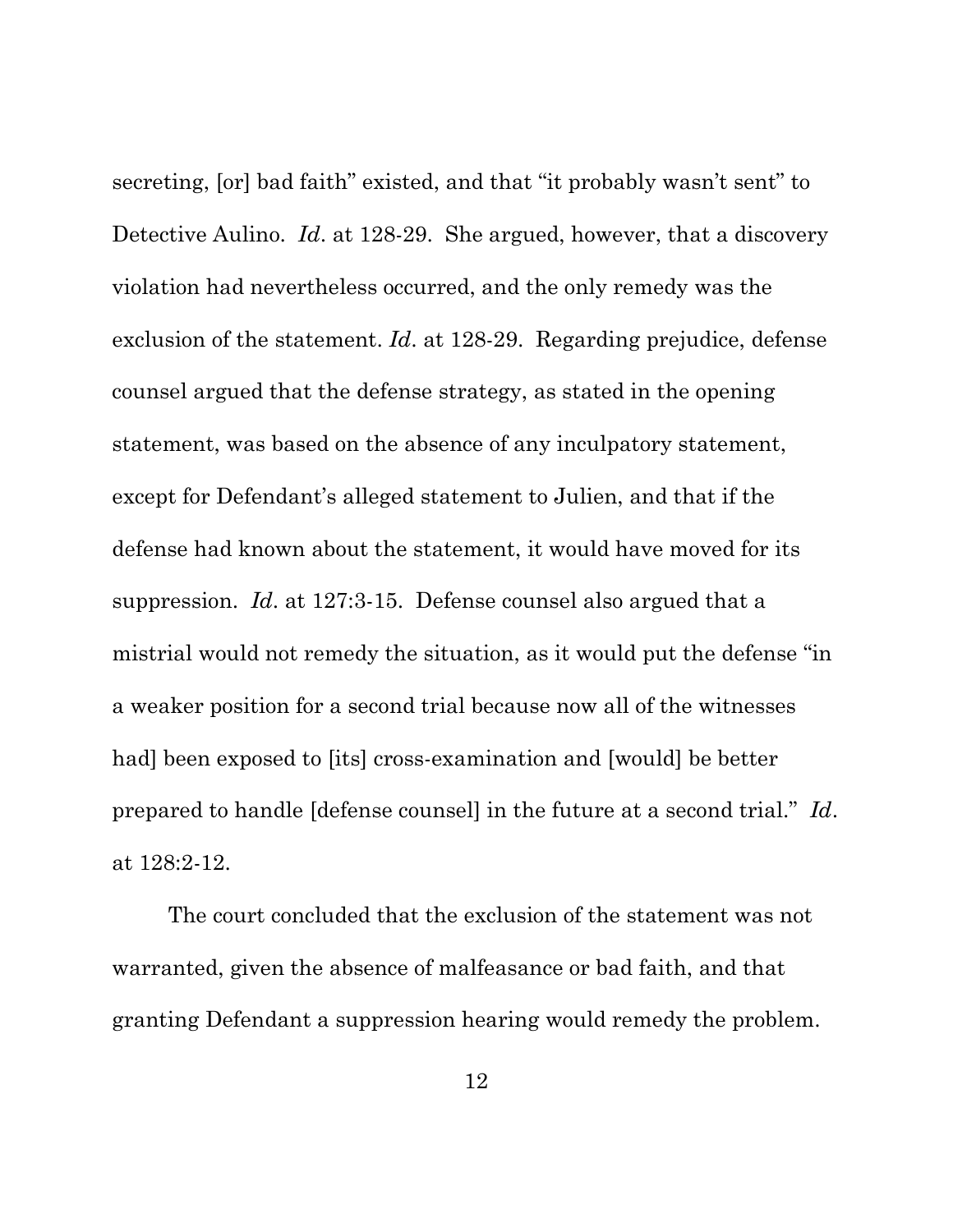*Id*. at 133-34. Following a suppression hearing, at which Detectives Bass, Pirrone, and Aulino, and a defense investigator (Francisco Salazar) testified, the court took the matter under advisement. *Id*. at 138-183. The following day, the court denied Defendant's motion to suppress. TR 6/8/18, pp. 4-9. Defendant's statement was admitted through Detective Bass. *Id*. at 32:11-23.

In his closing argument, the prosecutor made two brief references to Defendant's statement. TR 6/11/18, pp 220:4-5 ("Statements in Philadelphia, 'I'm on the run. I'm on the run from Colorado.'"), 220-21 ("And what the Defendant wants is just what he wanted in Philadelphia, not to be known. 'I'm on the run. I don't have identification. I don't want you to know who I am.' ").

On appeal, Defendant claims the suppression "hearing did nothing to cure the unfair damage resulting from the defense relying on the discovery provided before trial in preparing its entire theory and strategy of defense, only to learn near the close of evidence about inculpatory statements [he] allegedly made to the police." Op. Br., p 18.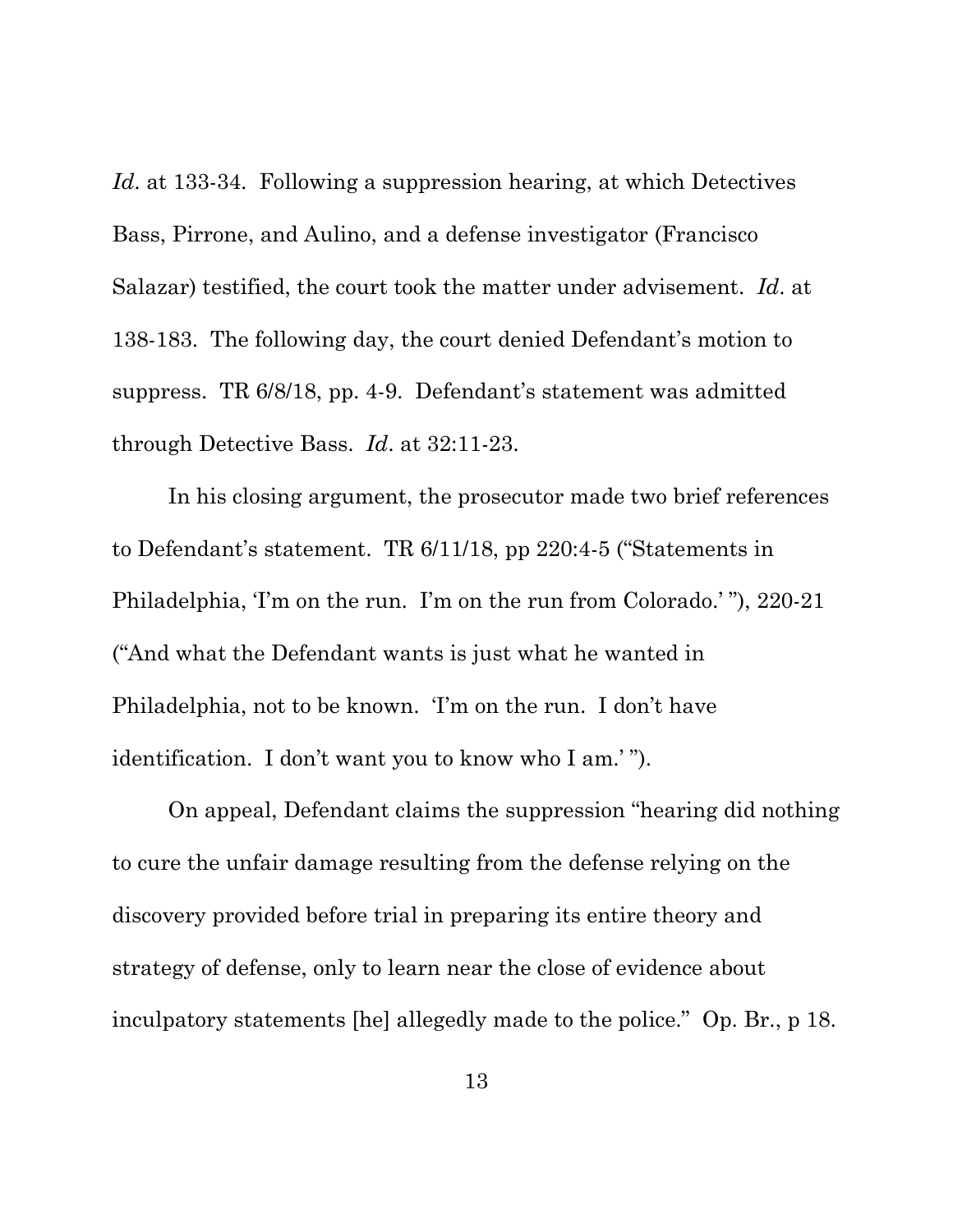### **C. Analysis**

As relevant here, the prosecution is required to disclose any "[p]olice, arrest . . . reports" and "the substance of any oral statements made to the police . . . by the accused" that is "within the possession or control of the prosecuting attorney." Crim. P.  $16(I)(a)(1)(I)$ , (VIII).

"Discovery sanctions serve the dual purposes of protecting the integrity of the truth-finding process and deterring prosecutorial misconduct." *Acosta*, ¶ 12 (citing *Zadra*, ¶ 15). "A trial court should impose the least severe sanction that will ensure full compliance with its discovery orders and protect the defendant's right to due process." *Id*.

"When determining an appropriate sanction for a discovery violation, a trial court should consider '(1) the reason for the delay; (2) any prejudice a party suffered because of the delay; and (3) the feasibility of curing any prejudice through a continuance or recess during trial.' " *Id*. at ¶ 13 (quoting *Zadra*, ¶ 16); *see also People v. Castro*, 854 P.2d 1262, 1265 (Colo. 1993).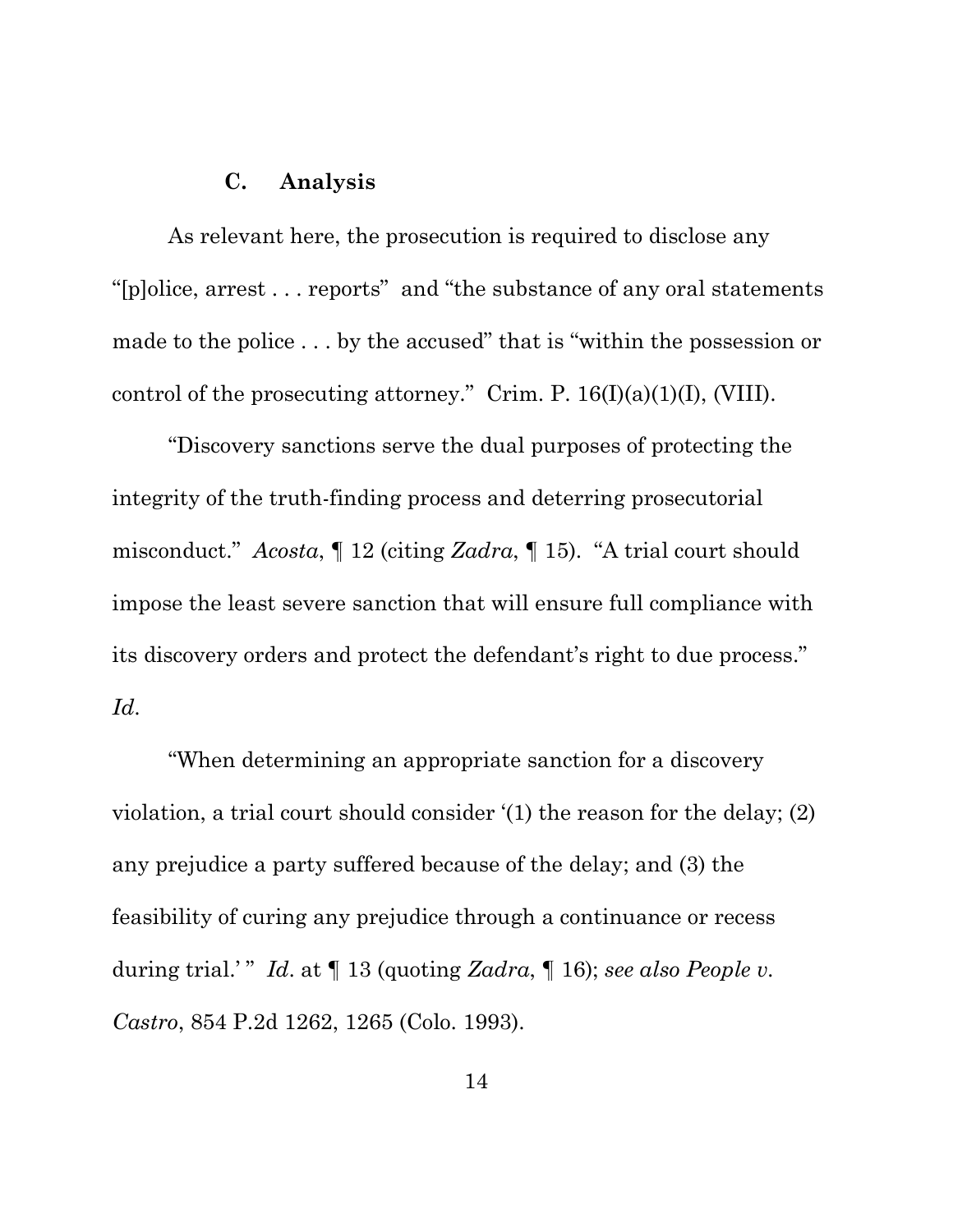"In considering sanctions, a trial court should 'be cautious not to affect the evidence to be introduced at trial or the merits of the case any more than necessary,' and should, if at all possible, 'avoid excluding evidence as a means of remedying a discovery violation because the attendant windfall to the party against whom such evidence would have been offered defeats, rather than furthers, the objectives of discovery.'" *Id*., ¶ 15 (quoting *Lee*, 18 P.3d at 197). "[E]xclusion is a drastic remedy and therefore is strongly disfavored, especially since in many cases it may well determine the outcome of the trial." *People v. Cobb*, 962 P.2d 944, 949 (Colo. 1998); *see also Lee*, 18 P.3d at 194-98 (holding that the trial court abused its discretion by excluding DNA evidence when the record did not support a finding that the prosecutor had willfully violated discovery rules).

"When imposing a sanction that is not designed primarily to deter improper behavior, 'the goal must be to cure any prejudice resulting from the violation.' " *Acosta*, ¶ 16 (quoting *Lee*, 18 P.3d at 197. "Absent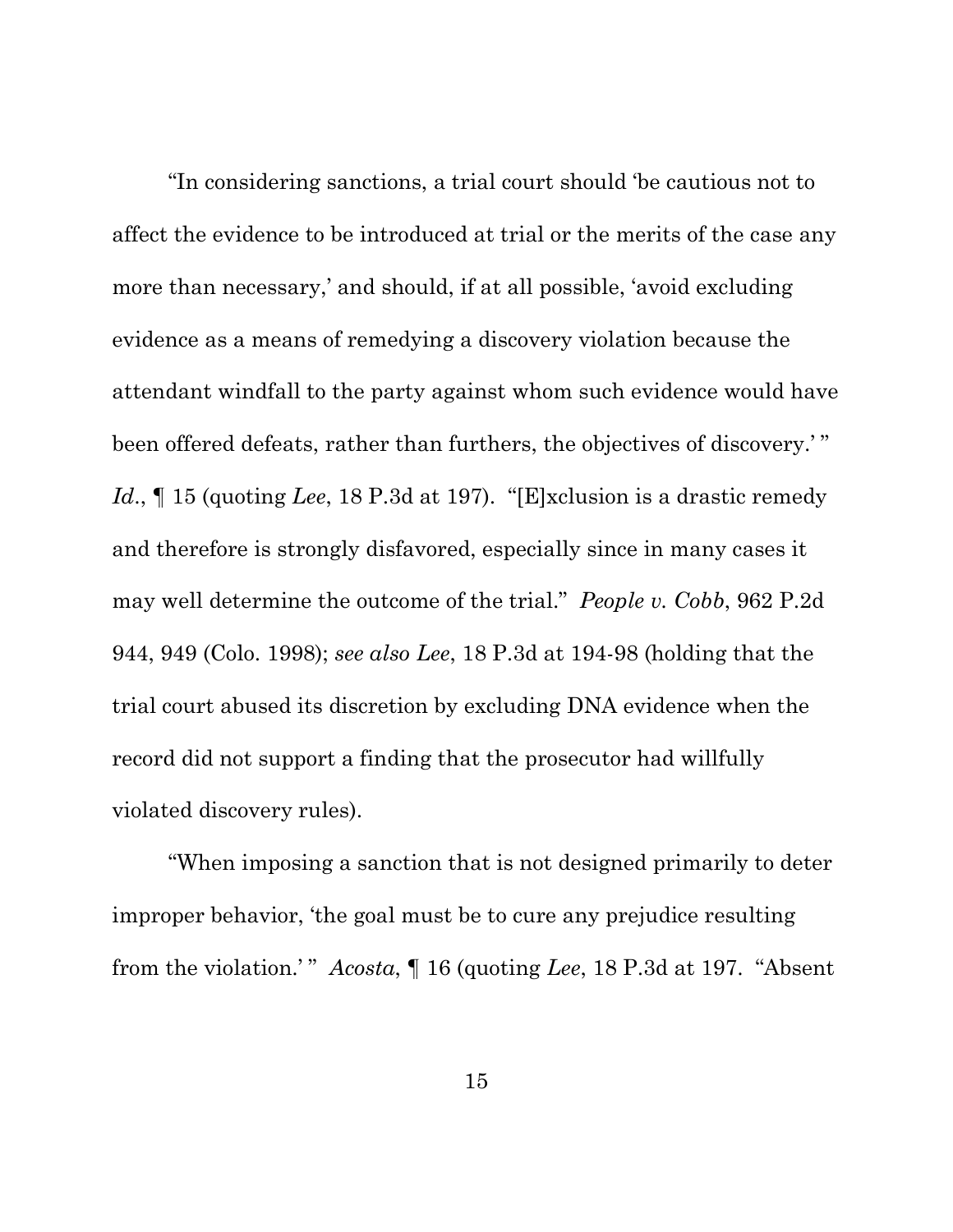a showing of prejudice resulting from the discovery violation, there is no reversible error." *Id*. (citing *Zadra*, ¶ 20).

Here, there was no discovery violation, as Defendant's statement at issue was not within the possession or control of the Colorado Springs Police Department or the prosecution. "Although statements within the possession of the police have been deemed to be 'within the possession or control of the district attorney,' such statements are within the prosecuting attorney's possession or control only if the police who possess the statements are the police in the county or district of trial." *People v. Garcia*, 690 P.2d 869, 874 (Colo. App. 1984) (citing *Dickerson v. People*, 499 P.2d 1196 (Colo. 1972) (written statements in the files of the Criminal Investigation Department at Fort Bliss, Texas, were "outside the possession and control of the district attorney [of Pueblo County]" and, therefore, could not have been produced pursuant to Crim. P. 16(b)) (brackets added in *Garcia*)); *see also Ortega v. People*, 426 P.2d 180, 182 (Colo. 1967) (holding "that statements in the possession of the police in the county or district of the trial are within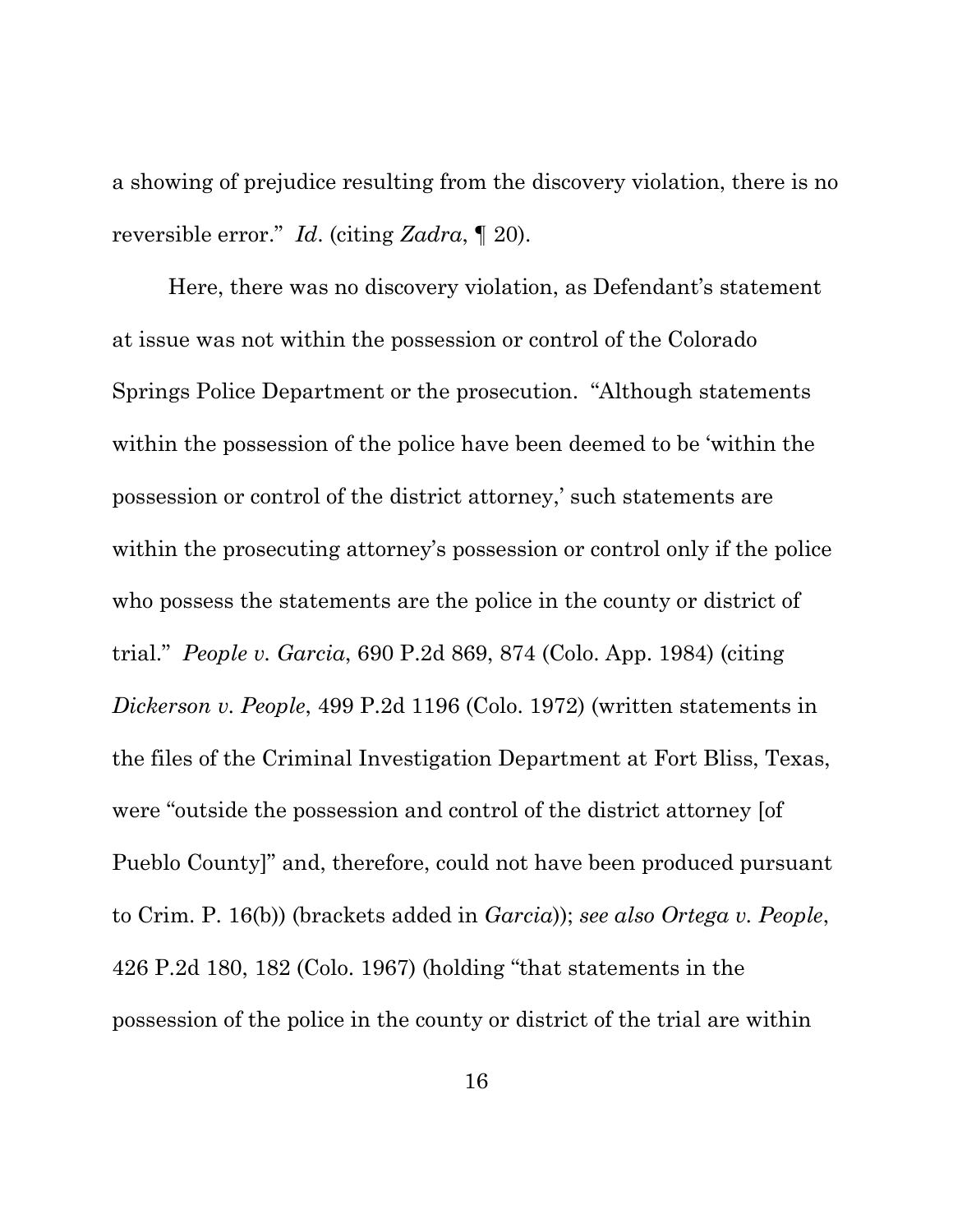the 'possession or control' of the prosecuting attorney so as to meet the requirement of Rule 16") (citing *Battalino v. People*, 199 P.2d 897 (Colo. 1948)); *Garcia*, 690 at 874 (finding no discovery violation where "despite its diligent efforts to secure written reports from Laredo detailing defendant's . . . statements," the Jefferson County district attorney "was not in the [sic] possession or control of those statements," which "were exclusively possessed by the Laredo authorities").

Nor did the Philadelphia police conduct any investigation regarding Defendant's involvement in the robbery or obtain Defendant's statement at issue in the course of such investigation. Detective Bass testified that his interaction with Defendant was not for the purpose of investigating the Colorado Springs homicide, he did not ask him any questions about it, and Defendant made the statement at issue when Bass simply asked him if he had identification. TR 6/7/18, pp 147:15- 18, 149:7-23. Detective Pirrone also denied that by "going after a fugitive" he would also be "investigating the underlying case." *Id*. at 170:19-23.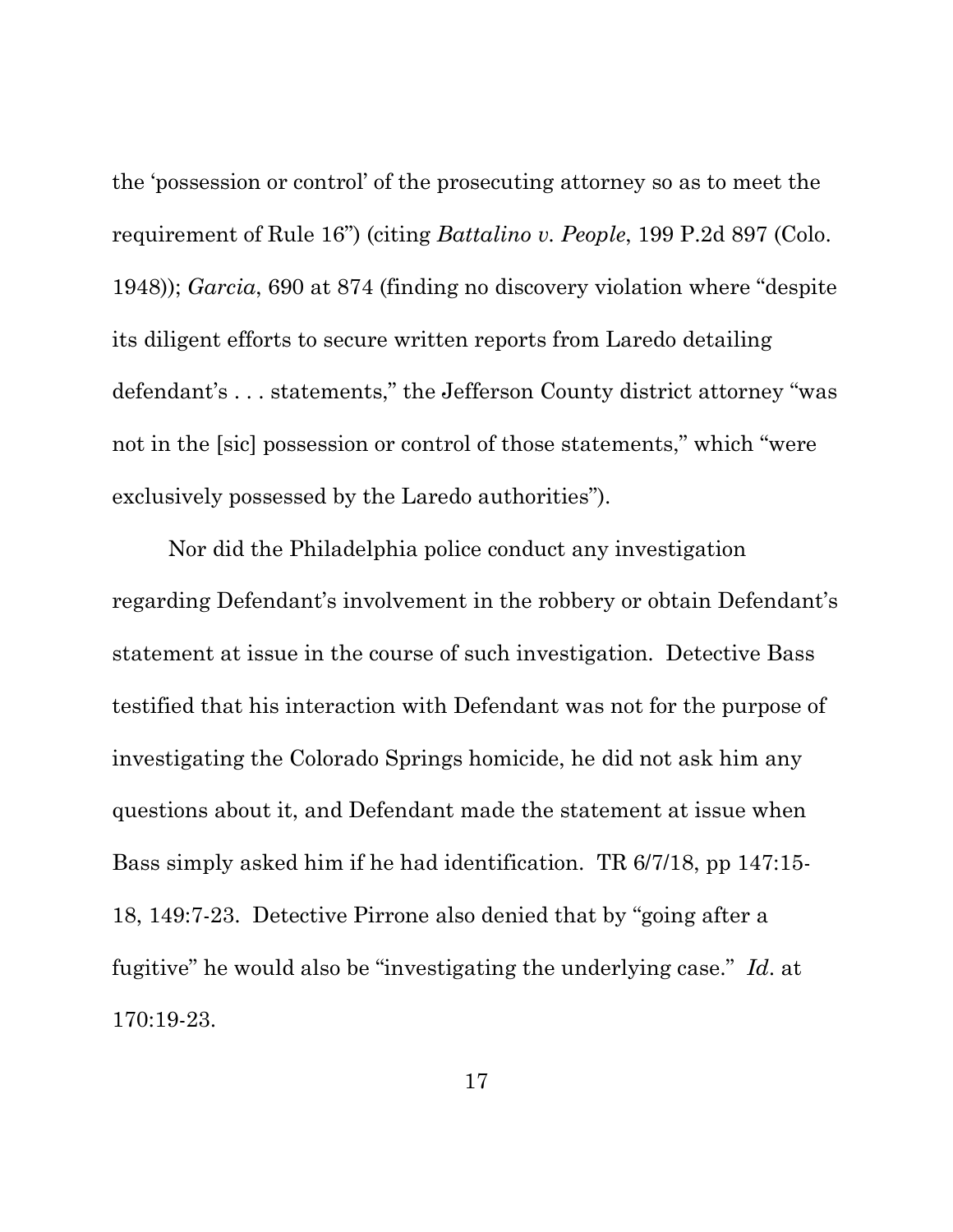Defendant argues that a discovery violation occurred because "[t]he prosecution team was in regular contact with the Philadelphia police about this matter; and the prosecution's request to continue the trial due to problems obtaining evidence from that agency shows that the prosecution was already aware that complete provision of information from that agency was an issue." Op. Br., p 16. In support of this argument, he claims "[o]n April 25, 2018, the prosecution moved to continue the jury trial, asserting that, despite trying for months, it had been unable to obtain physical evidence relating to Mr. Grant's case from the Philadelphia Police Department." *Id*. at 9. Defendant's argument fails for two reason.

First, the prosecution's request for a continuance on April 25, 2018, was not based on its inability to *obtain* evidence from the Philadelphia police; rather, it was based on the fact that the Colorado Springs Police Department had received the physical evidence from Philadelphia that same week, which did not allow sufficient time for the "DNA and serology analysis" to be performed, and because, "[e]ven if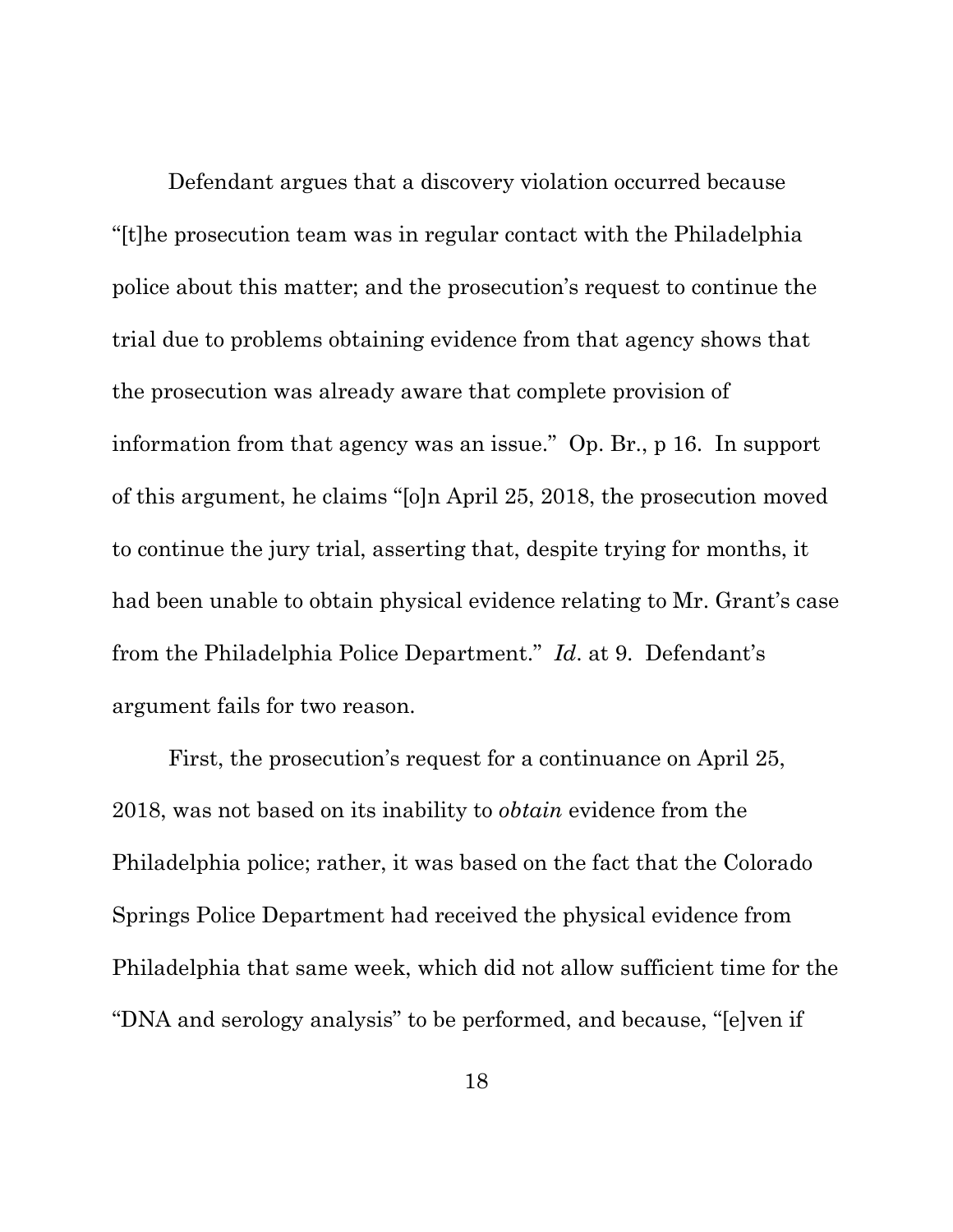the analysis [was] rushed, results and reports [could not] be completed until a few weeks before trial, leaving very little time for the defense to prepare for them." CF, p 322.

Second, the delay in obtaining evidence from Philadelphia concerned only physical evidence, not any reports containing Defendant's statements to police. Thus, the prosecution had no reason to believe that the Philadelphia police were in possession of any such statement that had yet to be disclosed.

Assuming, arguendo, a discovery violation had occurred, any prejudice to Defendant was sufficiently cured by the court's ruling granting his request for a suppression hearing. At trial, defense counsel argued that the late discovery of Defendant's statement was prejudicial for two reasons: (1) her reference in her opening statement to the absence of Defendant's admission of guilt to the police; and (2) Defendant's loss of the opportunity to move for the suppression of the statement. TR 6/7/18, p 127:3-15.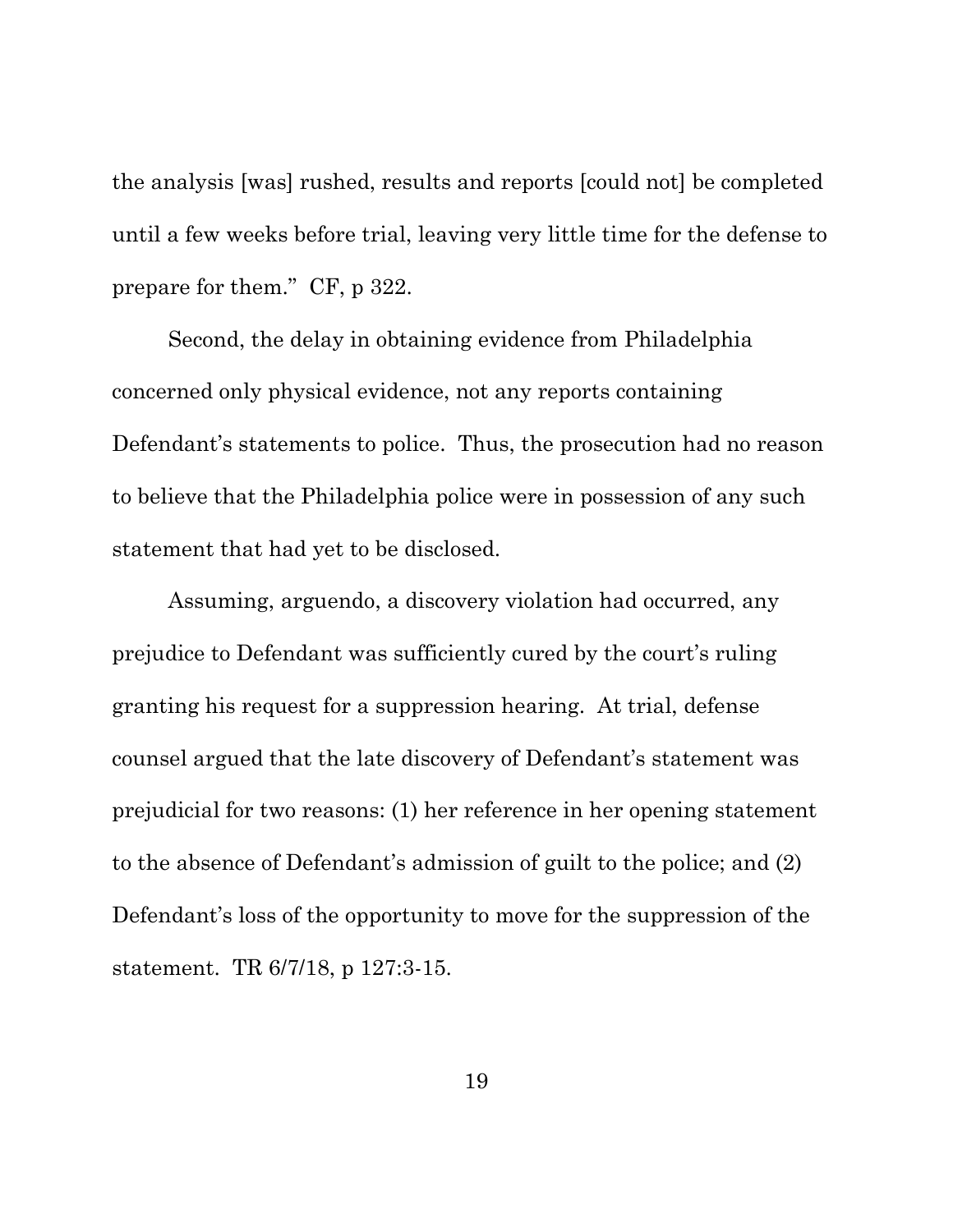As to the first assertion of prejudice, the only reference to the absence of statement by Defendant was the following statement: "You're not going to [be] hearing about any statements by Mr. Grant saying, 'I did this. I committed this crime.' Oh wait, There's Kerry Julian [sic]. Well, let's talk about him." TR 5/31/18, p 28:2-4. Thus, contrary to defense counsel's argument, the absence of Defendant's statement was not a "big part" of her opening statement. *Id*. at 127:3-5. Moreover, Defendant's statement at issue did not contradict defense counsel's opening statement that there was no statement by him saying: "I did this. I committed this crime." While Defendant's statement that he was "on the run from Colorado" showed his awareness of being pursued by police, it did not amount to an admission of having committed the crime in this case.

As to the prejudice resulting from Defendant's loss of the ability to move for the suppression of his statement, the court adequately cured it by allowing him to do so before its admission. Defendant does not challenge the court's ruling on his suppression motion, nor does he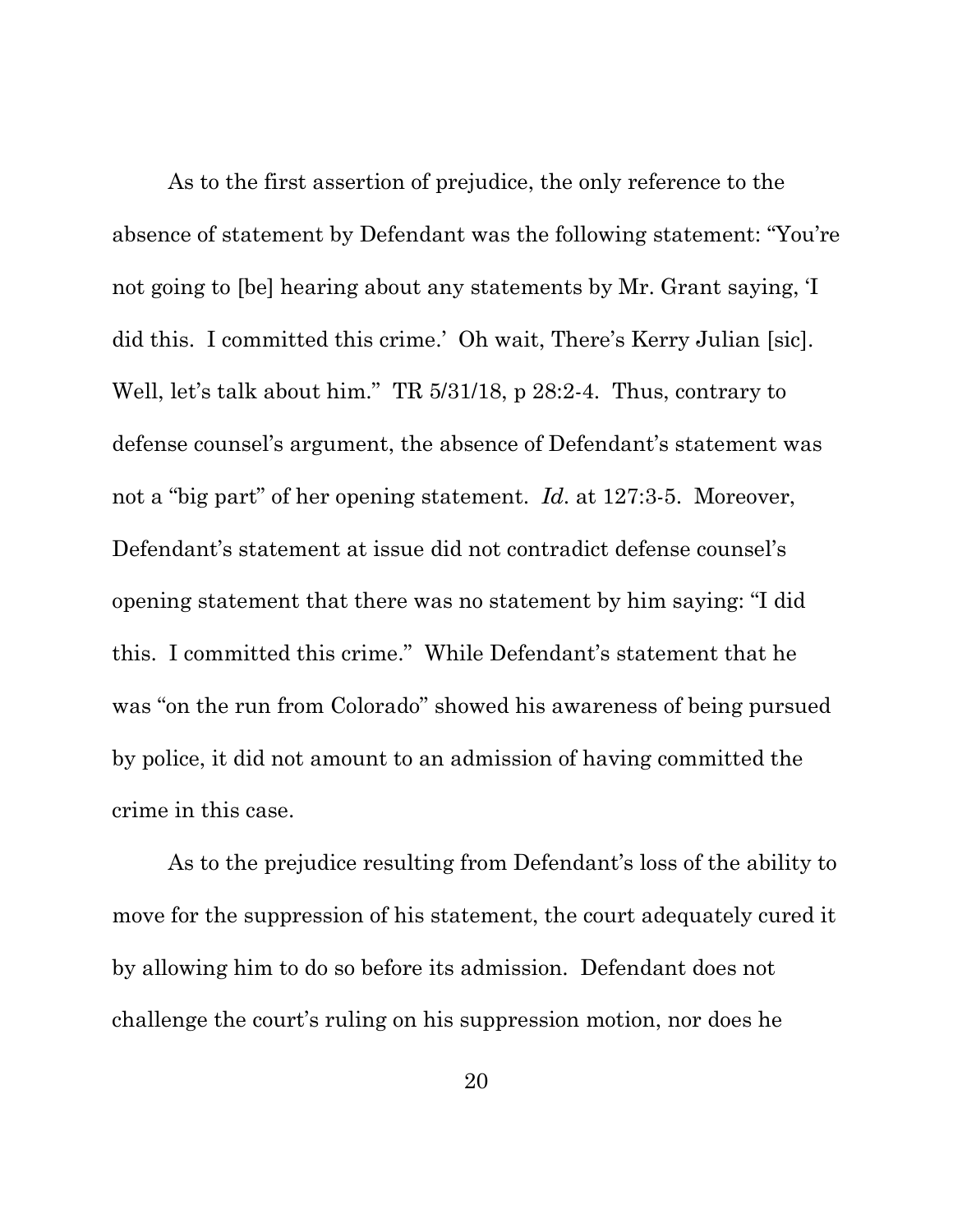allege that the late disclosure harmed his ability to prevail on his motion to suppress. Defendant complains that "there was no way for the defense to investigate the circumstances surrounding the statements, including whether there were any recordings of the statements and whether there was equipment that could've recorded [his] interaction with the police." Op. Br., p 17. However, at the suppression hearing, the police officers involved in Defendant's arrest testified in detail regarding the circumstances surrounding his arrest and booking, during which he made the statement at issue.

Defendant's case is analogous to *Zadra*, in which some handwritten notes by the defendant were disclosed for the first time during a CBI agent's testimony on the final day of trial. *Zadra*, 2013 COA 140, ¶ 13. The court denied defendant's motion to dismiss the case as a sanction for the late disclosure of the handwritten notes but suspended the agent's testimony to allow defense counsel to review the notes before completing the cross-examination of the agent. *Id*. On appeal, a division of this Court upheld the court's ruling, concluding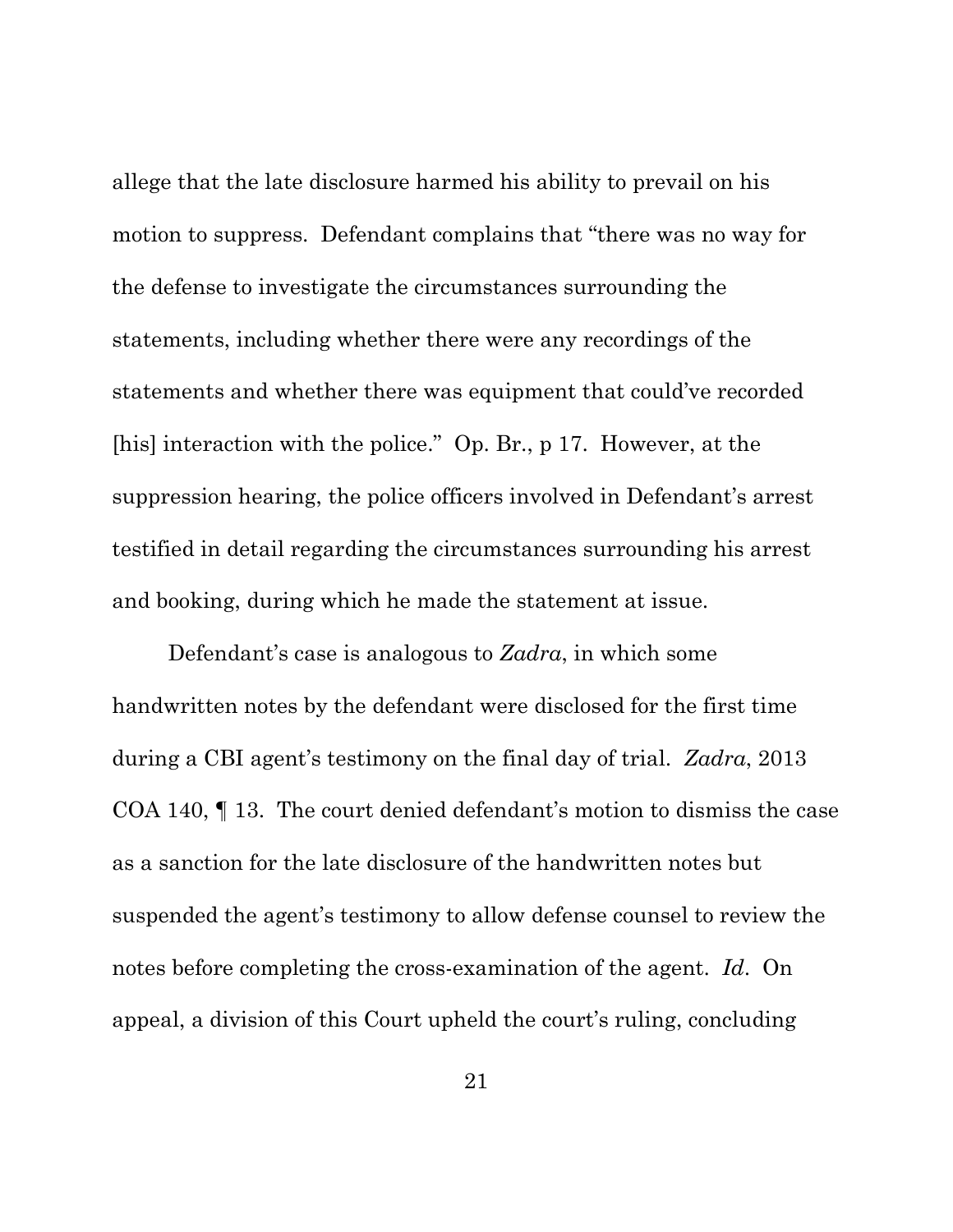that there was no prejudice given that the notes "were no surprise to defendant" since she "had written them and had given them to investigators," defense "counsel obtained the notes in time to briefly review them and use them in the cross-examination of" the agent, and "[t]he notes were not exculpatory." *Id*. at ¶ 20. Similarly, here Defendant was aware of his own statement to Detective Bass, and the statement was not exculpatory. Further, he was afforded a suppression hearing, during which the detectives involved in his arrest and processing testified extensively regarding the circumstances under which he had made the statement, thus curing any prejudice from the late disclosure of the statement.

For the first time on appeal, Defendant claims he was also prejudiced by the late disclosure because "the defense asked no questions during jury selection concerning statements attributed by the police to defendants." Op. Br., p 17. He fails to show, however, how this lack of inquiry could have affected the outcome of his trial.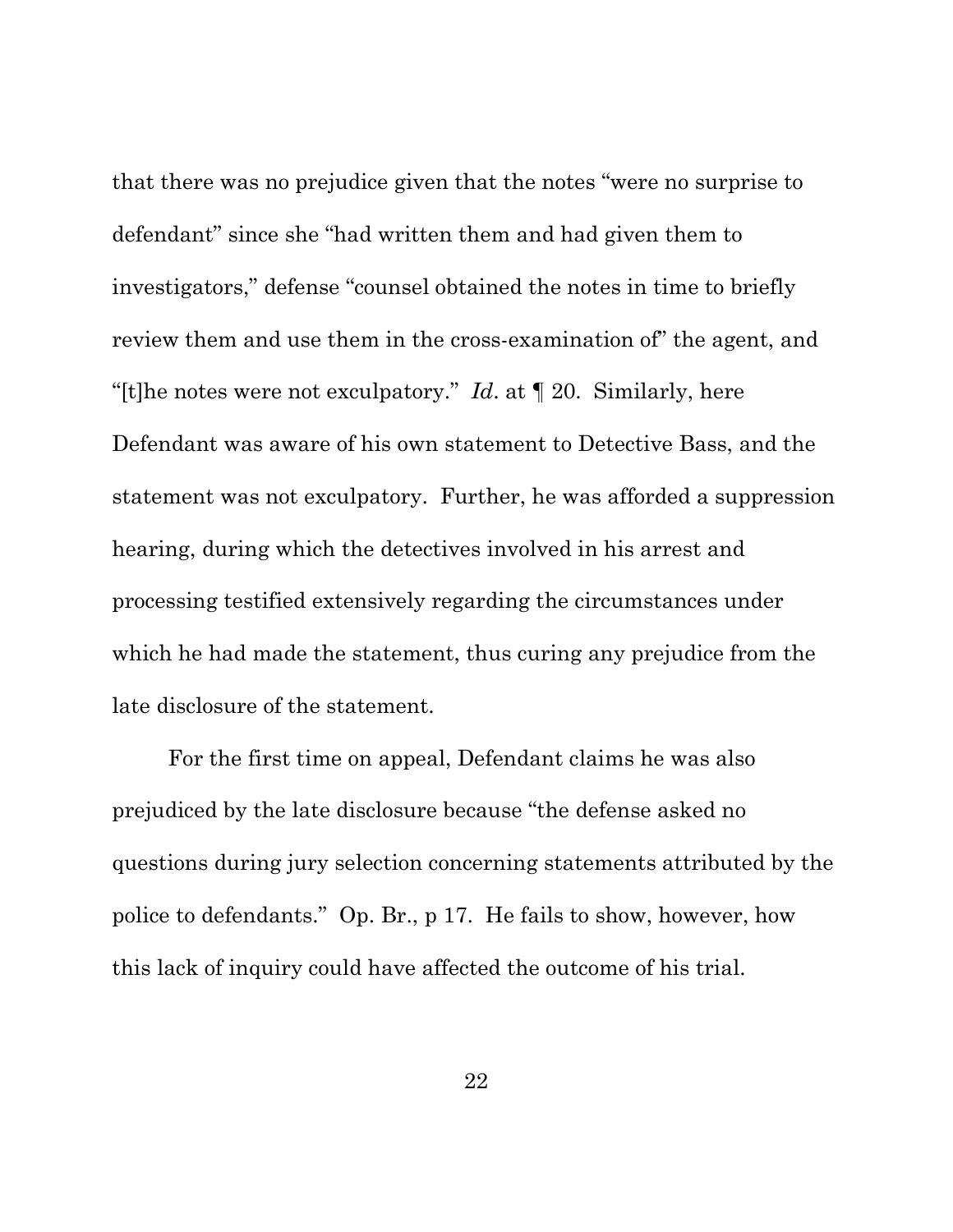Therefore, the late disclosure of Defendant's statement did not constitute a discovery violation because the statement was not within the possession or control of the prosecution. Moreover, any discovery violation was not prejudicial, as the statement did not amount to an admission of guilt in this case and the evidence of Defendant's guilt was overwhelming.

## **II. The trial court did not err in admitting testimony by a detective that Defendant is one of the robbers seen in the surveillance video.**

### **A. Preservation and Standard of Review**

The People agree that Defendant's claim that the testimony at issue was not "helpful to the jury" is preserved, while his claim that the testimony was inadmissible "expert opinion in the guise of lay opinion testimony" is unpreserved. Op. Br., pp 20, 25-26.

Appellate courts review a trial court's evidentiary rulings for an abuse of discretion. *People v. Stewart*, 55 P.3d 107, 122 (Colo. 2002). Preserved nonconstiutional errors are reviewed for harmless error. *Hagos v. People*, 2012 CO 63, ¶ 12. Under this standard, reversal is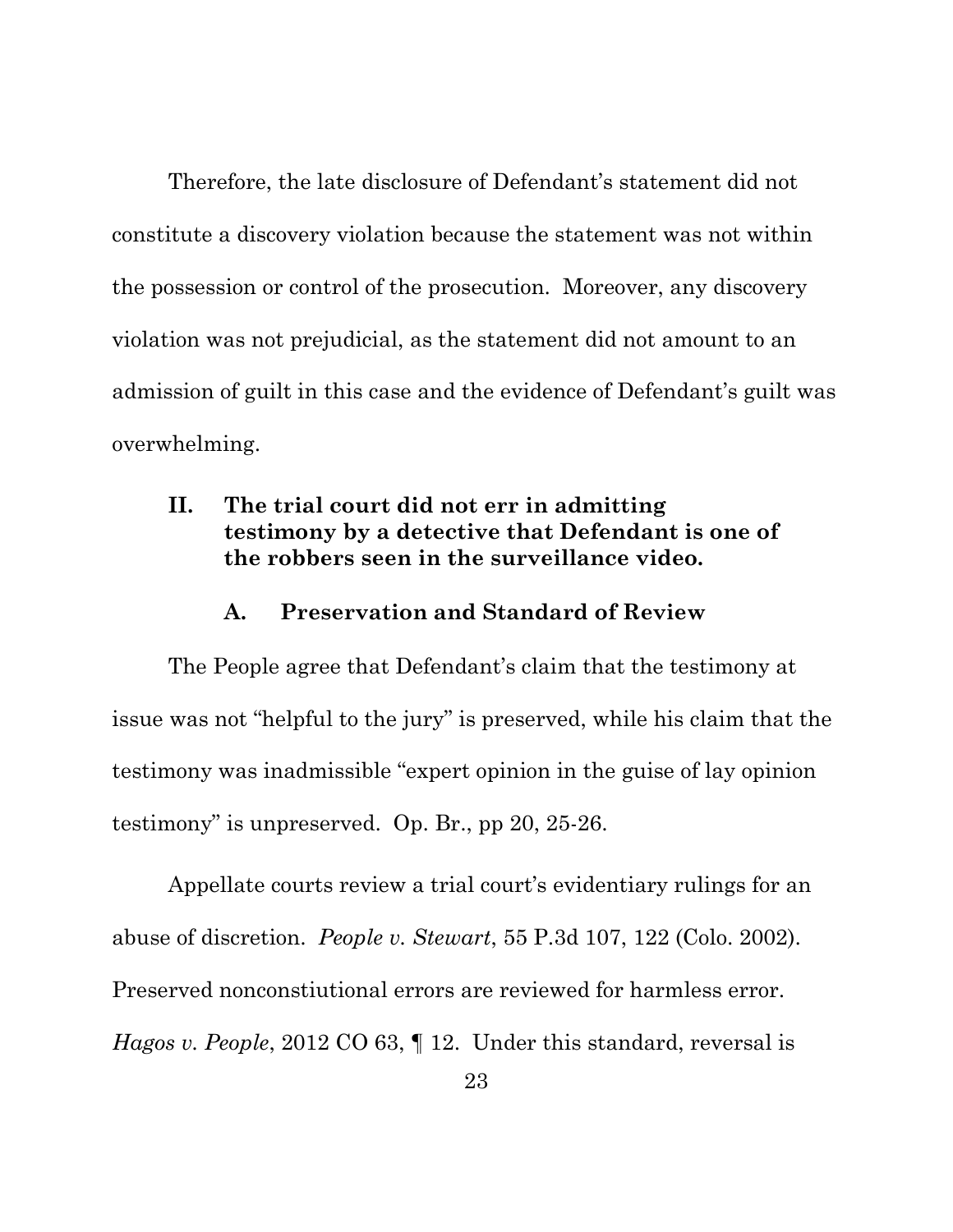warranted only if the error "substantially influenced the verdict or affected the fairness of the trial proceedings." *Id*. (quoting *Tevlin v. People*, 715 P.2d 338, 342 (Colo. 1986)).

Unpreserved claims are reviewed for plain error only. *People v. Vecellio*, 2012 COA 40, ¶ 54. "Under the plain error standard, the defendant bears the burden to establish that an error occurred, and that at the time the error arose, it was so clear cut and so obvious that a trial judge should have been able to avoid it without benefit of objection." *People v. Conyac*, 2014 COA 8M, ¶ 54. Reversal is required if the error was so grave that it "undermined the fundamental fairness of the trial itself" so as to "cast serious doubt on the reliability of the conviction." *Id*.

#### **B. Background**

Defendant filed a pre-trial motion to exclude identification. CF, pp 34-38. Specifically, he sought the exclusion of testimony by Kerry Julien that one of the suspects on the surveillance video is Defendant, arguing that "[t]here is no basis to believe that Kerry Julian [sic] is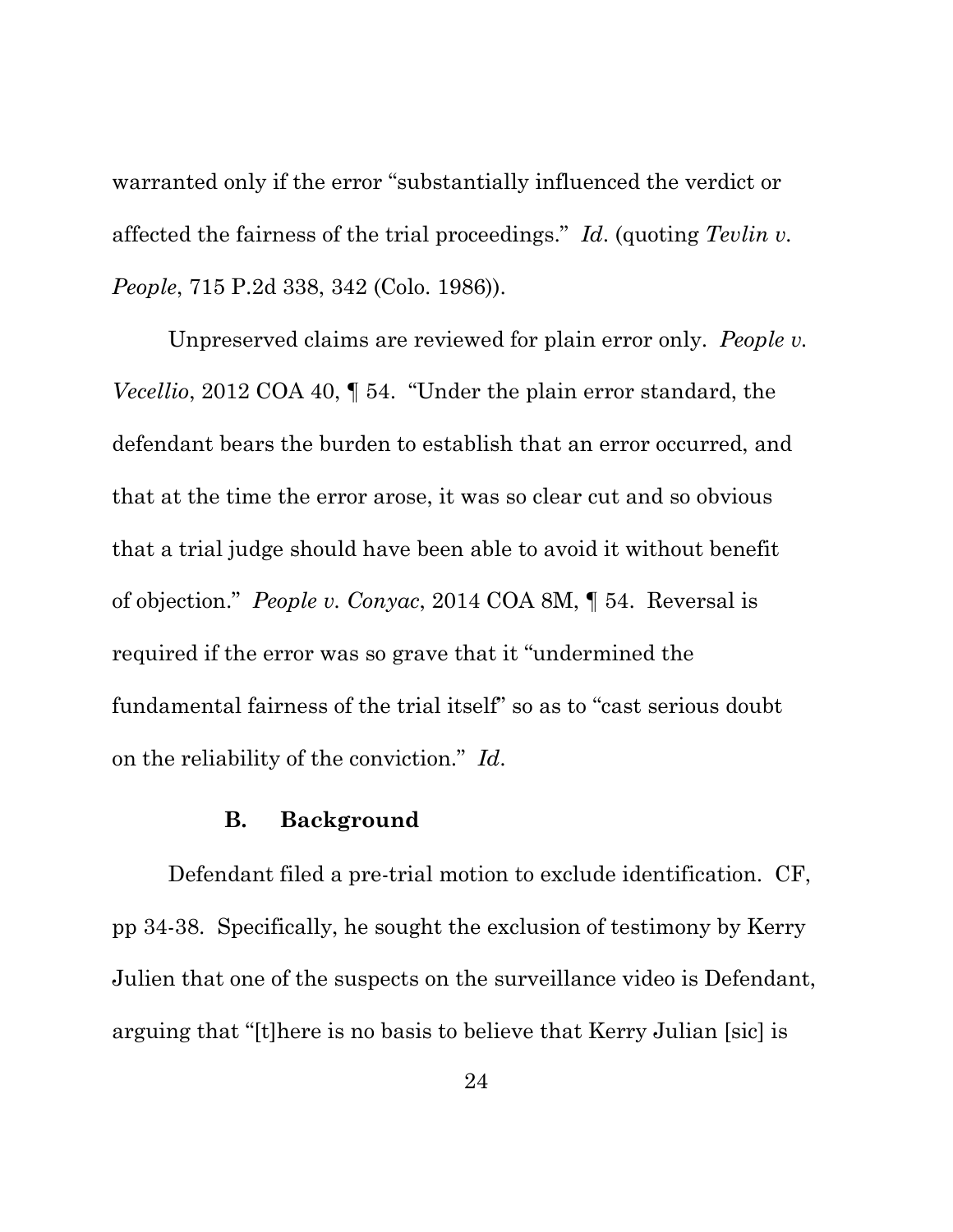'more likely to correctly identify the defendant from the photograph than is the jury.' " *Id*. at 36, ¶ 9 (quoting *Robinson v. People*, 927 P.2d 381 (Colo. 1996)). Following a hearing, the court denied Defendant's motion. TR 4/13/18, pp 42-44. <sup>6</sup>

At trial, Detective Aulino testified that he had watched the surveillance video "[s]everal dozen times," paying "a lot of attention" to the suspects, had looked at Defendant's D.M.V. photo "numerous times," and had met him "face-to-face" after he was extradited to Colorado, and had seen him at several court hearings. TR 6/8/18, pp 75- 76. He was then asked: "Based on your observations of the video and your observations of the Defendant, Eric Grant, in person and in D.M.V. photographs, do you have an opinion as to whether the person in the video is the Defendant or not?" *Id*. at 76:14-17. Defense counsel objected, arguing that "whether or not this is Eric Grant . . . is the

<sup>6</sup> Defendant subsequently filed another motion to exclude identification regarding testimony by another witness (Quincy Harding). CF, pp 425- 27. In that motion, Defendant also requested a reconsideration of the order denying his previous motion regarding testimony by Julien. *Id*. at 426-27. The court also denied this motion. TR 5/30/18, pp 19-24, 32-34.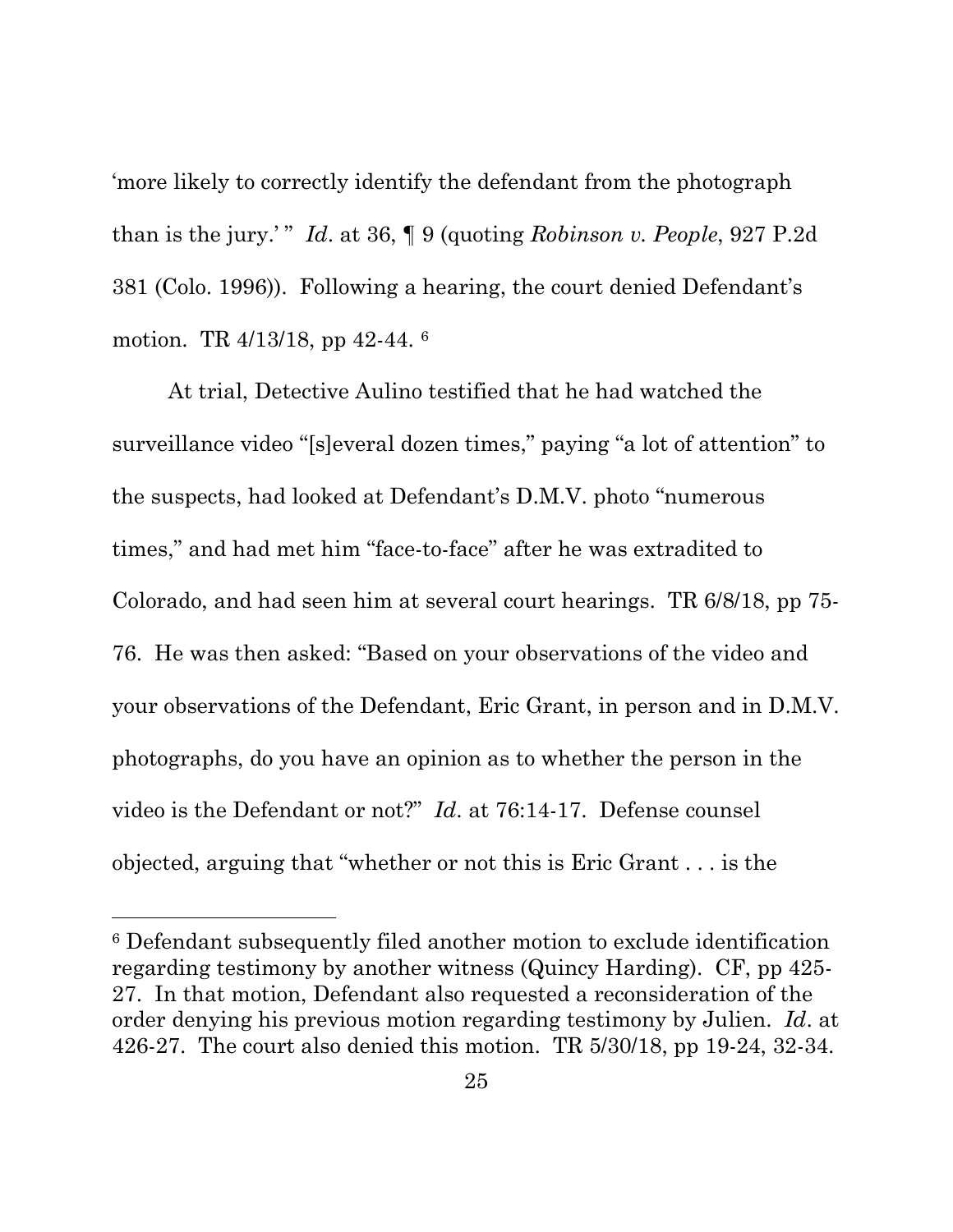province of the jury," and that Aulino's opinion testimony would not be "useful and relevant" because there had been no "drastic change" in Defendant's appearance since the time of his D.M.V. photo. *Id*. at 76- 77. The court overruled the objection, finding that under the case law, "there doesn't have to be change in an appearance" to make such opinion testimony admissible. *Id*. at 78:2-3. Detective Aulino then testified that in his opinion Defendant is the person who is in the surveillance video. *Id*. at 78:5-15.

#### **C. Analysis**

Defendant claims Aulino's testimony that Defendant was one of the two suspects seen in the surveillance video (1) violated CRE 701, because it was not "helpful to the jury," and (2) was "expert opinion in the guise of lay opinion testimony." Op. Br., pp 25-26. Neither claim has merit.

"Under CRE 701, a lay witness may testify to opinions or inferences so long as they are (a) rationally based on the perception of the witness; (b) helpful to a clear understanding of the witness's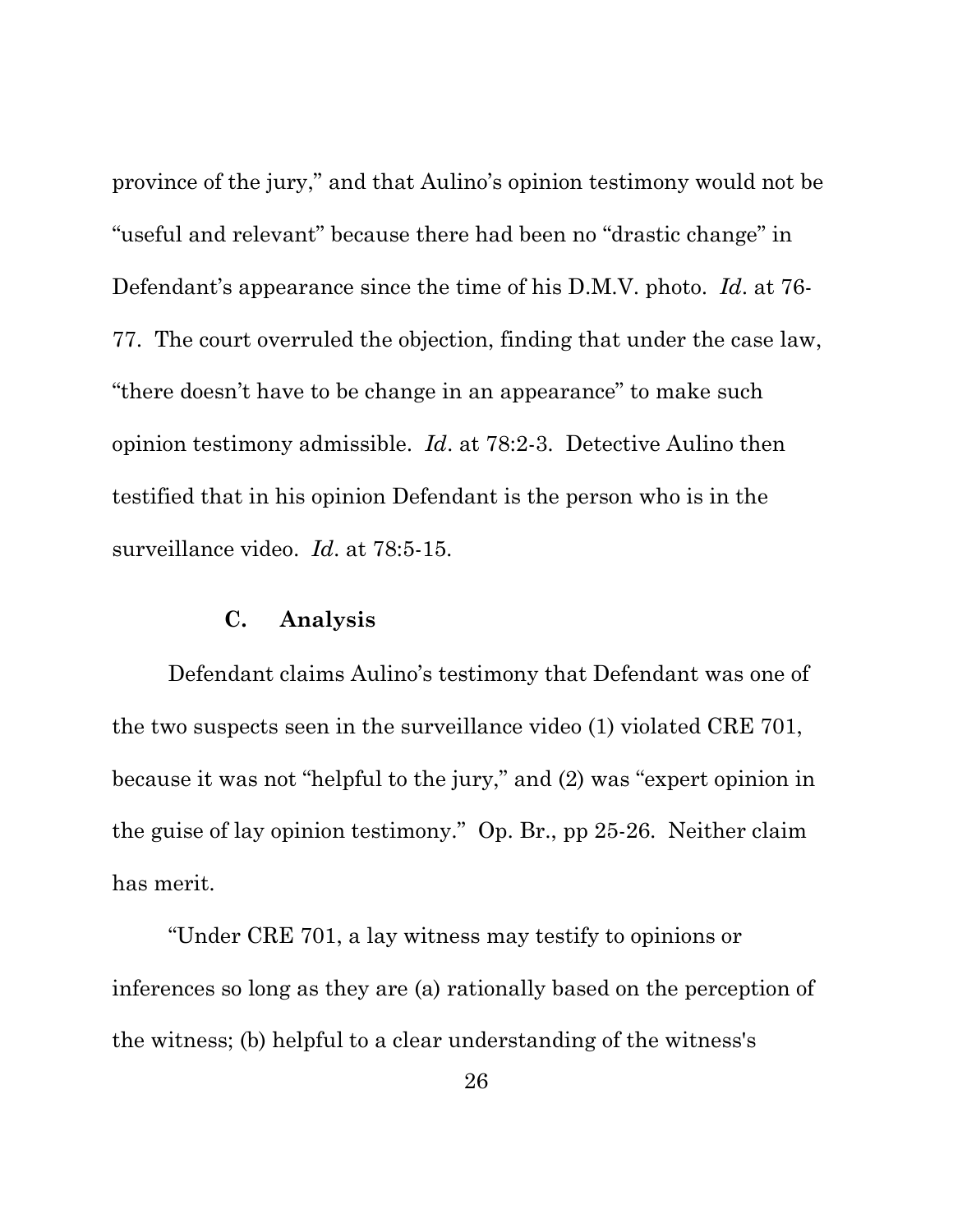testimony or the determination of a fact in issue; and (c) not based on scientific, technical, or other specialized knowledge within the scope of Rule 702." *People v. McFee*, 2016 COA 97, ¶ 73. "A lay witness may testify regarding the identity of a person depicted in a surveillance photograph (or, for that matter, a video), 'if there is some basis for concluding that the witness is more likely to correctly identify the defendant from the [video] than is the jury.' " *People v. Howard-Walker*, 2017 COA 81M, ¶ 66, *as modified on denial of reh'g* (July 27, 2017), *rev'd*, 2019 CO 69, ¶ 66 (quoting *Robinson v. People*, 927 P.2d 381, 382 (Colo. 1996)); *see also McFee*, ¶ 75 (same).

"Moreover, the lay witness need only be personally familiar with the defendant, and the intimacy level of the witness' familiarity with the defendant goes to the weight to be given to the witness' testimony, not the admissibility of such testimony." *Robinson*, 927 P.2d at 384. "Additionally, the defendant's appearance need not have changed from the time of the photograph to the time of trial, so long as the lay opinion testimony is helpful to the jury." *Id*. Thus, "although the witness must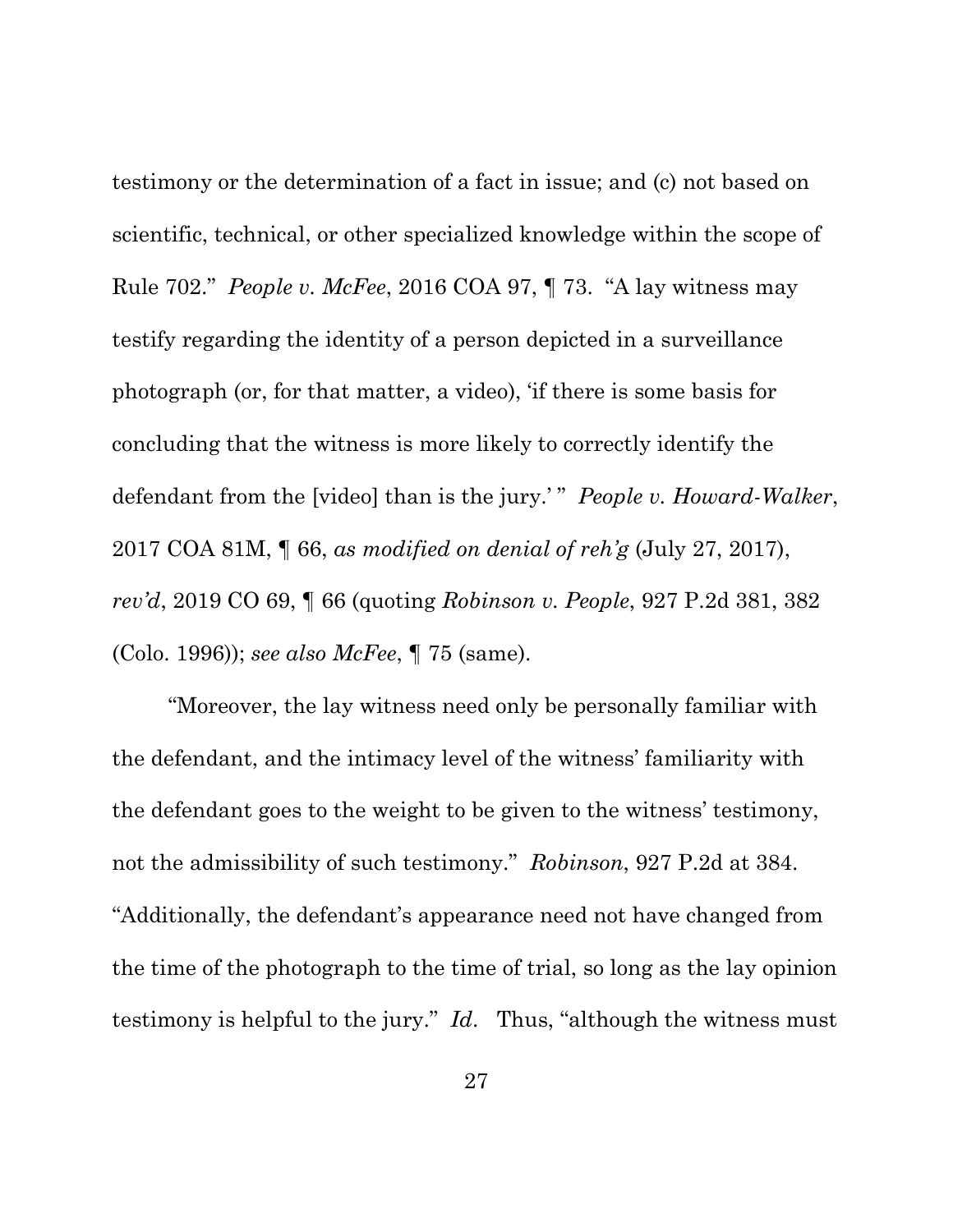be in a better position than the jurors to determine whether the image captured by the camera is indeed that of the defendant, this requires neither the witness to be 'intimately familiar' with the defendant nor the defendant to have changed his appearance." *Id*.

Here, Detective Aulino's face-to-face interaction with Defendant provided "some basis" for the court's finding that he was in a better position than the jury to correctly identify Defendant. *See Robinson*, 927 P. 2d at 384 (holding that detective's "personal familiarity" with defendant based on a prior "face-to-face" contact with him "was sufficient to be helpful to the jury") (citing *United States* v. *Jackson*, 688 F.2d 1121, 1125 (7th Cir. 1982) (finding lay opinion testimony helpful although the witness had personally seen defendant only one time at a Christmas party).

Defendant contends that since the jurors "had seen [him] on a constant basis for several hours a day during the six days of trial preceding Aulino's opinion testimony" and "had unrestricted access to the surveillance video and could watch it as many times as they wanted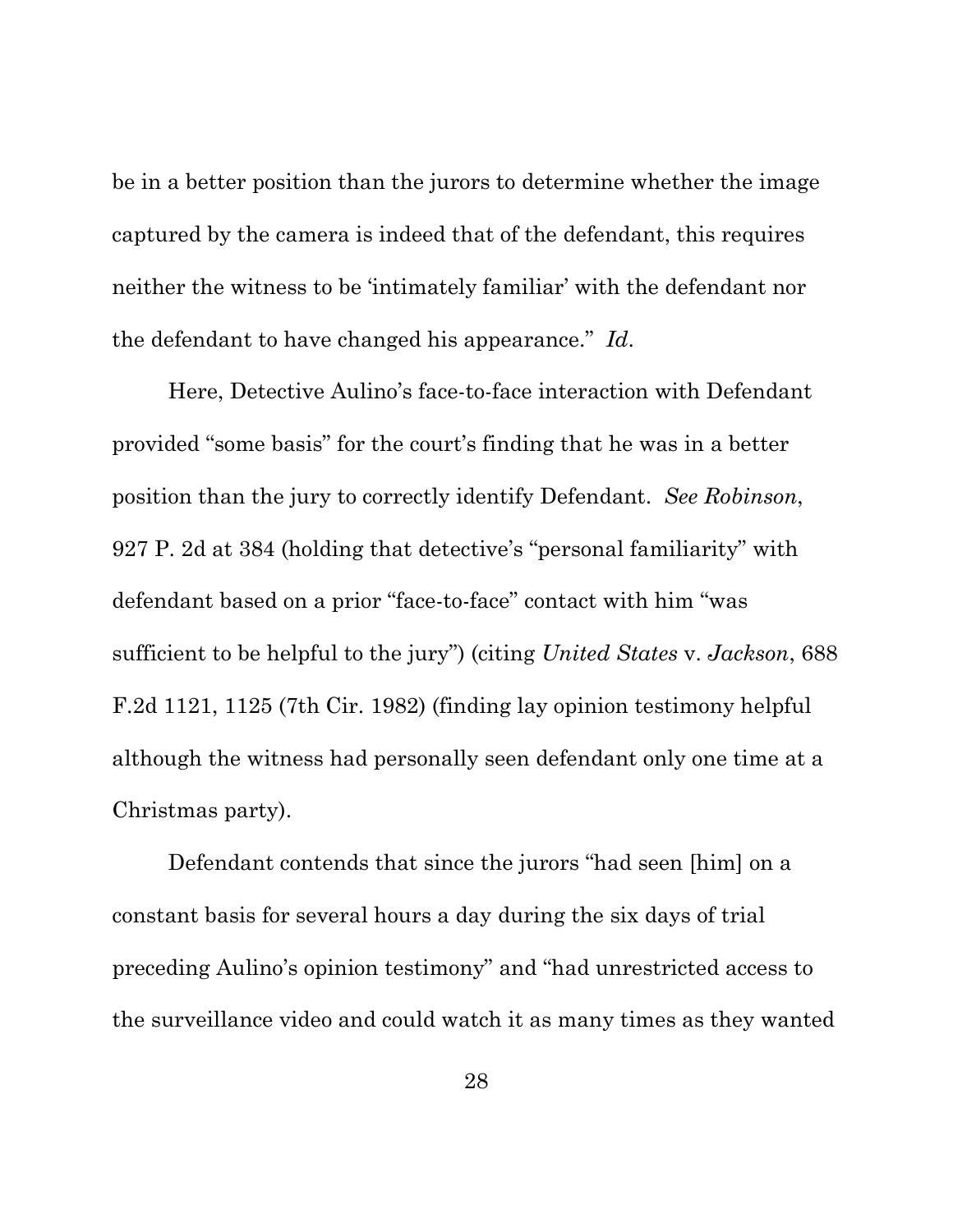to," they were "in the same position as the detective to review the video and form an opinion as to whether the bearded suspect in the video was [him]." Op. Br., pp 24-25. First, the jurors did not have the face-to-face contact that Detective Aulino had. Second, the mere fact that the jurors *could* watch the surveillance video "as many times as they wanted to" does not mean that they actually did watch it as many times as Aulino. Third, just because the jurors could evaluate the evidence themselves does not mean a witness' evaluation would not be helpful. *See People v. Vigil*, 2015 COA 88M, ¶ 67 (sergeant's testimony comparing the shoeprints to defendant's shoes "was helpful to the jury even if the jury could have undertaken the same analysis"), *as modified on denial of reh'g* (Aug. 13, 2015), *aff'd*, 2019 CO 105, ¶ 67; *see also People v. Maglaya*, 6 Cal. Rptr. 3d 155, 158 (Cal. App. 2003) (officer's lay testimony comparing shoes and shoeprints was helpful to the jury "since the jury would otherwise have to make its own tedious comparison of shoes and prints"); *Frederick v. State*, 37 P.3d 908, 937 (Okla. Crim. App. 2001) (same).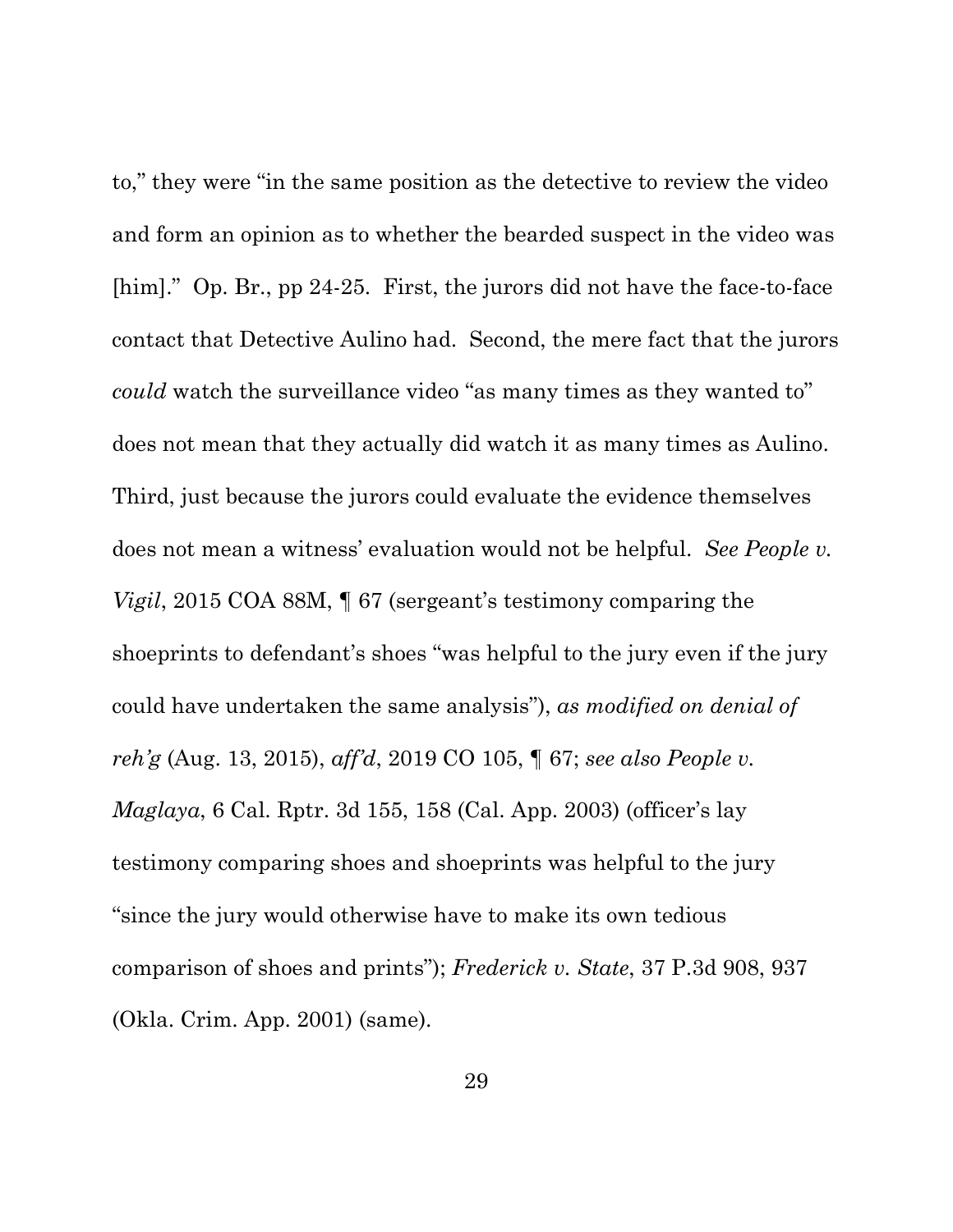Defendant also asserts that Aulino's testimony was not helpful to the jury because "[t]here was no evidence that [his] appearance had changed in any significant way since before the Full Throttle robbery." Op. Br., p 24. First, under *Robinson*, the absence of change in appearance is not relevant to a determination of the admissibility of testimony at issue.7 *See Robinson* (finding officer's identification of the defendant helpful to the jury even though the defendant had not changed his appearance); *see also Jackson*, 688 F.2d at 1125 (lay "testimony was useful to the jury even without evidence of a change in the defendant's appearance because it [was] based upon [the witness]'s opportunity to compare the person in the bank surveillance photograph with every person she had ever met, whereas the jury could only compare the person in the surveillance photographs to the defendant").

<sup>7</sup> Defendant's pre-trial motion to exclude Julien's identification, in fact, acknowledged that under *Robinson* "the defendant need not have changed his appearance from that of the person depicted in the video or photograph." CF, p 35.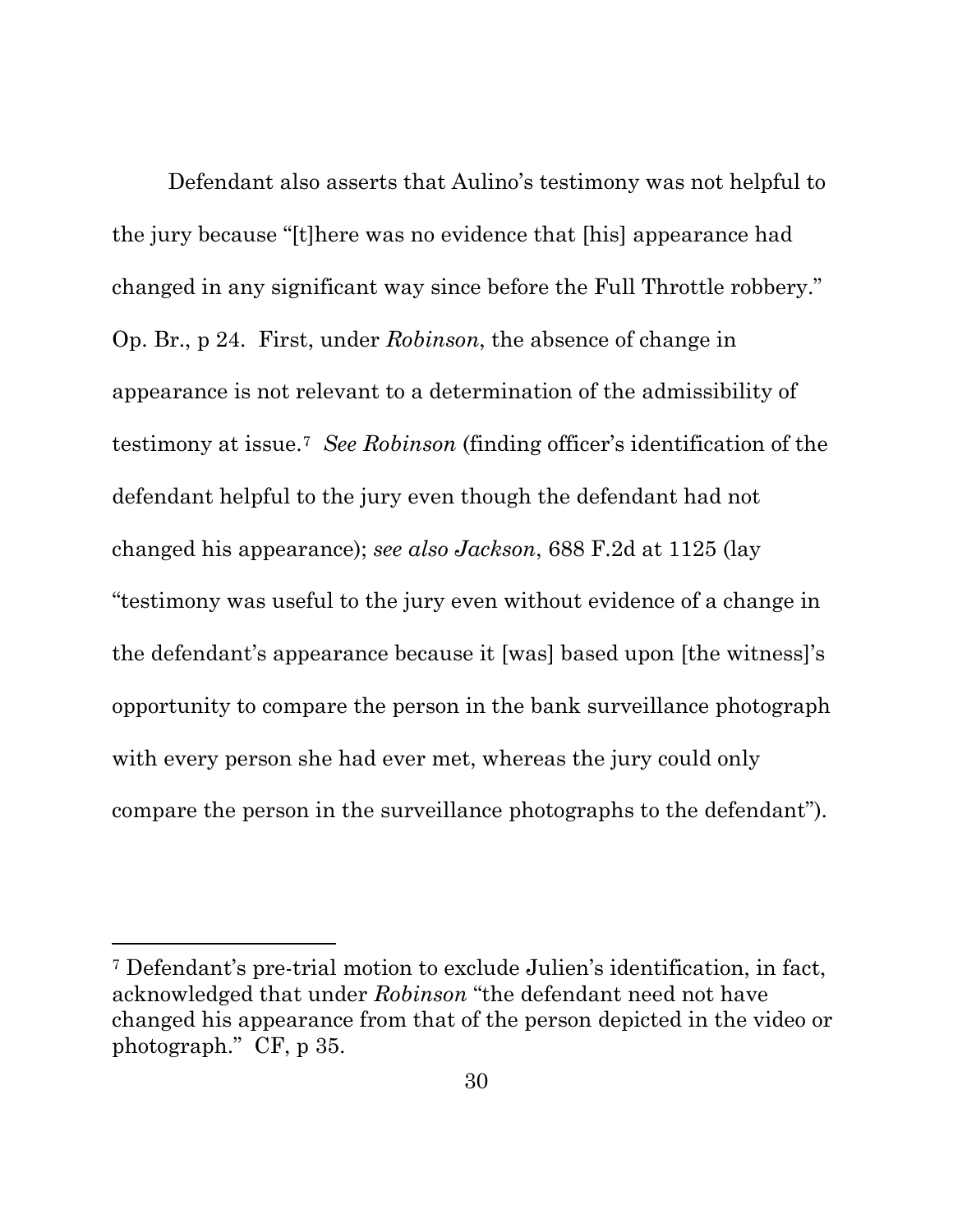Second, as defense counsel acknowledged in closing, the suspect identified as Defendant on the surveillance video of the robbery "took the care and effort to disguise himself," by wearing a hat, sunglasses, and gloves, TR 6/11/18, p 209:16-18, which made it more difficult for the jury to correctly identify him.

Third, Defendant's appearance had in fact changed. As defense counsel argued in closing, comparing the surveillance video and video of Defendant at Safeway six days after the robbery showed differences in the length of his beard. TR 6/11/18, p 207:15-24.

Defendant's claim that Aulino's testimony was expert opinion in the guise of lay opinion is equally invalid. The sole basis of this claim is that, four days before his testimony at issue, Aulino had testified that it was "part of police training to be able to look at a photograph and be able to look at a person's face and see if there are similarities and features that appear in both[.]" Op. Br., p 21 (quoting TR 6/4/18, p 96:21-25). However, Aulino did not base his opinion that Defendant was one of the two robbers seen in the surveillance video on any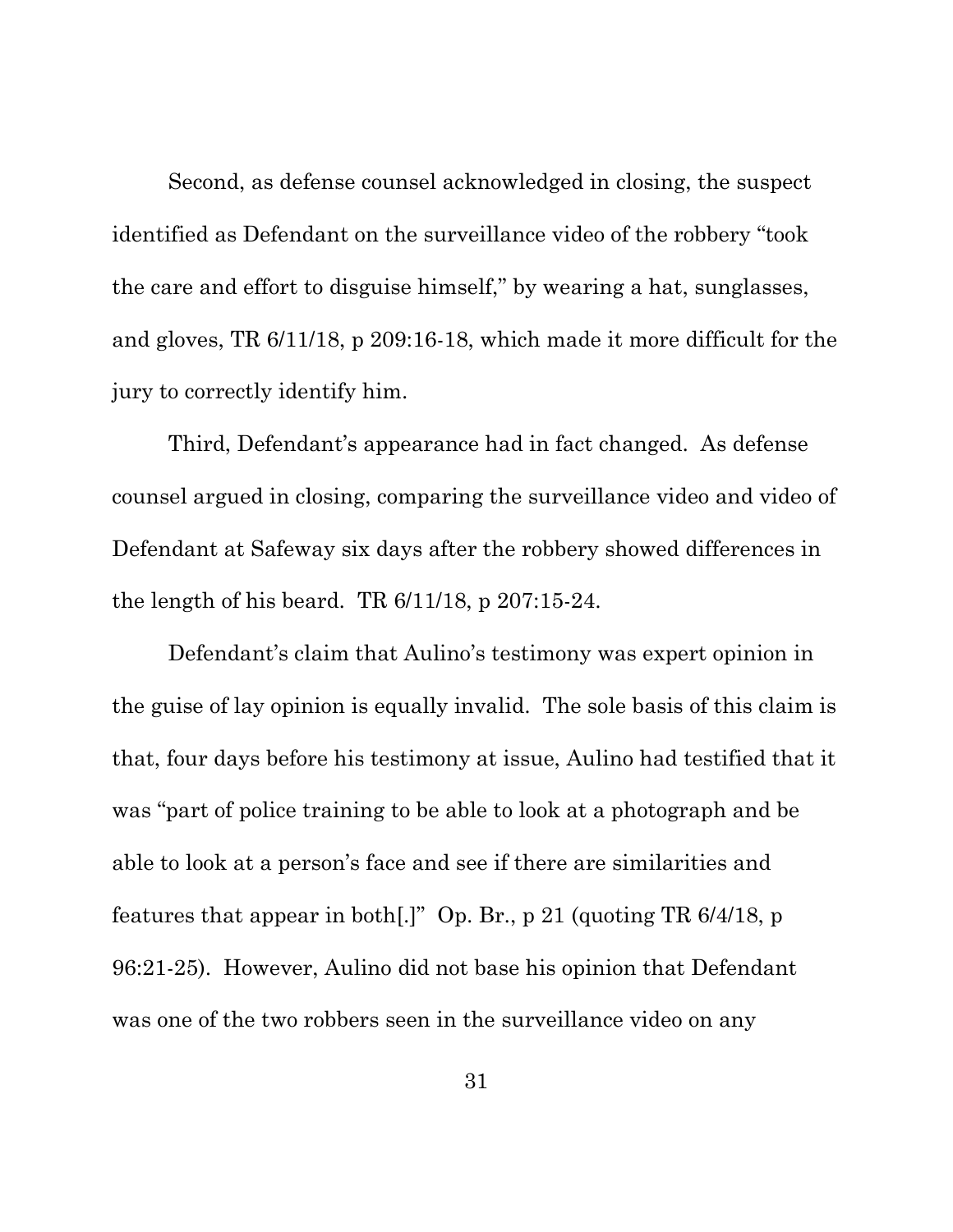specialized knowledge or training. Indeed, he was specifically asked what his opinion was "[b]ased on [his] observations of the video and [his] observations of the Defendant, Eric Grant, in person and in D.M.V. photographs[.]" TR 6/8/18, p 76:14-17.

Finally, Aulino's testimony at issue was cumulative, as at least four other witnesses (Bohlen, Mayfield, Julien, and Harding) testified that Defendant was one of the robbers in the surveillance video. Defendant fails to show how Aulino's testimony differed from testimony by these witnesses, which he is not challenging.

Therefore, the court did not abuse its discretion in admitting Aulino's testimony that Defendant was one of the robbers seen in the surveillance video, and any error in the admission of this evidence is not reversible under the harmless or plain error standards.

32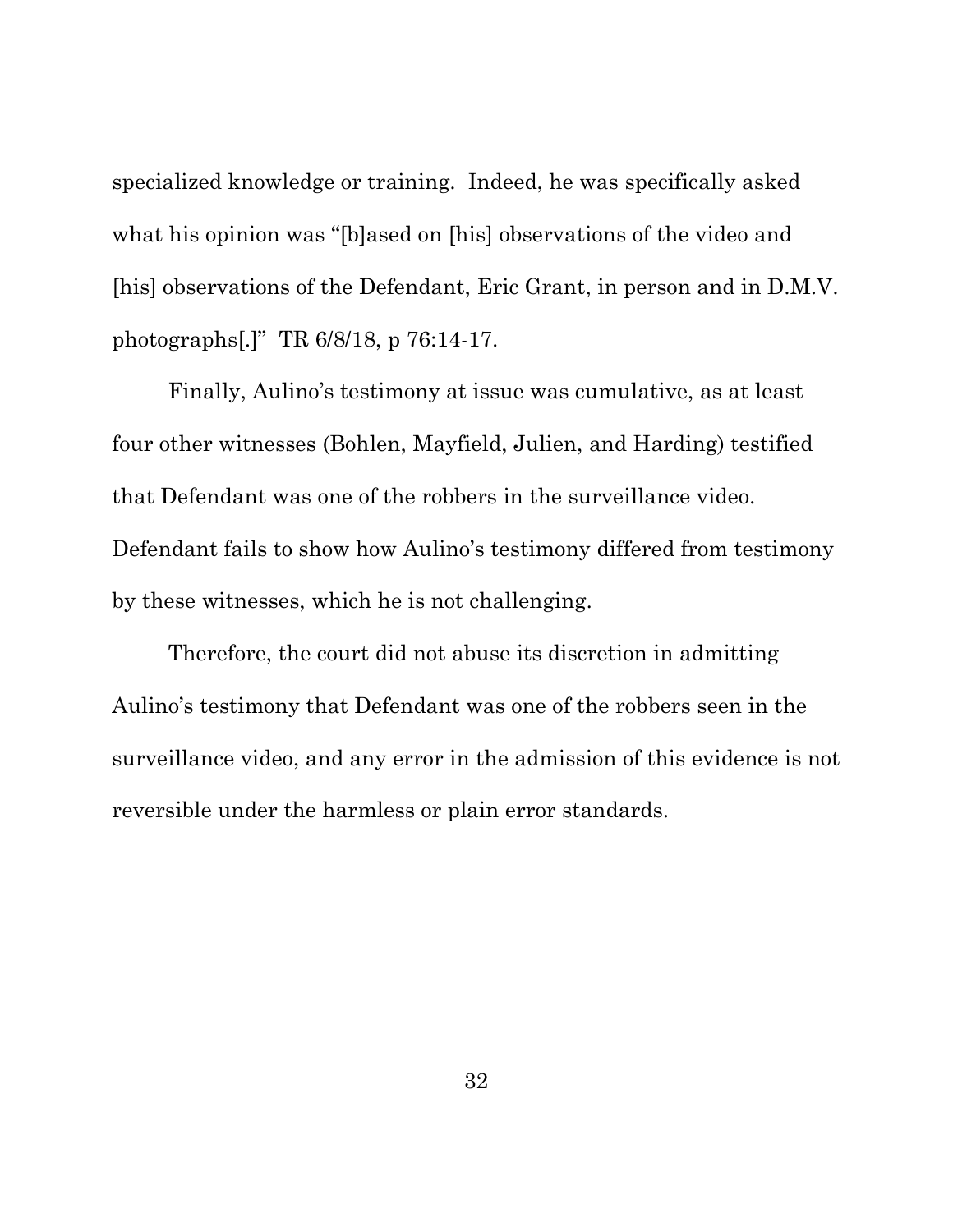## **III. The trial court did not err in admitting under CRE 404(b) evidence of a similar robbery attempted three months earlier.**

### **A. Preservation and Standard of Review**

The People agree that the issue is preserved, and the standard of review is abuse of discretion. Op. Br., p 27; CF, pp 53-58, 63-66, 384-87.

"Trial courts are accorded substantial discretion when deciding whether to admit evidence of other acts." *Yusem v. People*, 210 P.3d 458, 463 (Colo. 2009) (citing *Douglas v. People*, 969 P.2d 1201, 1205 (Colo.1999)). Appellate courts "review a trial court's decision in this area for abuse of discretion and will only disturb that ruling on appeal if it was manifestly arbitrary, unreasonable, or unfair." *Id*. (citing *Masters v. People*, 58 P.3d 979, 1001 (Colo. 2002)).

#### **B. Background**

Shortly after the release of the footage from the Full Throttle robbery, another victim, Ricky Williams reported that the bearded man in the surveillance video is the person who, pretending to be a utility worker, entered his house and attempted to rob him on March 29, 2017.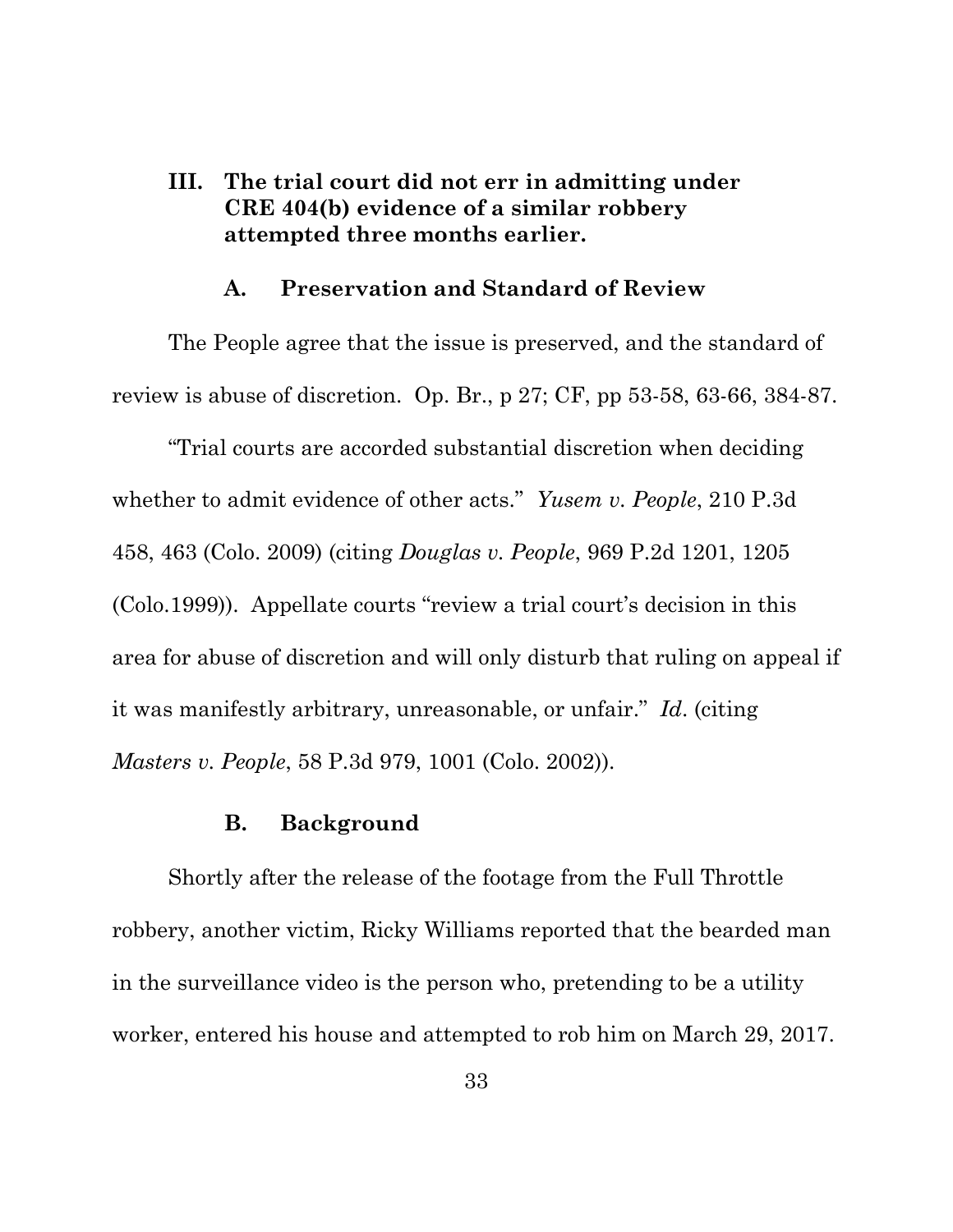According to Williams, in that incident, wearing a bright green construction style vest, a hard hat, and gloves, the bearded man came to his door, claiming that he needed to check on a carbon monoxide leak. CF, p 53, ¶ 1. After being led to the basement, the man brandished a gun and told Williams: "You know what this is." *Id*. When the intruder attempted to restrain Williams with a zip tie, Williams resisted. During the ensuing struggle, the gun discharged repeatedly. Ultimately, Williams was able to take the gun away, and the intruder fled. *Id*. During a photo line-up, Williams did not positively identify Defendant as the intruder, although he hesitated on his photo twice. *Id.* at 53,  $\P$  4.8 Defendant's phone record showed that his phone was used in the vicinity of Williams' house approximately 16 minutes before

the incident was reported. *Id*. at 53-54, ¶¶ 2, 5.

<sup>8</sup> At trial, Williams testified that during the photo line-up he was "pretty close to a hundred [percent]" sure that Defendant's photo matched the intruder, but he did not make a positive identification because he thought he "had to be 100 percent" certain. TR 6/11/18, pp 78:6-11, 80-81.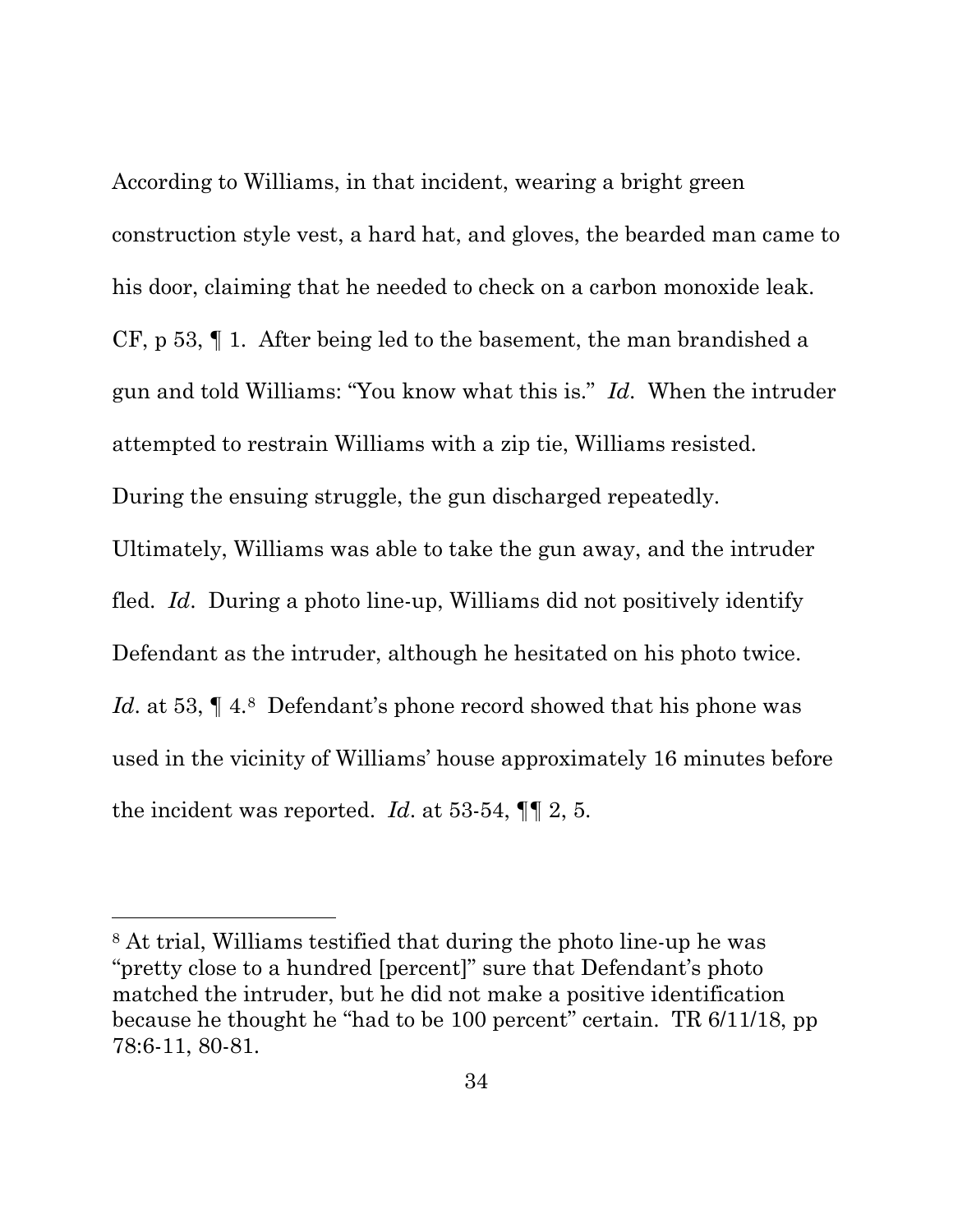The prosecution filed a notice to present evidence of the March incident under CRE 404(b), or as res gestae. CF, pp 53-57. Defendant objected, arguing the evidence was not relevant because Williams "*never identified [him]* as the person who attacked him." *Id*. at 65 (emphasis in original). After additional arguments at a hearing, the court issued a written order, finding evidence of the March incident admissible under CRE 404(b) "for the limited purpose of establishing identity." *Id*. at 384-87; TR 4/13/18, pp 63-67.

At trial, Williams testified regarding the March incident and identified Defendant as the intruder. TR 6/11/18, p 83:2-4.

### **C. Analysis**

"Evidence of other crimes, wrongs, or acts is not admissible to prove the character of a person in order to show that he acted in conformity therewith. It may, however, be admissible for other purposes, such as proof of motive, opportunity, intent, preparation, plan, knowledge, identity, or absence of mistake or accident[.]" CRE 404.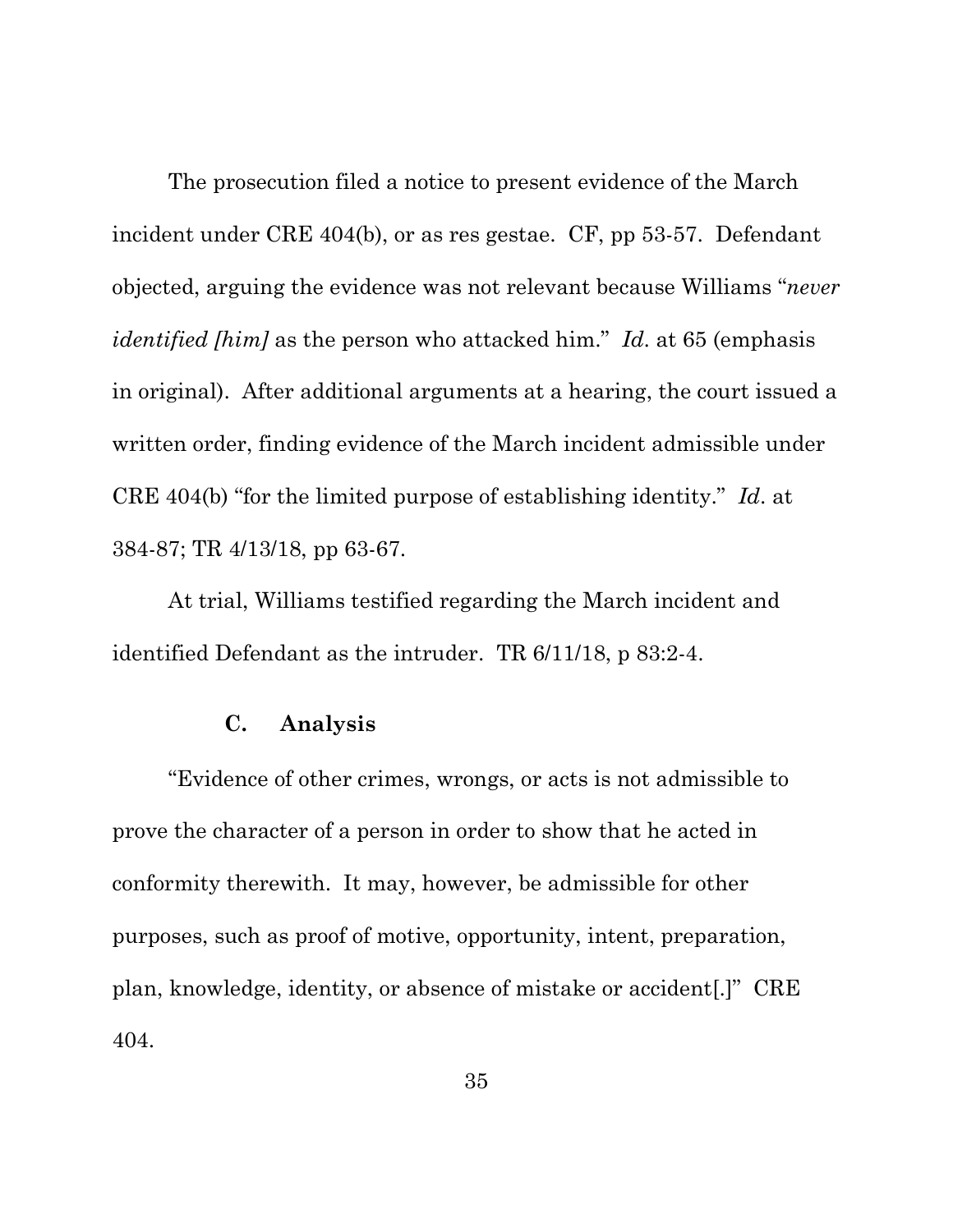Under the *Spoto*/*Garner* test, "when considering the admissibility of other act evidence under CRE 404(b) . . . a trial court must find (1) that it relates to a material fact; (2) that it is logically relevant, *i.e.*, that it has a tendency to make the existence of the fact more or less probable than it would be without the evidence; (3) that its logical relevance is 'independent of the intermediate inference, prohibited by CRE 404(b), that the defendant has a bad character, which would then be employed to suggest the probability that the defendant committed the crime charged'; and (4) that 'the probative value of the evidence is [not] substantially outweighed by the danger of unfair prejudice.' " *Kaufman v. People*, 202 P.3d 542, 552 (Colo. 2009) (quoting *People v. Garner*, 806 P.2d 366, 373 (Colo. 1991)).

"Evidence is logically relevant if it has 'any tendency to make the existence of [a material fact] more probable or less probable than it would be without the evidence.'" *People v. Lahr*, 2013 COA 57, 15 (brackets in original) (quoting CRE 401) (citing *Yusem*, 210 P.3d at 463; *Spoto*, 795 P.2d at 1318).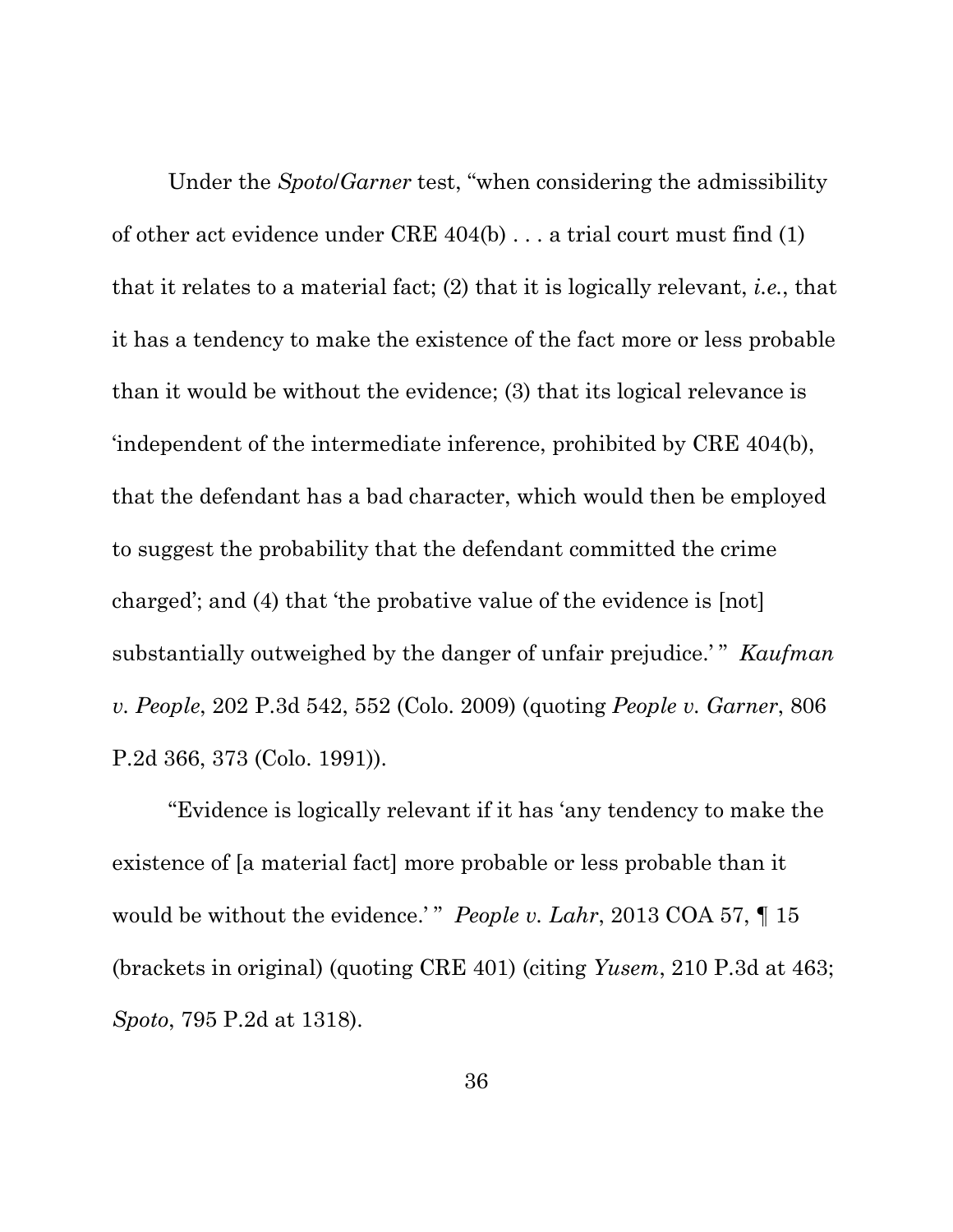"Courts properly admit modus operandi evidence when there are 'striking similarities' between the uncharged misconduct and the charged crime." *People v. Williams*, 2016 COA 48, ¶ 28.

Before admitting other-crime evidence, "the trial court, *on the basis of all the evidence before it*, must be satisfied by a preponderance of the evidence that the other crime occurred and that the defendant committed the crime." *Garner*, 806 P.2d at 373-74 (emphasis added) (concluding the court of appeals erred in holding "that the trial court was required to determine the admissibility of other-crime evidence by analyzing the evidence related to the other crime separately and independently of other evidence rather than by considering all the evidence in the case"). "A fact is established by a preponderance of the evidence when, upon consideration of all the evidence, the existence of that fact is more probable than its nonexistence." *Id*. at 370.

Here, substantial evidence showed that Defendant was the bearded man in the surveillance video of the Full Throttle robbery, Williams was certain that the bearded man was the intruder who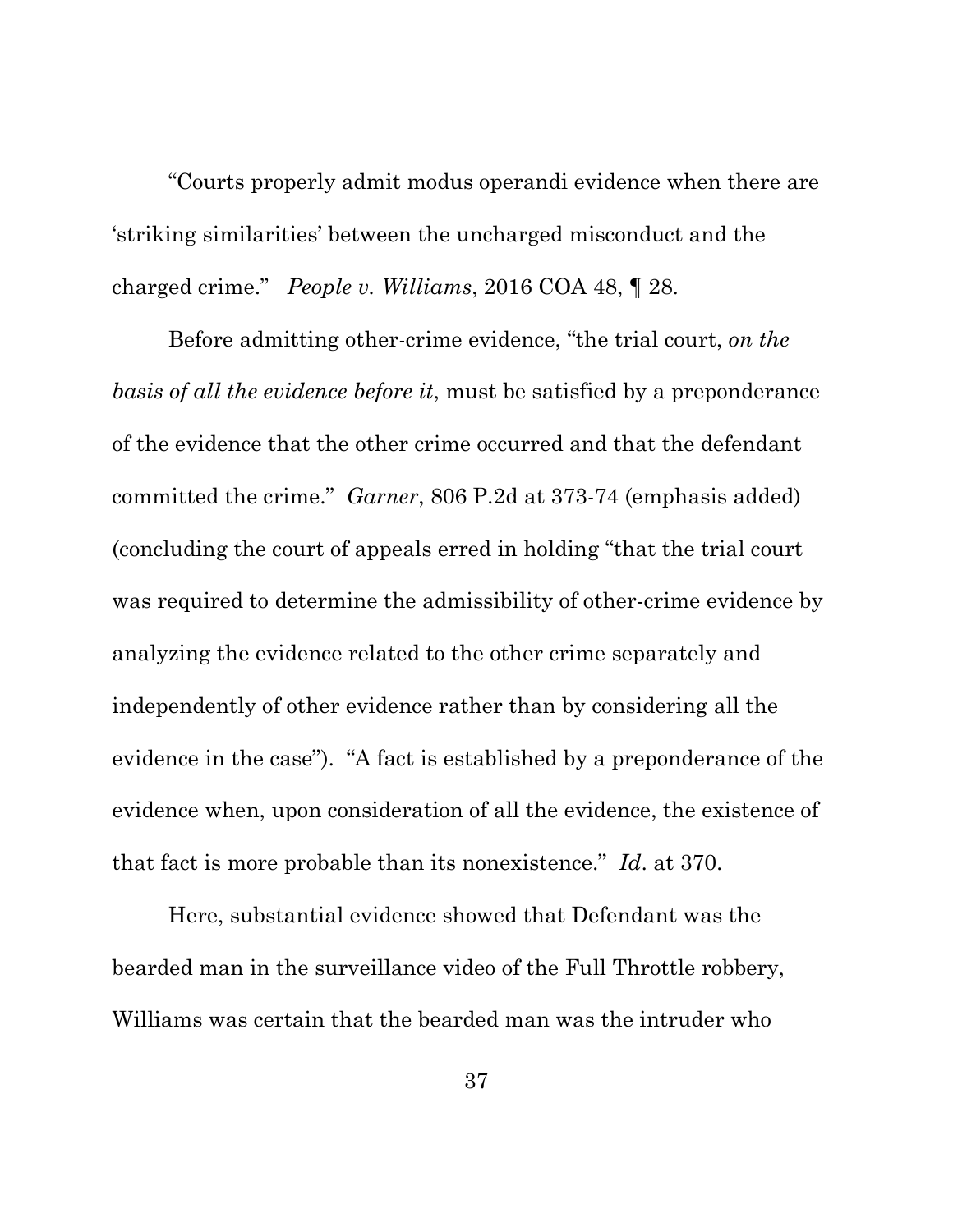attempted to rob him, Defendant's phone was used in the vicinity of Williams' house shortly before that incident, Defendant was charged with the crimes arising from the March incident,<sup>9</sup> and there were "striking similarities" between the two incidents: In both incidents, the perpetrators disguised themselves as utility workers to enter the property, used firearms to overcome resistance, and restrained their victims by tying their hands behind them.10 This evidence, as the court properly concluded, met the requirements of CRE 404(b) for the admission of the March incident to establish Defendant's identity as the

<sup>&</sup>lt;sup>9</sup> At the time of the court's ruling on the admissibility of CRE 404(b) evidence in this case, Defendant had been charged (case 17CR6081) with attempted murder and attempted robbery arising from the Williams incident on March 29, 2017. TR, 4/13/18, pp 63-64. At the motions hearing, defense counsel referred to the preliminary hearing in that case, stating that she had no objection to the court's taking judicial notice of the preliminary hearing in that case when ruling on the CRE 404(b) issue. *Id*. at 67:12-15. Following the hearing, the prosecution filed police reports of the March incident as attachments to its CRE 404(b) motion. CF, pp 226-99.

<sup>10</sup> During the Full Throttle robbery, George Maldonado's hands were tied behind his back with some orange nylon strap "similar to a thin rachet strap." TR 5/31/18, pp 59:4-6, 113-14; TR 6/1/18, p 64:14-18; People's Exhs. 113, 114,166, 347.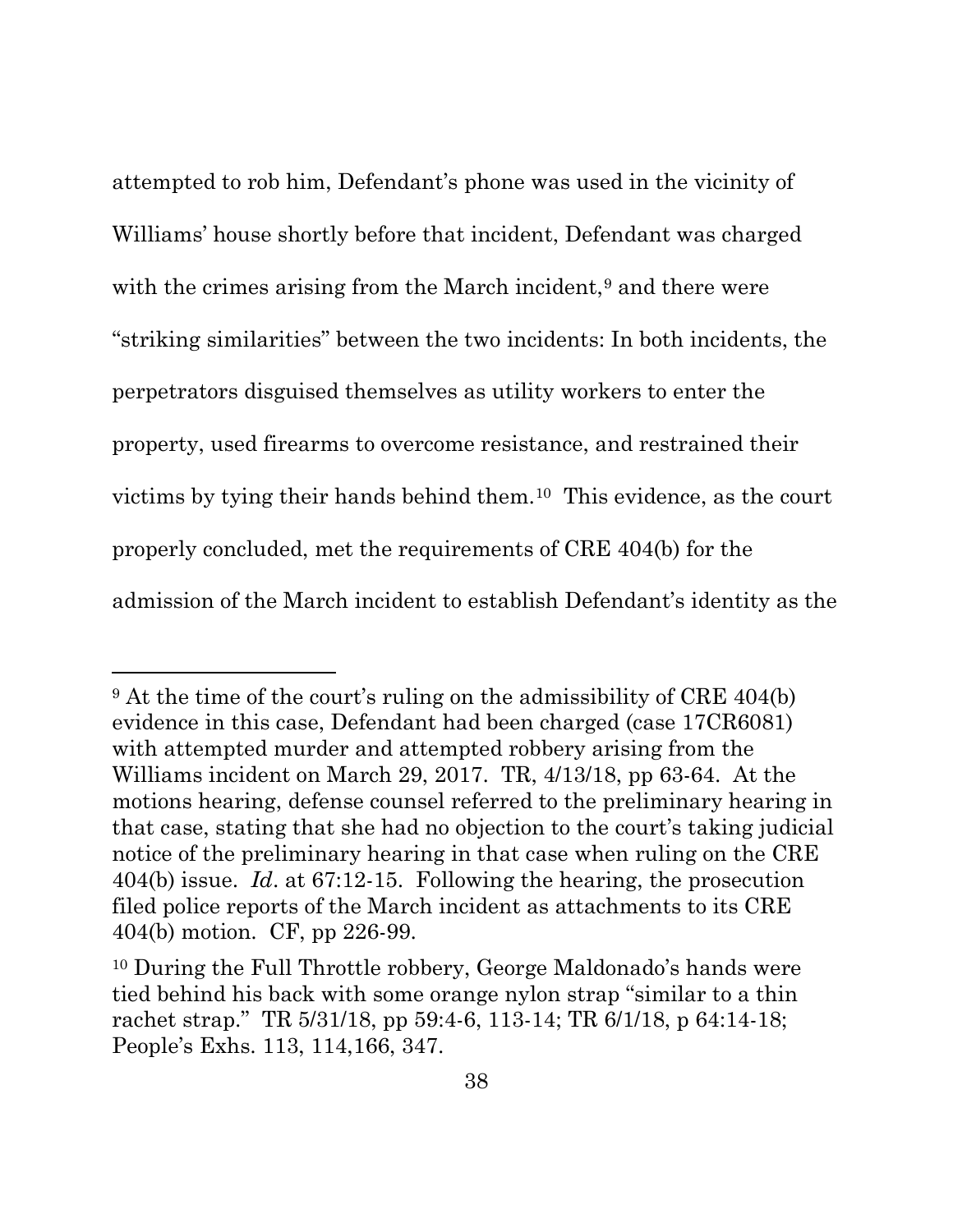perpetrator of the Full Throttle robbery. *See People v. Madonna*, 651 P.2d 378, 386 (Colo. 1982)(prior act of fraudulently obtaining narcotic drug "involved features markedly similar to the offense charged," including a bogus telephone call from a phony physician to a pharmacist, a forged prescription, and the solicitation of a stranger to pick up the prescription); *People v. Ridenour*, 878 P.2d 23, 28 (Colo. App. 1994)("striking similarities" between charged and prior acts included that armed robber entered movie theater office, told employees to lie on the floor, and ordered assistant manager to give him cash from safe; robber pulled telephone cord out of wall; robber wore an earpiece with a wire running down his shirt and warned employees that he had a police scanner and would know if they called the police; robber told employees to wait in office for five minutes after he left); *People v. Casper*, 631 P.2d 1134, 1135 (Colo.App.1981)(evidence that accused recently robbed another store in the same dry cleaning chain in a "strikingly similar" manner properly admitted as modus operandi on the issue of identity).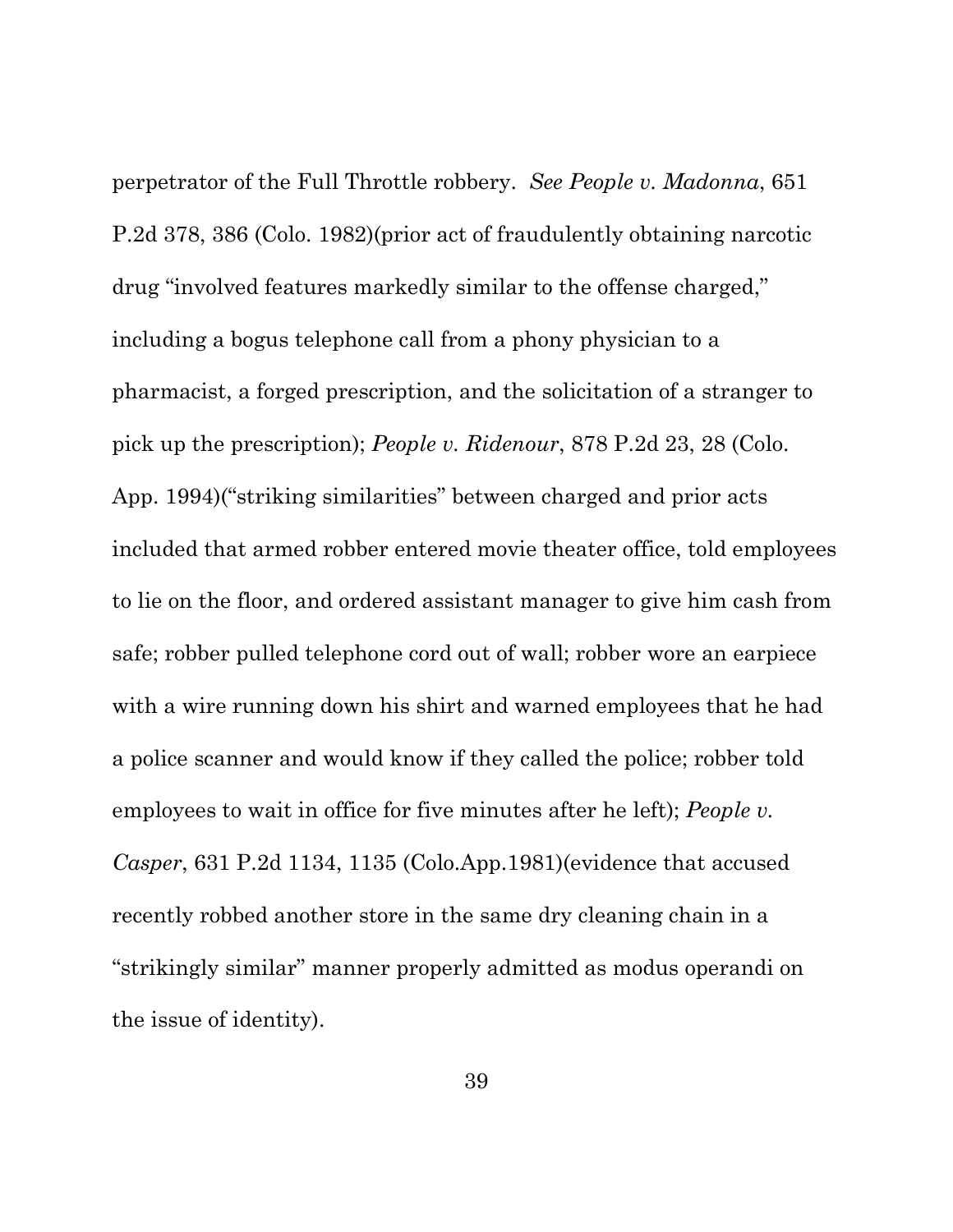Defendant contends that, while the court found the prosecution had met its burden of proving that the March incident had occurred, it "was silent on the other burden from *Garner* . . . that the prosecution must meet: to prove by a preponderance of the evidence that [he] committed the other act." Op. Br., p 31. He then asserts that "[t]he prosecution failed to prove this condition precedent by a preponderance of the evidence," because "when the police . . . showed Williams the lineup containing [his] picture, Williams did not identify [him] as the man who had tried to rob him." *Id*. Defendant's claim is without merit.

First, as held in *Garner*, whether the prosecution has met its burden of showing "that the other crime occurred and that the defendant committed the crime" is determined based on "all the evidence in the case," not only "the evidence related to the other crime separately and independently of other evidence[.]" *Garner*, 806 P.2d at 373-74. Thus, Williams' failure to make a positive identification of Defendant in a photo line-up does not support Defendant's assertion that "the prosecution failed to prove to the trial court by a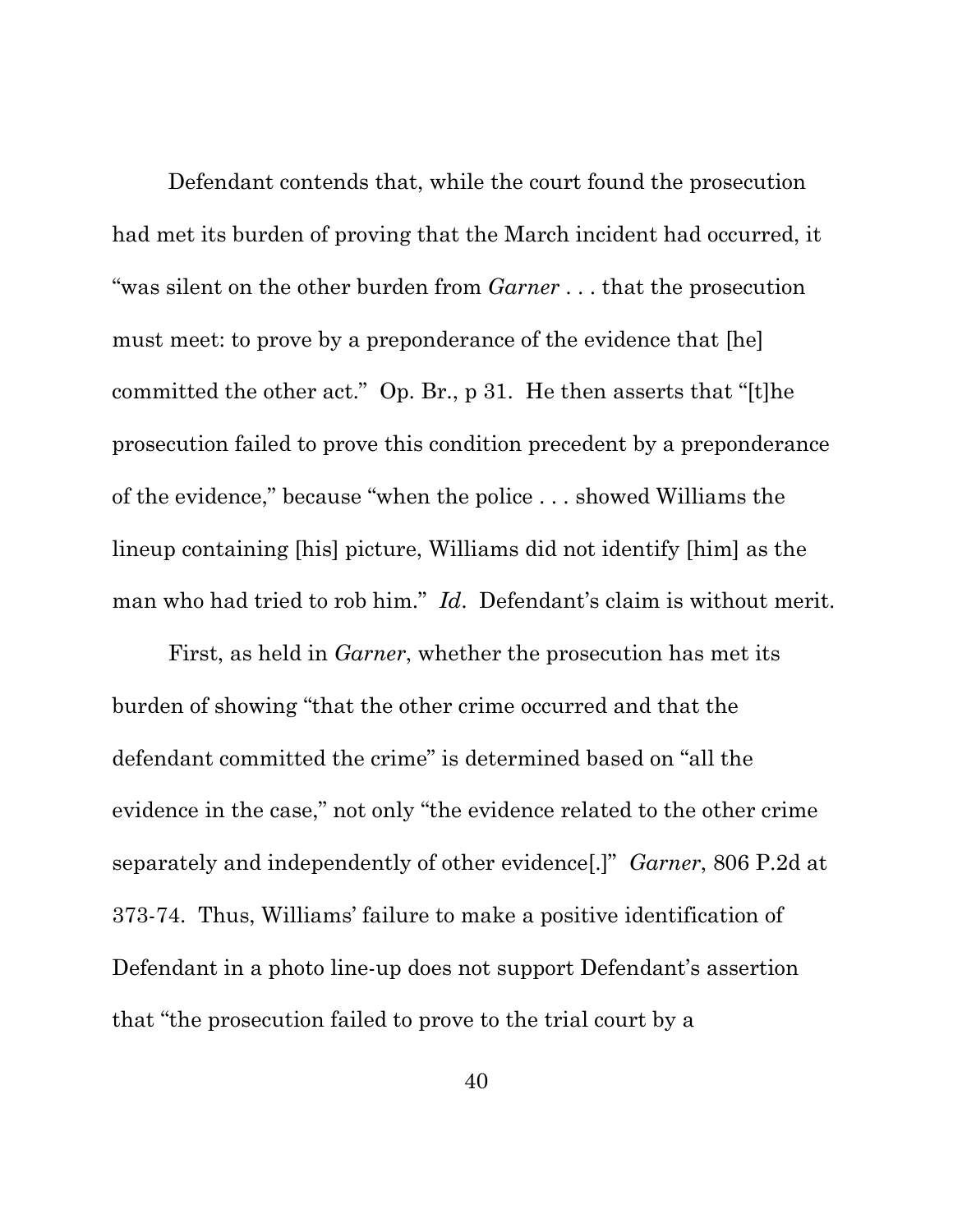preponderance of the evidence that it was [he] who committed the March 29 attempted robbery[.]" Op. Br., p 32. *See State v. Brown*, 160, 608 P.2d 299 (Ariz. 1980) (in prosecution for armed robbery where the defense was mistaken identity, trial court did not abuse its discretion in admitting evidence of a prior robbery *allegedly* committed by defendant to establish his identity, as similarities between the crimes were sufficient to raise an inference that the same person committed both robberies).

Second, although the court referred to the prosecution's obligation to prove "that the prior acts actually occurred" without also referring to its obligation to prove "that the defendant committed the crime," CF, p 384, ¶ 3, it did address that requirement when analyzing the logical relevance of the March incident. Specifically, the court noted that "[w]hile the victim in the attempted murder/burglary case did not identify defendant Grant as the perpetrator in a photo line-up, Williams believed one of the persons in the media release was the individual who assaulted him." *Id*. at 386, ¶ 5(2). The court also cited the fact that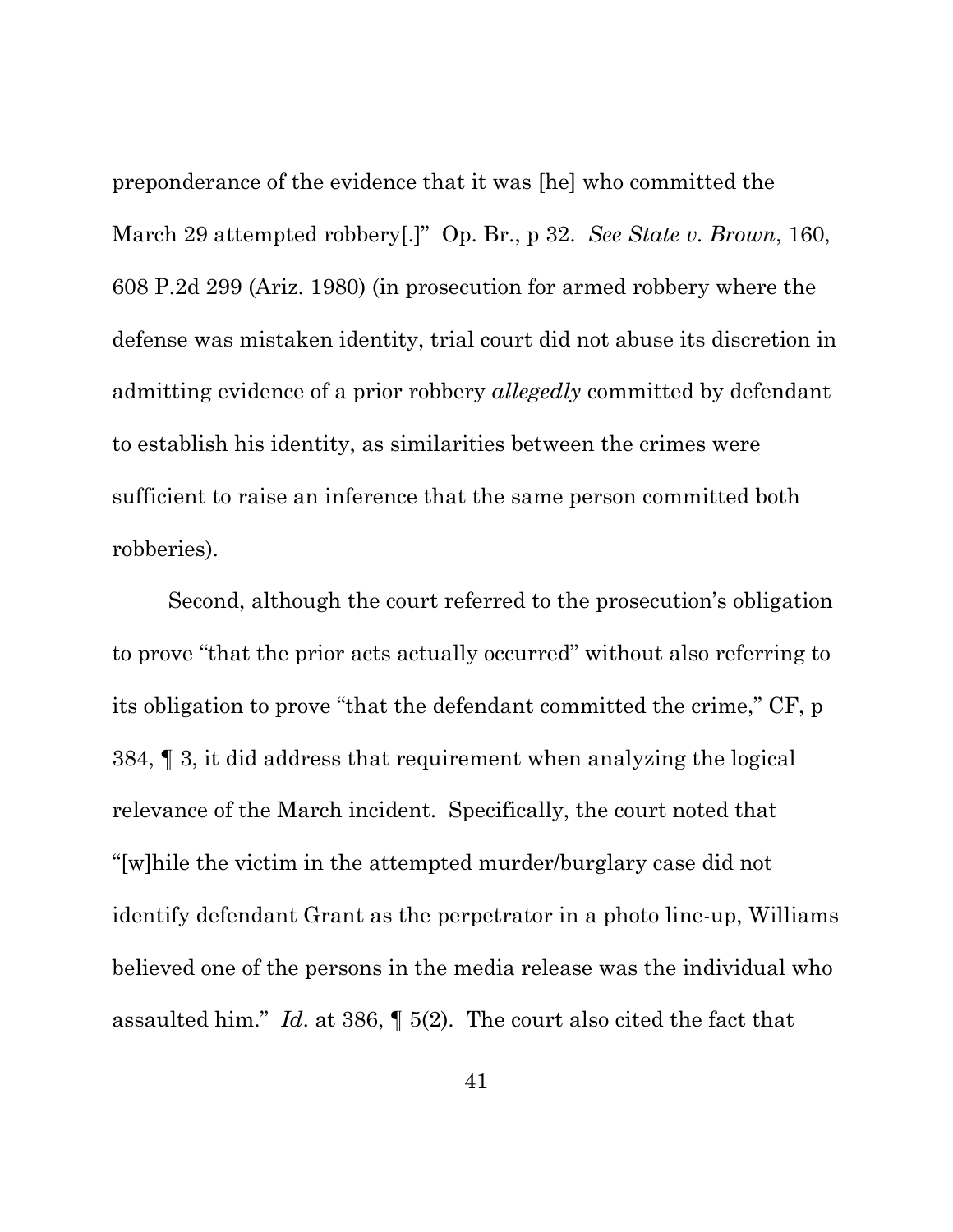Defendant's phone records linked him to that incident. *Id*. The court then found "the prior act, March 29, 2017 event, is logically relevant to show the identity of the Defendant in the present case." *Id*. Thus, contrary to Defendant's assertion, the court was not "silent" on the prosecution's burden of proving that he committed the other act.

Finally, any error in the admission of the evidence of the March incident was harmless. The testimony related to that incident comprised a small part of a two-week trial, with more than fifty witnesses testifying. Moreover, in its closing argument, the prosecution made only brief and passing references to Williams' testimony, while extensively discussing the surveillance video and testimony of witnesses who identified Defendant in that video. TR 6/11/18, pp 188-89, 195:21- 24, 220:6-10. Thus, it cannot be said that evidence of the March incident "substantially influenced the verdict or affected the fairness of the trial proceedings." *Hagos*, ¶ 12.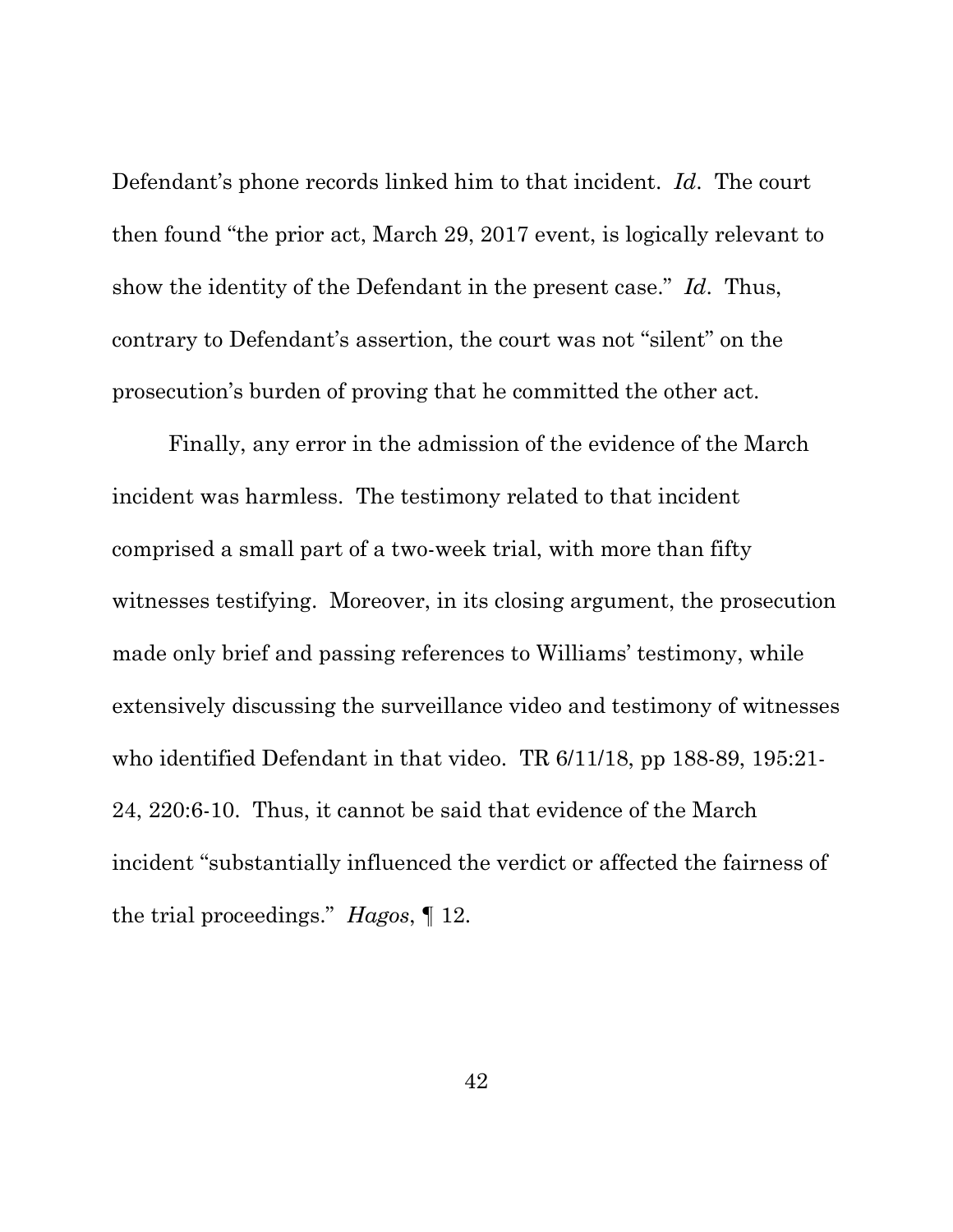**IV. Defendant is not entitled to relief under the cumulative error doctrine, because the court did not commit any error.**

#### **A. Preservation and Standard of Review**

A claim of cumulative error is reviewed de novo and need not be preserved. *See Howard-Walker v. People*, 2019 CO 69, ¶ 26 & n.2.

#### **B. Analysis**

"[N]umerous formal irregularities, each of which in itself might be deemed harmless, may in the aggregate show the absence of a fair trial, in which event a reversal would be required." *Id.* at ¶ 24 (quoting *Oaks v. People*, 150 Colo. 64, 371 P.2d 443, 446 (1962) (alteration in original)).

However, "[c]umulative error applies only if the trial court committed numerous errors; defendant's mere assertions of error are insufficient to warrant reversal." *People v. Blackwell*, 251 P.3d 468, 477 (Colo. App. 2010) (citing *People v. Rivas*, 77 P.3d 882, 893 (Colo. App. 2003)); *see also People v. Whitman*, 205 P.3d 371, 387 (Colo. App. 2007) ("The doctrine of cumulative error requires that numerous errors be committed, not merely alleged").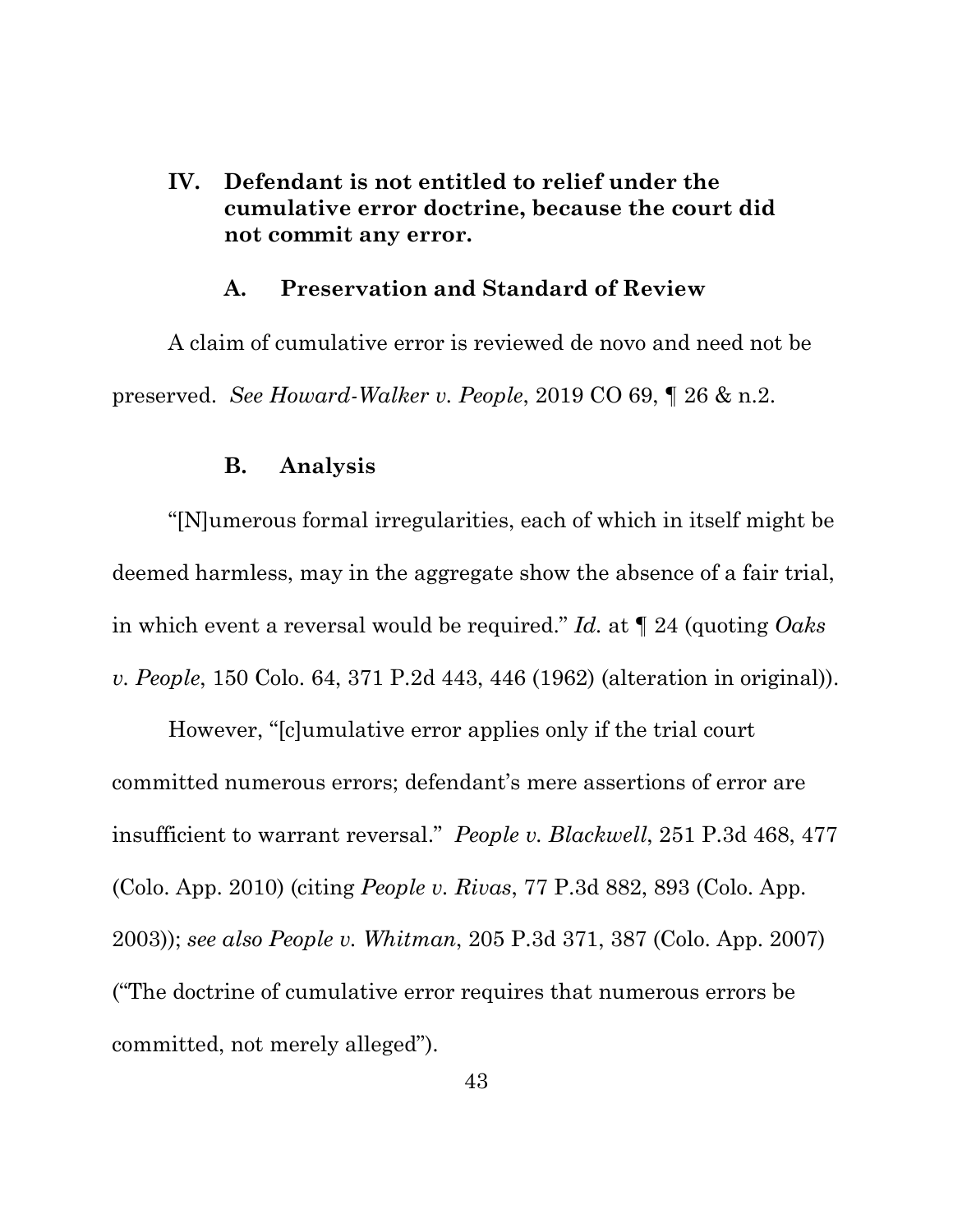Here, as discussed above, the court did not err in its evidentiary rulings. Therefore, reversal is not warranted.

## **CONCLUSION**

For the foregoing reasons and authorities, this Court should

affirm Defendant's judgment of conviction.

PHILIP J. WEISER Attorney General

 $\overline{\phantom{a}}$  , where  $\overline{\phantom{a}}$  , where  $\overline{\phantom{a}}$  , where  $\overline{\phantom{a}}$  ,  $\overline{\phantom{a}}$  ,  $\overline{\phantom{a}}$  ,  $\overline{\phantom{a}}$  ,  $\overline{\phantom{a}}$  ,  $\overline{\phantom{a}}$  ,  $\overline{\phantom{a}}$  ,  $\overline{\phantom{a}}$  ,  $\overline{\phantom{a}}$  ,  $\overline{\phantom{a}}$  ,  $\overline{\phantom{a}}$  ,  $\overline{\phantom$ 

/s/ Majid Yazdi

MAJID YAZDI, 36043\* Senior Assistant Attorney General Criminal Appeals Section Attorneys for Plaintiff-Appellee \*Counsel of Record